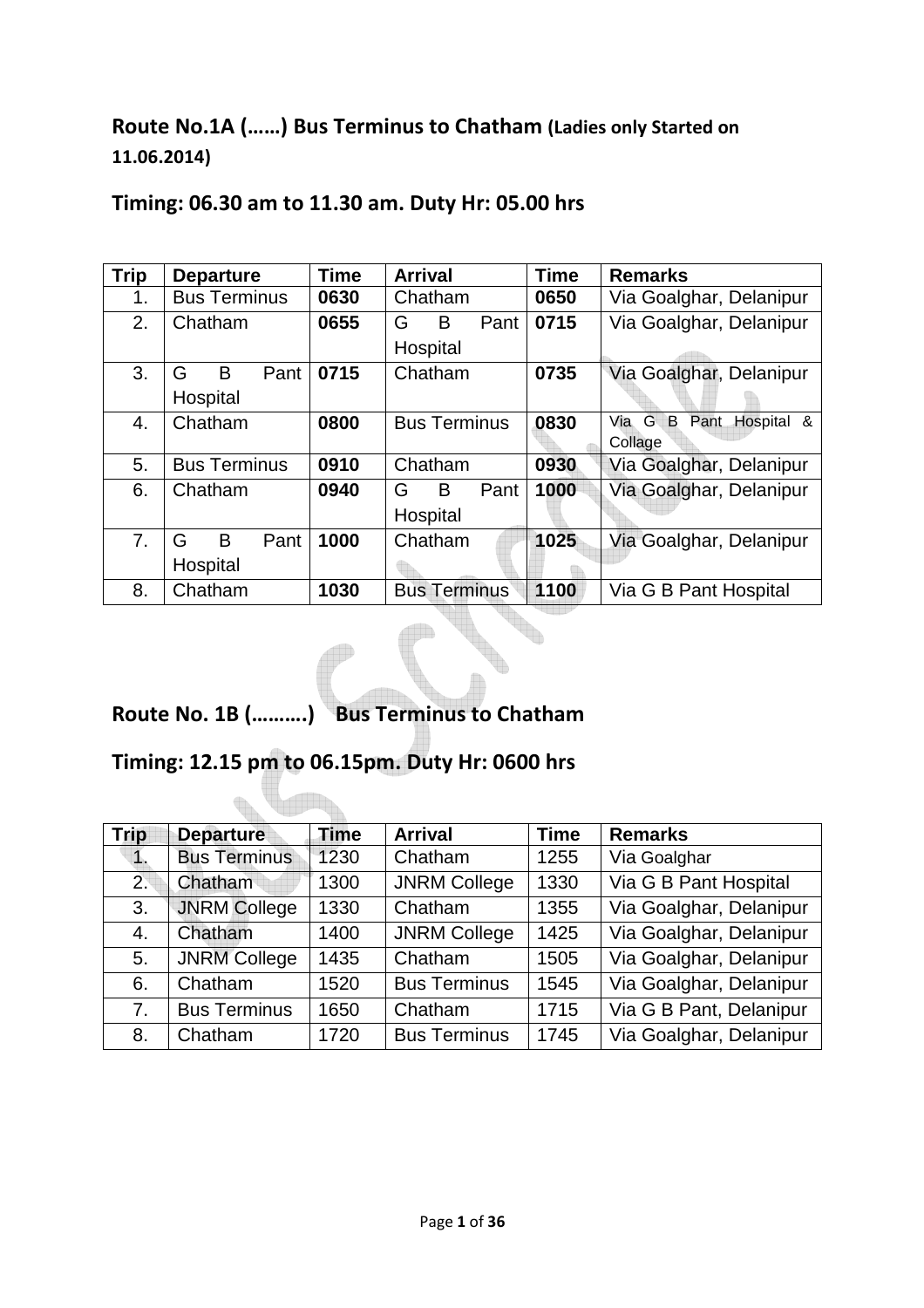## **Route No. 1C (……….) Bus Terminus to Chatham, Buniyadabad**

| <b>Trip</b> | <b>Departure</b>    | <b>Time</b> | <b>Arrival</b>      | <b>Time</b> | <b>Remarks</b>          |
|-------------|---------------------|-------------|---------------------|-------------|-------------------------|
| 1.          | <b>Bus Terminus</b> | 0725        | Buniyadabad         | 0740        | Via Goalghar, Delanipur |
| 2.          | Buniyadabad         | 0745        | <b>Mazar Pahar</b>  | 0805        | Via Goalghar, Delanipur |
| 3.          | Mazar Pahar         | 0810        | <b>Bus Terminus</b> | 0830        | Via Goalghar, Delanipur |
| 4.          | <b>Bus Terminus</b> | 0840        | Chatham             | 0900        | Via Goalghar, Delanipur |
| 5.          | Chatham             | 0905        | <b>Bus Terminus</b> | 0925        | Via Goalghar, Delanipur |
| 6.          | <b>Bus Terminus</b> | 0940        | Chatham             | 1000        | Via Goalghar, Delanipur |
| 7.          | Chatham             | 1000        | <b>Bus Terminus</b> | 1030        | Via G B Pant            |
| 8.          | <b>Bus Terminus</b> | 1040        | Chatham             | 1100        | Via Goalghar, Delanipur |
| 9.          | Chatham             | 1105        | <b>Bus Terminus</b> | 1135        | Via G B Pant            |

## **Timing: 07.30 am to 11.00 am. Duty Hr: 05 hrs**

**Route No. 1D (……….) Bus Terminus to Chatham** 

## **Timing: 01.00 pm to 06.30 pm. Duty Hr: 5.30 hrs**

| <b>Trip</b>    | <b>Departure</b>    | Time | <b>Arrival</b>      | <b>Time</b> | <b>Remarks</b>            |
|----------------|---------------------|------|---------------------|-------------|---------------------------|
| 1.             | <b>Bus Terminus</b> | 1310 | Chatham             | 1330        | Via Medical, Buniyadabad  |
| 2.             | Chatham             | 1335 | <b>Bus Terminus</b> | 1355        | Via Goalghar, Delanipur   |
| 3.             | <b>Bus Terminus</b> | 1415 | Chatham             | 1435        | Via Goalghar, Buniyadabad |
| 4.             | Chatham             | 1440 | <b>Mazaar Pahar</b> | 1505        | Via Goalghar, Delanipur   |
| 5.             | Mazaar Pahar        | 1510 | Chatham             | 1535        | Via Goalghar, Delanipur   |
| 6.             | Chatham             | 1545 | <b>Bus Terminus</b> | 1605        | Via Medical               |
| 7 <sub>1</sub> | <b>Bus Terminus</b> | 1630 | Chatham             | 1700        | Via Buniyadabad           |
| 8.             | Chatham             | 1705 | <b>Bus Terminus</b> | 1730        | Via Medical               |
| 9.             | <b>Bus Terminus</b> | 1745 | Chatham             | 1805        | Via Medical, Buniyadabad  |
| 10.            | Chatham             | 1810 | <b>Bus Terminus</b> | 1830        | Via Medical               |
|                |                     |      |                     |             |                           |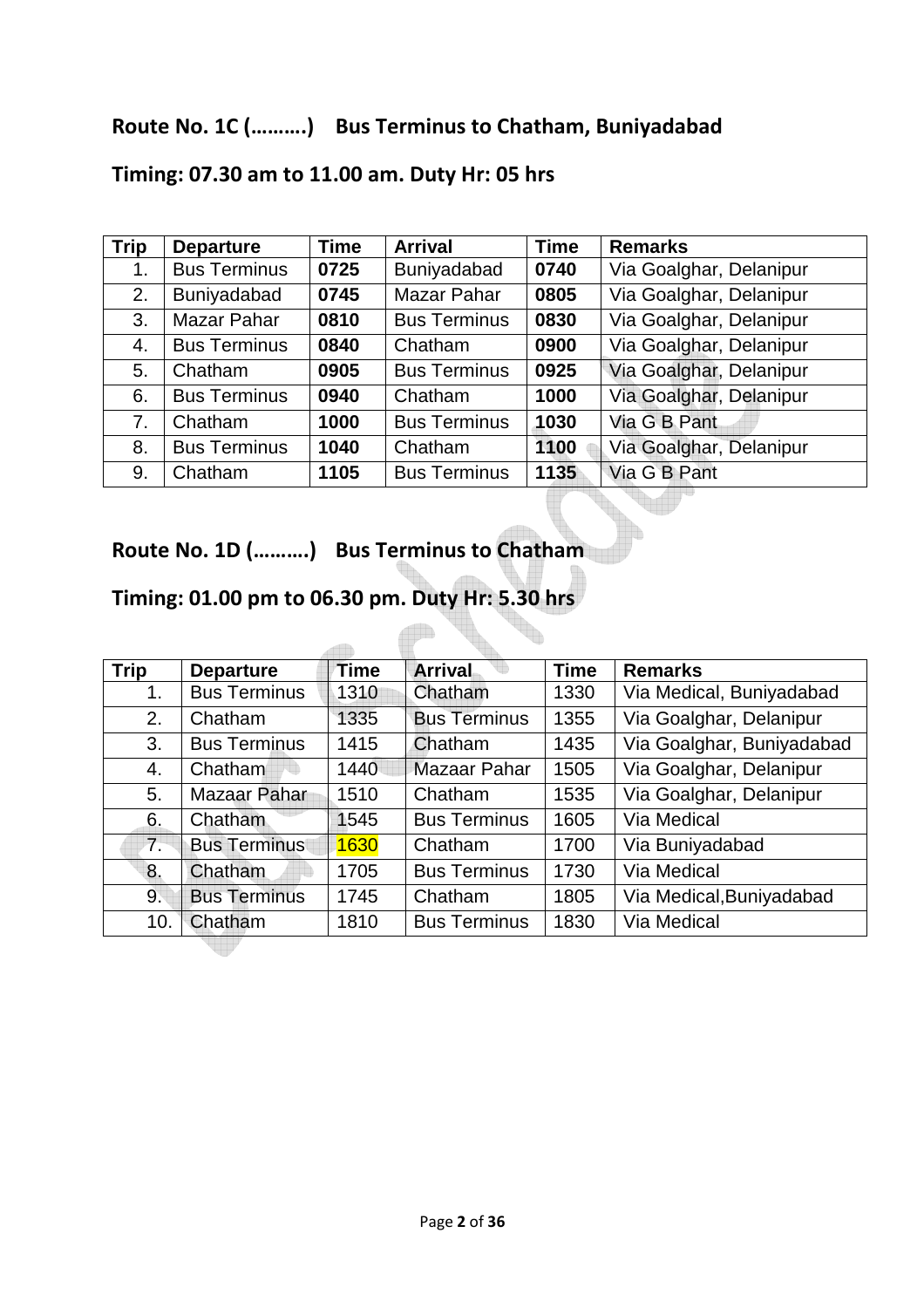**Route No. 3A (……….) Bus Terminus to Brookshabad/Carbine Jn./Carbines cove beach via Shadipur Timing: 05.00 am to 11.00 am. Duty Hr: 06 hrs** 

| <b>Trip</b> | <b>Departure</b>                                        | <b>Time</b>                | <b>Arrival</b>             | <b>Time</b> | <b>Remarks</b>          |
|-------------|---------------------------------------------------------|----------------------------|----------------------------|-------------|-------------------------|
| 1.          | <b>Bus Terminus</b>                                     | 0515                       | Carbine beach              | 0545        | Via Shadipur            |
| 2.          | Carbine beach                                           | 0550                       | <b>Bus Terminus</b>        | 0630        | Via Shadipur            |
| 3.          | <b>Bus Terminus</b>                                     | 0645                       | <b>Brookshabad</b>         | 0720        | <b>Via Shadipur</b>     |
|             |                                                         | <b>Tsunami Shelter - 1</b> |                            |             |                         |
|             | <b>Brookshabad</b><br>0725<br><b>Bus Terminus</b><br>4. | 0800                       | Via Shadipur,              |             |                         |
|             |                                                         |                            |                            |             | <b>Fisheries Colony</b> |
| 5.          | <b>Bus Terminus</b>                                     | 0825                       | Carbine Jn.                | 0850        | <b>Via Shadipur</b>     |
| 6.          | Carbine Jn.                                             | 0900                       | <b>Bus Terminus</b>        | 0925        | Via Shadipur,           |
|             |                                                         |                            |                            |             | <b>Fisheries Colony</b> |
| 7.          | <b>Bus Terminus</b>                                     | 1000                       | <b>Brookshabad</b>         | 1025        | <b>Via Shadipur</b>     |
|             |                                                         |                            | <b>Tsunami Shelter - 1</b> |             |                         |
| 8.          | Brookshabad.                                            | 1030                       | <b>Bus Terminus</b>        | 1055        | Via Shadipur            |

**Route No. 3B (……….) Bus Terminus to Brookshabad/Carbine Jn./Carbines cove beach via Shadipur Timing: 12.00 pm to 06.00 pm. Duty Hr: 06 hrs** 

| <b>Trip</b> | <b>Departure</b>    | Time | <b>Arrival</b>             | <b>Time</b> | <b>Remarks</b>          |
|-------------|---------------------|------|----------------------------|-------------|-------------------------|
| 1.          | <b>Bus Terminus</b> | 1200 | Carbine Jn.                | 1225        | Via Shadipur            |
| 2.          | Carbine Jn.         | 1230 | <b>Bus Terminus</b>        | 1255        | Via Shadipur            |
| 3.          | <b>Bus Terminus</b> | 1330 | Carbine Jn.                | 1355        | Via Shadipur            |
| 4.          | Carbine Jn.         | 1400 | <b>Bus Terminus</b>        | 1425        | Via Shadipur            |
| 5.          | <b>Bus Terminus</b> | 1450 | <b>Brookshabad</b>         | 1525        | <b>Via Shadipur</b>     |
|             |                     |      | <b>Tsunami Shelter - 1</b> |             | <b>Fisheries Colony</b> |
| 6.          | <b>Brookshabad</b>  | 1530 | <b>Bus Terminus</b>        | 1605        | Via Shadipur            |
| 7.          | <b>Bus Terminus</b> | 1700 | Carbine Jn.                | 1735        | <b>Via Shadipur</b>     |
|             |                     |      |                            |             | <b>Fisheries Colony</b> |
| 8.          | <b>Brookshabad</b>  | 1740 | <b>Bus Terminus</b>        | 1815        | Via Shadipur            |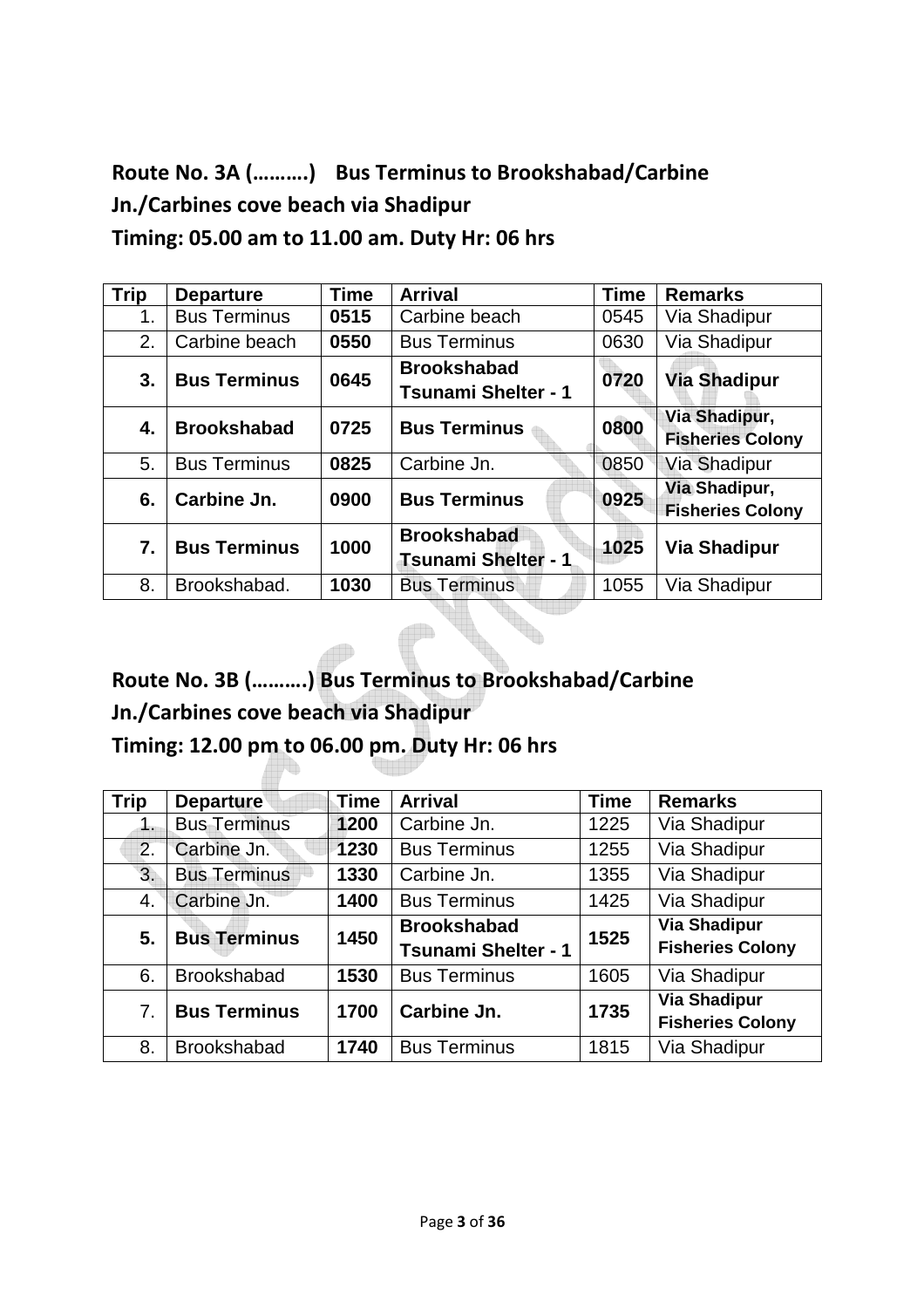# **Route No. 3C (……….) Bus Terminus to Brookshabad/Carbine Jn. /Carbines cove beach via Shadipur**

**Timing: 05.30am to 11.30 am. Duty Hr: 06 hrs** 

| <b>Trip</b> | <b>Departure</b>    | <b>Time</b> | <b>Arrival</b>             | <b>Time</b> | <b>Remarks</b>      |
|-------------|---------------------|-------------|----------------------------|-------------|---------------------|
| 1.          | <b>Bus Terminus</b> | 0530        | Carbine beach              | 0555        | Via Shadipur        |
| 2.          | Carbine beach       | 0600        | <b>Bus Terminus</b>        | 0630        | Via Shadipur        |
| 3.          | <b>Bus Terminus</b> | 0700        | <b>Brookshabad</b>         | 0735        | <b>Via Shadipur</b> |
|             |                     |             | <b>Tsunami Shelter - 1</b> |             |                     |
| 4.          | <b>Brookshabad</b>  | 0740        | <b>Bus Terminus</b>        | 0825        | Via Shadipur        |
| 5.          | <b>Bus Terminus</b> | 0845        | Carbines beach             | 0915        | <b>Via Shadipur</b> |
| 6.          | Carbines beach      | 0920        | <b>Bus Terminus</b>        | 0950        | Via Shadipur        |
| 7.          | <b>Bus Terminus</b> | 1030        | <b>Brookshabad</b>         | 1105        | Via Shadipur        |
|             |                     |             | <b>Tsunami Shelter - 1</b> |             |                     |
| 8.          | Carbine Jn.         | 1110        | <b>Bus Terminus</b>        | 1145        | Via Shadipur        |

**Route No. 3D (……….) Bus Terminus to Brookshabad/Carbine Jn./Carbines cove beach via Shadipur** 

 $\begin{matrix} \nabla \cdot \mathbf{1} & \mathbf{1} & \mathbf{1} & \mathbf{1} & \mathbf{1} & \mathbf{1} & \mathbf{1} & \mathbf{1} & \mathbf{1} & \mathbf{1} & \mathbf{1} & \mathbf{1} & \mathbf{1} & \mathbf{1} & \mathbf{1} & \mathbf{1} & \mathbf{1} & \mathbf{1} & \mathbf{1} & \mathbf{1} & \mathbf{1} & \mathbf{1} & \mathbf{1} & \mathbf{1} & \mathbf{1} & \mathbf{1} & \mathbf{1} & \mathbf{1} & \mathbf{1} & \mathbf{1}$ 

**Timing: 12.30pm to 07.00 pm. Duty Hr: 06.30 hrs** 

| <b>Trip</b>      | <b>Departure</b>    | <b>Time</b> | <b>Arrival</b>                                   | <b>Time</b> | <b>Remarks</b>      |
|------------------|---------------------|-------------|--------------------------------------------------|-------------|---------------------|
| 1.               | <b>Bus Terminus</b> | 1230        | <b>Brookshabad</b><br><b>Tsunami Shelter - 2</b> | 1305        | <b>Via Shadipur</b> |
| 2.               | <b>Brookshabad</b>  | 1310        | <b>Bus Terminus</b>                              | 1325        | Via Shadipur        |
| 3.               | <b>Bus Terminus</b> | 1400        | Carbines beach                                   | 1430        | Via Shadipur        |
| $\overline{4}$ . | Carbines beach      | 1435        | <b>Bus Terminus</b>                              | 1505        | Via Shadipur        |
| 5.               | <b>Bus Terminus</b> | 1630        | <b>Brookshabad</b><br><b>Tsunami Shelter - 2</b> | 1700        | <b>Via Shadipur</b> |
| 6.               | Brooksha bad        | 1705        | <b>Bus Terminus</b>                              | 1735        | Via Shadipur        |
| 7.               | <b>Bus Terminus</b> | 1800        | Carbines beach                                   | 1830        | Via Shadipur        |
| 8.               | Carbines beach      | 1835        | <b>Bus Terminus</b>                              | 1900        | Via Shadipur        |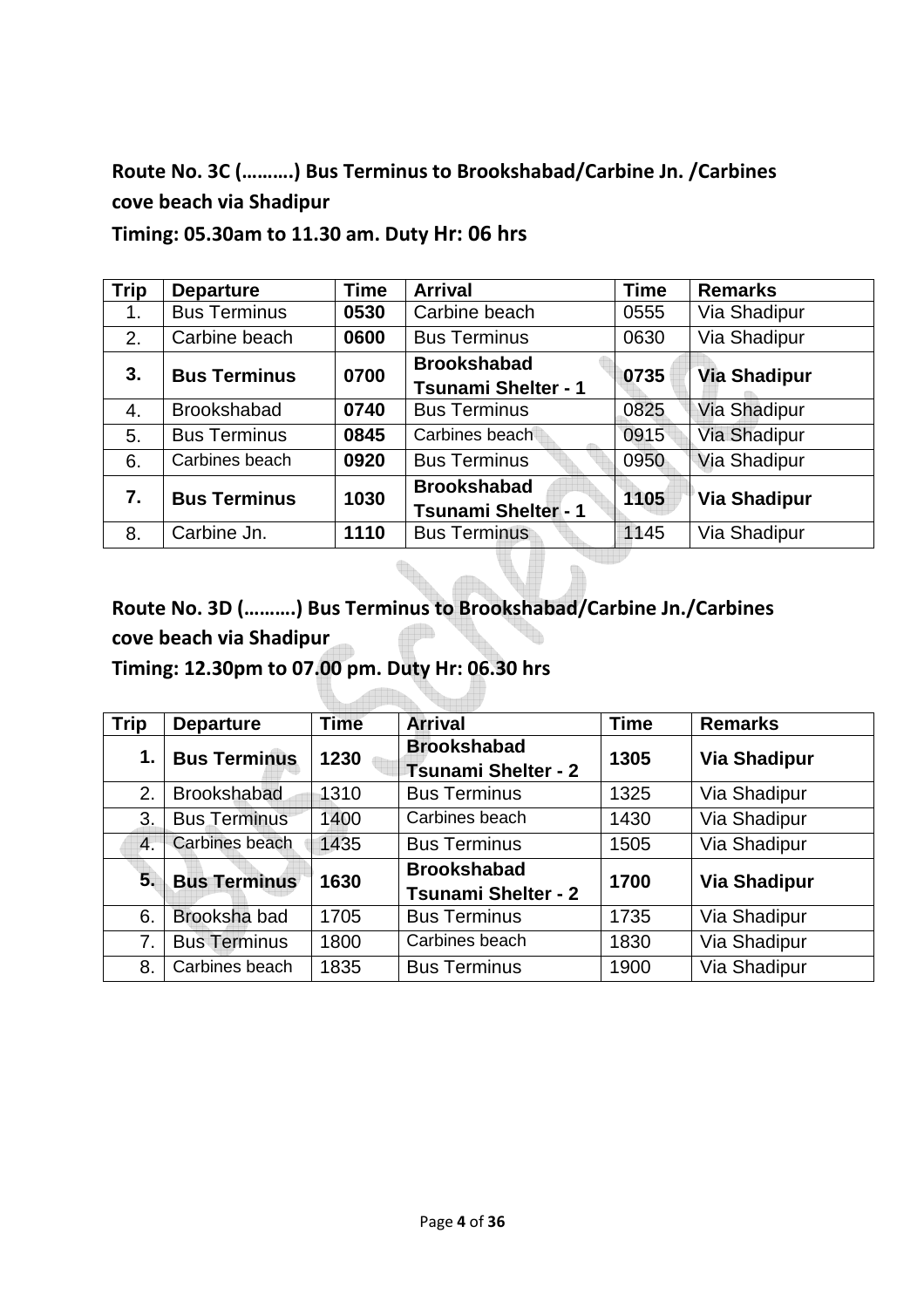# **Route No. 3E (……….) Bus Terminus to Brookshabad/Carbine Jn./Carbines cove beach via Shadipur**

| <b>Trip</b> | <b>Departure</b>    | <b>Time</b> | <b>Arrival</b>                                   | <b>Time</b> | <b>Remarks</b>      |
|-------------|---------------------|-------------|--------------------------------------------------|-------------|---------------------|
| 1.          | <b>Bus Terminus</b> | 0600        | <b>Brookshabad</b><br><b>Tsunami Shelter - 2</b> | 0630        | <b>Via Shadipur</b> |
| 2.          | <b>Brookshabad</b>  | 0635        | <b>Bus Terminus</b>                              | 0705        | <b>Via Shadipur</b> |
| 3.          | <b>Bus Terminus</b> | 0800        | Carbines beach                                   | 0830        | Via Shadipur        |
| 4.          | Carbines beach      | 0835        | <b>Bus Terminus</b>                              | 0905        | <b>Via Shadipur</b> |
| 5.          | <b>Bus Terminus</b> | 0930        | Carbine Jn.                                      | 0955        | <b>Via Shadipur</b> |
| 6.          | Carbine Jn.         | 1000        | <b>Bus Terminus</b>                              | 1025        | <b>Via Shadipur</b> |
| 7.          | <b>Bus Terminus</b> | 1100        | <b>Brookshabad</b><br><b>Tsunami Shelter - 2</b> | 1135        | <b>Via Shadipur</b> |
| 8.          | <b>Brookshabad</b>  | 1140        | <b>Bus Terminus</b>                              | 1215        | Via Shadipur        |

**Timing: 06.00am to 12.00 noon. Duty Hr: 06 hrs** 

# **Route No. 3F (……….) Bus Terminus to Brookshabad/Carbine Jn./Carbines cove beach via Shadipur**

T

### **Timing: 02.00pm to 10.00 pm. Duty Hr: 08.00 hrs**

| <b>Trip</b>    | <b>Departure</b>         | <b>Time</b> | <b>Arrival</b>                                   | <b>Time</b> | <b>Remarks</b>                                |
|----------------|--------------------------|-------------|--------------------------------------------------|-------------|-----------------------------------------------|
| 1.             | <b>Bus Terminus</b>      | 1400        | <b>TTI College G/Ch</b>                          | 1430        |                                               |
| 2.             | <b>TTI College. G/Ch</b> | 1435        | Chatham                                          | 1505        | <b>Trip Suspended</b><br><b>Till Vacation</b> |
| 3.             | <b>Chatham</b>           | 1510        | <b>Bus Terminus</b>                              | 1540        |                                               |
| 4.             | <b>Bus Terminus</b>      | 1600        | Carbine Jn.                                      | 1625        | Via Shadipur                                  |
| 5.             | Carbine Jn.              | 1630        | <b>Bus Terminus</b>                              | 1655        | Via Shadipur                                  |
| 6.             | <b>Bus Terminus</b>      | 1725        | <b>Brookshabad</b><br><b>Tsunami Shelter - 1</b> | 1755        | <b>Via Shadipur</b>                           |
| 7 <sub>1</sub> | <b>Brookshabad</b>       | 1800        | <b>Bus Terminus</b>                              | 1830        | Via Shadipur                                  |
| 8.             | <b>Bus Terminus</b>      | 1850        | <b>Brookshabad</b>                               | 1920        | <b>Via Shadipur</b>                           |
| 9.             | <b>Brookshabad</b>       | 1925        | <b>Bus Terminus</b>                              | 1955        | Via Shadipur                                  |
| 10.            | <b>Bus Terminus</b>      | 2000        | Carbines beach                                   | 2030        | Via Shadipur                                  |
| 11.            | Carbines beach           | 2035        | <b>Bus Terminus</b>                              | 2100        | Via Shadipur                                  |
| 12.            | <b>Bus Terminus</b>      | 2105        | Chatham                                          | 2125        | Via Goal Ghar                                 |
| 13.            | Chatham                  | 2130        | <b>Bus Terminus</b>                              | 2150        | Via Goal Ghar                                 |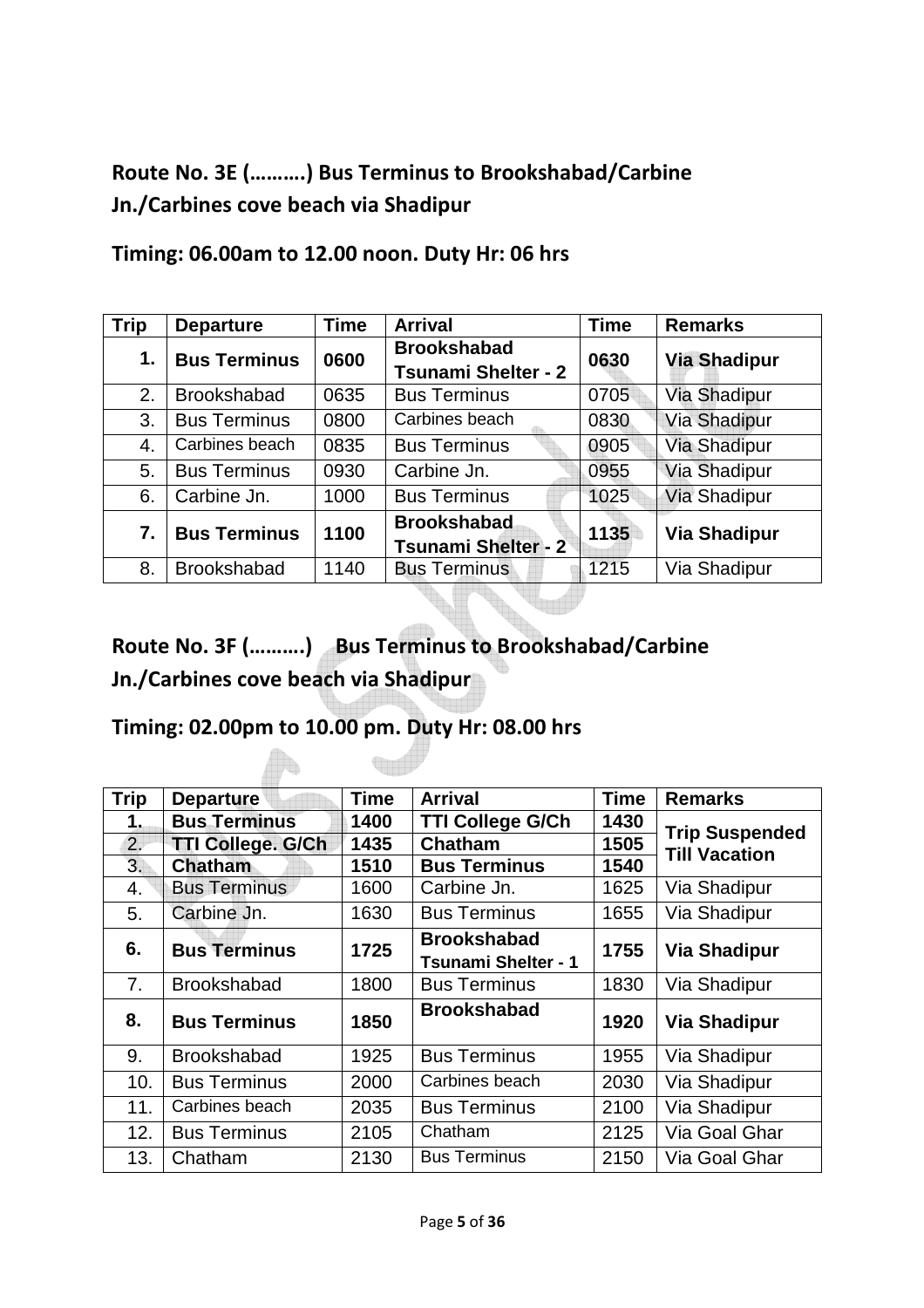## **Route No. 4A (……….) Bus Terminus to Jawahar Colony via School line**

**Timing: 06.30am to 11.00 am. Duty Hr: 4.30 hrs** 

| <b>Trip</b>    | <b>Departure</b>    | <b>Time</b> | <b>Arrival</b>      | <b>Time</b> | <b>Remarks</b>                               |
|----------------|---------------------|-------------|---------------------|-------------|----------------------------------------------|
| 1.             | <b>Bus Terminus</b> | 0630        | Jawahar colony      | 0650        | Via School line                              |
| 2.             | Jawahar<br>colony   | 0655        | <b>Bus Terminus</b> | 0715        | Via School line                              |
| 3.             | <b>Bus Terminus</b> | 0730        | Jawahar colony      | 0750        | <b>Via Dairy Farm (Bada</b><br>Bijan)        |
| 4.             | Jawahar<br>colony   | 0755        | <b>Bus Terminus</b> | 0815        | Via G B Pant Hospital,<br><b>School line</b> |
| 5.             | <b>Bus Terminus</b> | 0900        | Jawahar colony      | 0920        | Via School line                              |
| 6.             | Jawahar<br>colony   | 0925        | <b>Bus Terminus</b> | 0945        | Via G B Pant Hospital,<br><b>School line</b> |
| 7 <sub>1</sub> | <b>Bus Terminus</b> | 1000        | Jawahar colony      | 1020        | Via School line                              |
| 8.             | Jawahar<br>colony   | 1025        | <b>Bus Terminus</b> | 1045        | Via School line                              |

**Route No. 4B (……….) Bus Terminus to Bus Terminus to Jawahar Colony** 

## **Timing: 01.30 pm to 07.00 pm. Duty Hr: 05.30 hrs**

 $\bigoplus_{\alpha\in\mathbb{N}}\alpha$ 

| <b>Trip</b> | <b>Departure</b>    | <b>Time</b> | <b>Arrival</b>      | <b>Time</b> | <b>Remarks</b>         |
|-------------|---------------------|-------------|---------------------|-------------|------------------------|
| 1.          | <b>Bus Terminus</b> | 1340        | Jawahar colony      | 1400        | Via School line        |
| 2.          | Jawahar<br>colony   | 1410        | <b>Bus Terminus</b> | 1430        |                        |
| 3.          | <b>Bus Terminus</b> | 1500        | Jawahar colony      | 1520        |                        |
| 4.          | Jawahar<br>colony   | 1525        | <b>Bus Terminus</b> | 1555        |                        |
| 5.          | <b>Bus Terminus</b> | 1715        | Jawahar colony      | 1735        | <b>Route suspended</b> |
| 6.          | Jawahar<br>colony   | 1740        | <b>Bus Terminus</b> | 1800        |                        |
| 7.          | <b>Bus Terminus</b> | 1815        | Jawahar colony      | 1835        |                        |
| 8.          | Jawahar<br>colony   | 1840        | <b>Bus Terminus</b> | 1900        |                        |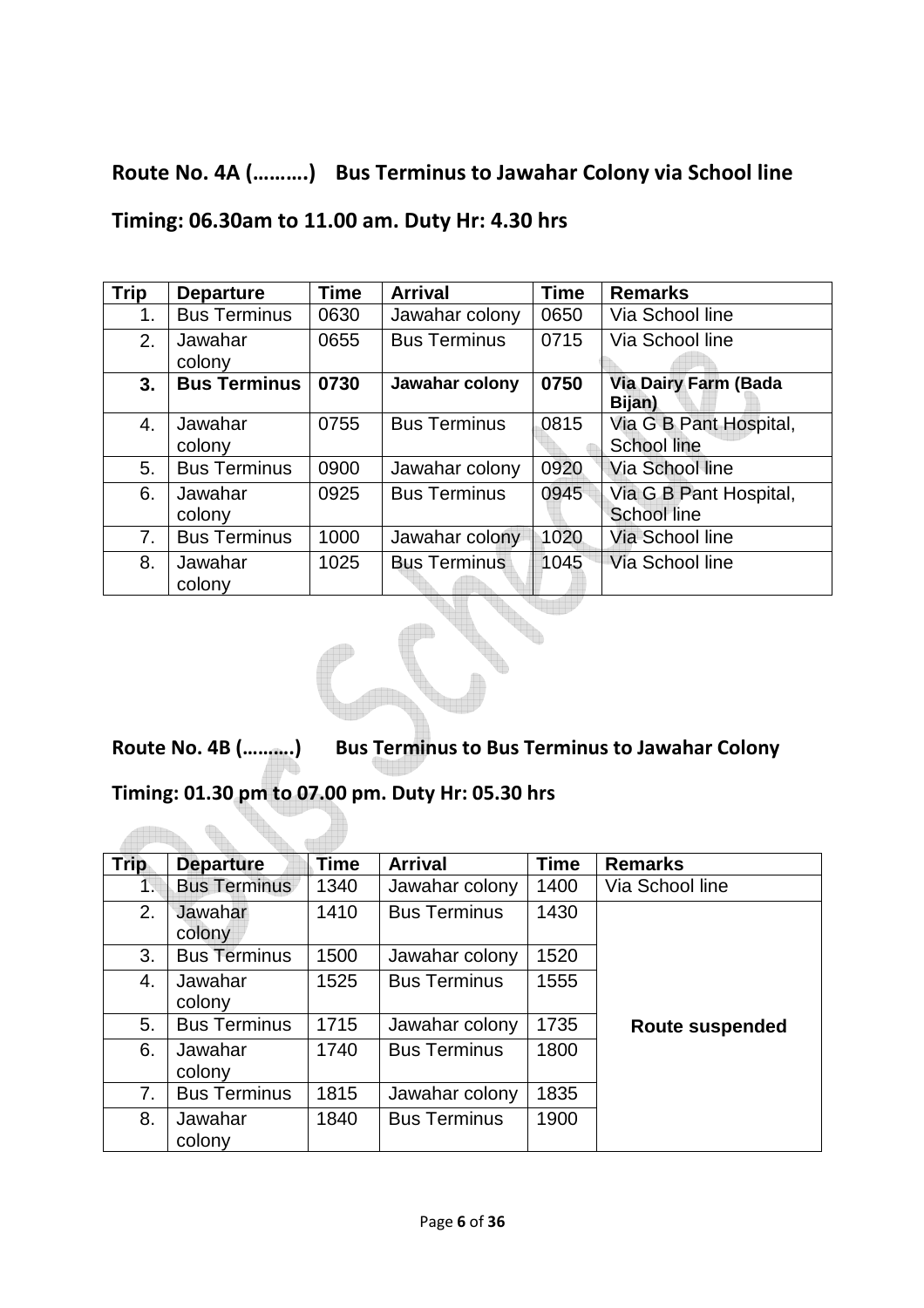## **Route No. 5A (……….) Bus Terminus to Minnie Bay via School line**

**Timing: 06.00am to 11.30 am. Duty Hr: 5.30 hrs** 

| <b>Trip</b> | <b>Departure</b>    | <b>Time</b> | <b>Arrival</b>      | <b>Time</b>             | <b>Remarks</b>                               |
|-------------|---------------------|-------------|---------------------|-------------------------|----------------------------------------------|
| 1.          | <b>Bus Terminus</b> | 0615        | Minnie Bay<br>0640  |                         | Via School line                              |
| 2.          | Minnie Bay          | 0645        | Haddo               | Via School line<br>0715 |                                              |
| 3.          | Haddo               | 0720        | Minnie Bay          | 0750                    | Via School line                              |
| 4.          | Minnie Bay          | 0755        | <b>Bus Terminus</b> | 0825                    | Via School line                              |
| 5.          | <b>Bus Terminus</b> | 0900        | Minnie Bay          | 0925                    | Via G B Pant Hospital,<br><b>School line</b> |
| 6.          | Minnie Bay          | 0930        | <b>Bus Terminus</b> | Via School line<br>0955 |                                              |
| 7.          | <b>Bus Terminus</b> | 1030        | Minnie Bay<br>1055  |                         | Via School line                              |
| 8.          | Minnie Bay          | 1100        | <b>Bus Terminus</b> | 1125                    | Via School line                              |

**Route No. 5B (……….) Bus Terminus to Minnie Bay** 

**Grad** 

**Timing: 12.30pm to 06.00 pm. Duty Hr: 05.30 hrs** 

 $\mathbb{A}$ 

| <b>Trip</b> | <b>Departure</b>    | Time | <b>Arrival</b>      | <b>Time</b>                     | <b>Remarks</b>  |  |
|-------------|---------------------|------|---------------------|---------------------------------|-----------------|--|
| 1.          | <b>Bus Terminus</b> | 1230 | Minnie Bay          | 1255                            | Via School line |  |
| 2.          | Minnie Bay          | 0100 | <b>Bus Terminus</b> | 0125                            | Via School line |  |
| 3.          | <b>Bus Terminus</b> | 0130 | Minnie Bay          | 0155<br>Via School line         |                 |  |
| 4.          | <b>Minnie Bay</b>   | 0200 | <b>Bus Terminus</b> | 0225<br>Via School line         |                 |  |
| 5.          | <b>Bus Terminus</b> | 0245 | Minnie Bay          | 0313<br>Via D/Farm (Bada Bijan) |                 |  |
| 6.          | <b>Minnie Bay</b>   | 0315 | <b>Bus Terminus</b> | 0340                            | Via School line |  |
| 7.          | <b>Bus Terminus</b> | 0500 | Minnie Bay          | 0525                            | Via School line |  |
| 8.          | Minnie Bay          | 0530 | <b>Bus Terminus</b> | 0555<br>Via School line         |                 |  |
| 9.          | <b>Bus Terminus</b> | 0630 | Minnie Bay          | 0715<br>Via Chatham             |                 |  |
| 10.         | Minnie Bay          | 0720 | <b>Bus Terminus</b> | 0740<br>Via School line         |                 |  |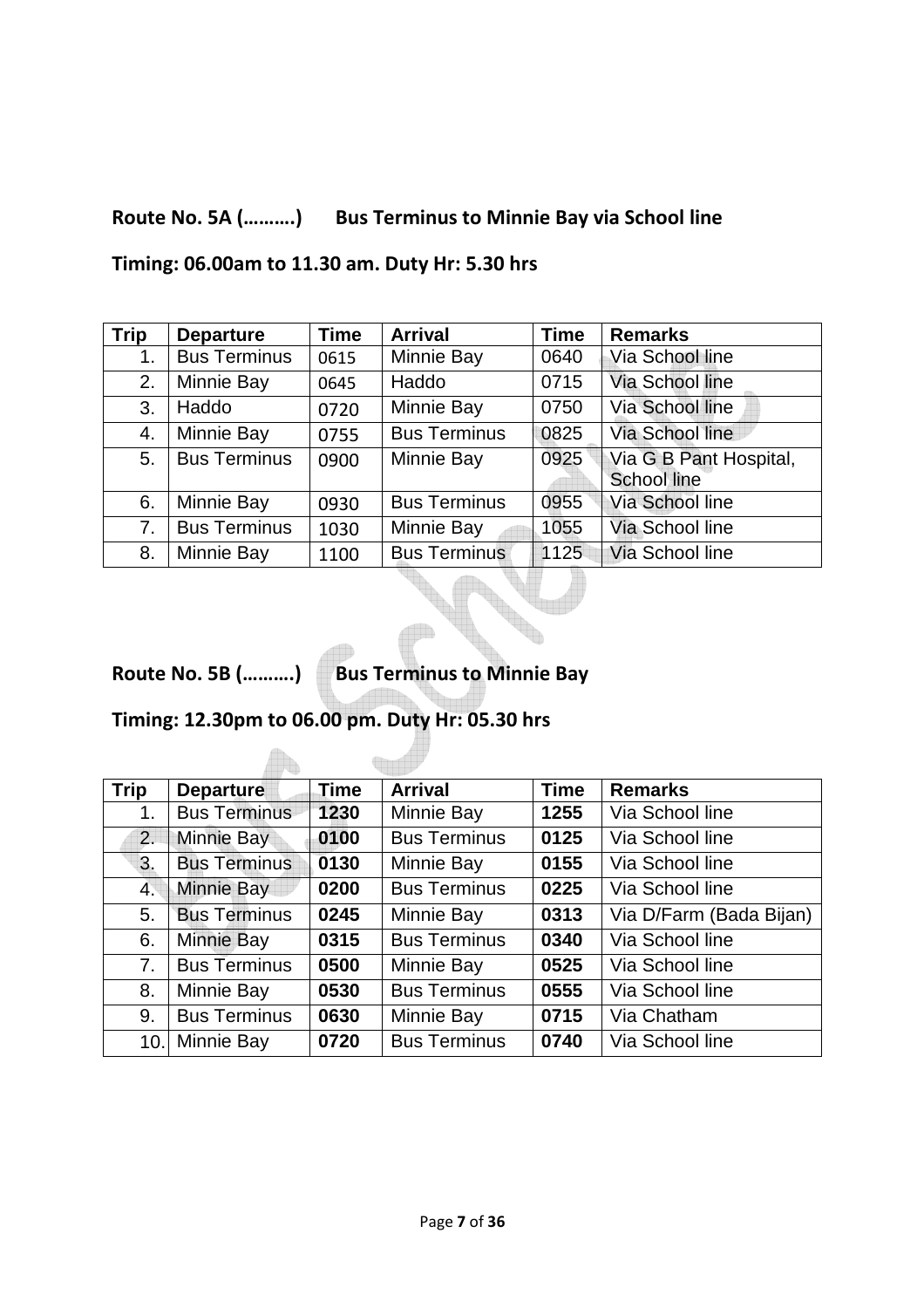#### **Route No. 6A (……….) Bus Terminus to Attam Pahar via Dollygunj**

**Timing: 05.30 am to 11.00 am. Duty Hr: 5.30 hrs** 

| <b>Trip</b> | <b>Departure</b>    | Time | <b>Arrival</b>      | <b>Time</b>                    | <b>Remarks</b>  |  |
|-------------|---------------------|------|---------------------|--------------------------------|-----------------|--|
| 1.          | <b>Bus Terminus</b> | 0545 | Dollygunj           | 0605                           | Via School line |  |
| 2.          | Dollygunj           | 0610 | <b>Bus Terminus</b> | 0630                           | Via School line |  |
| 3.          | <b>Bus Terminus</b> | 0655 | <b>Attam Pahar</b>  | 0720<br><b>Via School line</b> |                 |  |
| 4.          | <b>Attam Pahar</b>  | 0725 | Chatham             | 0800                           | Via School line |  |
| 5.          | Chatham             | 0805 | Dollygunj<br>School | 0835<br>Via School line        |                 |  |
| 6.          | Dollygunj<br>School | 0840 | <b>Bus Terminus</b> | 0910                           | Via School line |  |
| 7.          | <b>Bus Terminus</b> | 1000 | Attam Pahar         | 1025                           | Via School line |  |
| 8.          | <b>Attam Pahar</b>  | 1030 | <b>Bus Terminus</b> | 1055                           | Via School line |  |

**Route No. 6B (……….) Bus Terminus to Calicut, New Bimblitan, Kodiyaghat** 

**Timing: 01.30 pm to 07.00 pm. Duty Hr: 05.30 hrs** 

| <b>Trip</b>      | <b>Departure</b>    | <b>Time</b> | <b>Arrival</b>       | <b>Time</b> | <b>Remarks</b>          |
|------------------|---------------------|-------------|----------------------|-------------|-------------------------|
| 1.               | <b>Bus Terminus</b> | 0135        | <b>New Bimblitan</b> | 0225        | Via Bathubasti, Calicut |
|                  |                     |             | (Japan Road)         |             |                         |
| 2.               | Japan Road          | 0230        | <b>Bus Terminus</b>  | 0315        | Via Bathubasti, Calicut |
| 3.               | <b>Bus Terminus</b> | 0350        | Pema/ Calicut        | 0430        | Via Bathubasti          |
| $\overline{4}$ . | Pema/ Calicut       | 0440        | <b>Bus Terminus</b>  | 0520        | Via Bathubasti          |
| 5.               | <b>Bus Terminus</b> | 0535        | Kodiyaghat           | 0615        | Via Bathubasti,         |
|                  |                     |             |                      |             | Beodnabad               |
| 6.               | Kodiyaghat          | 0620        | <b>Bus Terminus</b>  | 0700        | Via Bathubasti,         |
|                  |                     |             |                      |             | Beodnabad               |

#### **SPL**

| <b>Trip</b> | <b>Departure</b>    | <b>Time</b> | <b>Arrival</b><br><b>Time</b> |      | <b>Remarks</b>          |
|-------------|---------------------|-------------|-------------------------------|------|-------------------------|
|             | <b>Bus Terminus</b> | 0720        | Attam Pahar                   | 0750 | Via Bathubasti, Calicut |
|             | Attam Pahar         | 0755        | <b>Bus Terminus</b>           | 0830 | Via Bathubasti, Calicut |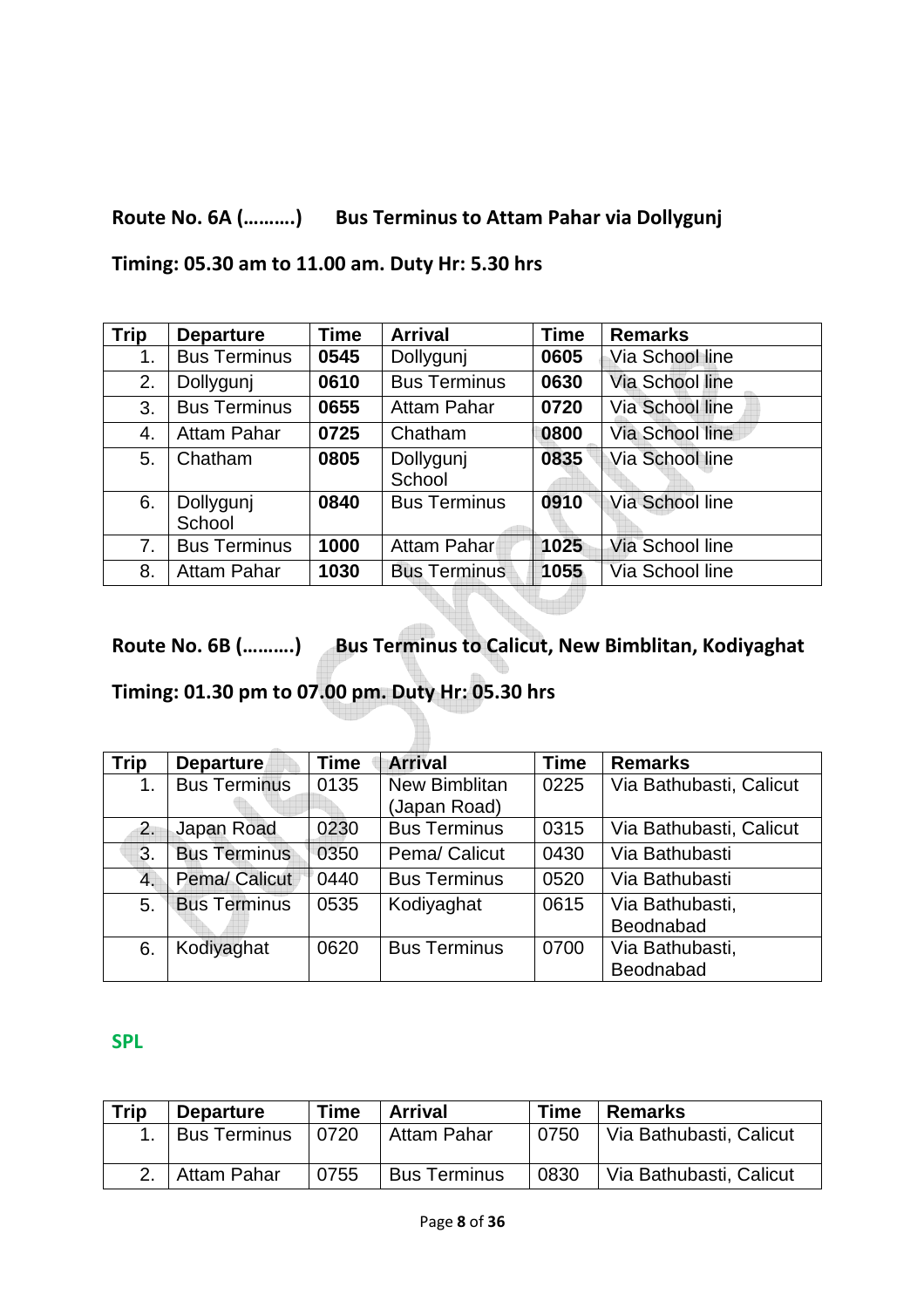#### **Route No. 6C (……….) Bus Terminus to Attam Pahar via Dollygunj**

| <b>Trip</b> | <b>Departure</b>    | <b>Time</b> | <b>Arrival</b>      | <b>Time</b> | <b>Remarks</b>              |
|-------------|---------------------|-------------|---------------------|-------------|-----------------------------|
| 1.          | <b>Bus Terminus</b> | 0530        | <b>Attam Pahar</b>  | 0555        | Via School line, Dollygunj  |
| 2.          | <b>Attam Pahar</b>  | 0600        | <b>Bus Terminus</b> | 0630        | Via School line, Dollygunj  |
| 3.          | <b>Bus Terminus</b> | 0725        | <b>Attam Pahar</b>  | 0755        | Via School line, Dollygunj  |
| 4.          | <b>Attam Pahar</b>  | 0800        | <b>Bus Terminus</b> | 0830        | Via School line, Dollygunj, |
|             |                     |             |                     |             | <b>G</b> B Pant             |
| 5.          | <b>Bus Terminus</b> | 0845        | <b>Attam Pahar</b>  | 0915        | Via School line, Dollygunj  |
| 6.          | Attam Pahar         | 0920        | <b>Bus Terminus</b> | 0955        | Via School line, Dollygunj  |
| 7.          | <b>Bus Terminus</b> | 1045        | <b>Attam Pahar</b>  | 1115        | Via School line, Dollygunj  |
| 8.          | Attam Pahar         | 1120        | <b>Bus Terminus</b> | 1150        | Via School line, Dollygunj  |

## **Timing: 05.30 am to 12.00 Noon. Duty Hr: 5.30 hrs**

**Route No. 6D (……….) Bus Terminus to Attam Pahar** 

## **Timing: 12.00 noon to 07.00 pm. Duty Hr: 07.00 hrs**

| <b>Trip</b>    | <b>Departure</b>    | <b>Time</b> | <b>Arrival</b>      | <b>Time</b>                        | <b>Remarks</b>             |  |
|----------------|---------------------|-------------|---------------------|------------------------------------|----------------------------|--|
|                | <b>Bus Terminus</b> | 1215        | <b>Attam Pahar</b>  | 1240                               | Via School line, Dollygunj |  |
| 2.             | Attam Pahar         | 1245        | <b>Bus Terminus</b> | Via School line, Dollygunj<br>0110 |                            |  |
| 3.             | <b>Bus Terminus</b> | 0220        | <b>Attam Pahar</b>  | 0300                               | Via School line, Dollygunj |  |
| 4.             | Attam Pahar         | 0305        | <b>Bus Terminus</b> | 0340                               | Via School line, Dollygunj |  |
| 5.             | <b>Bus Terminus</b> | 0400        | <b>Attam Pahar</b>  | 0425                               | Via School line, Dollygunj |  |
| 6.             | Attam Pahar         | 0430        | <b>Bus Terminus</b> | 0455                               | Via School line, Dollygunj |  |
| 7 <sub>1</sub> | <b>Bus Terminus</b> | 0600        | <b>Attam Pahar</b>  | 0625                               | Via School line, Dollygunj |  |
| 8.             | <b>Attam Pahar</b>  | 0630        | <b>Bus Terminus</b> | 0655                               | Via School line, Dollygunj |  |

 $\sim$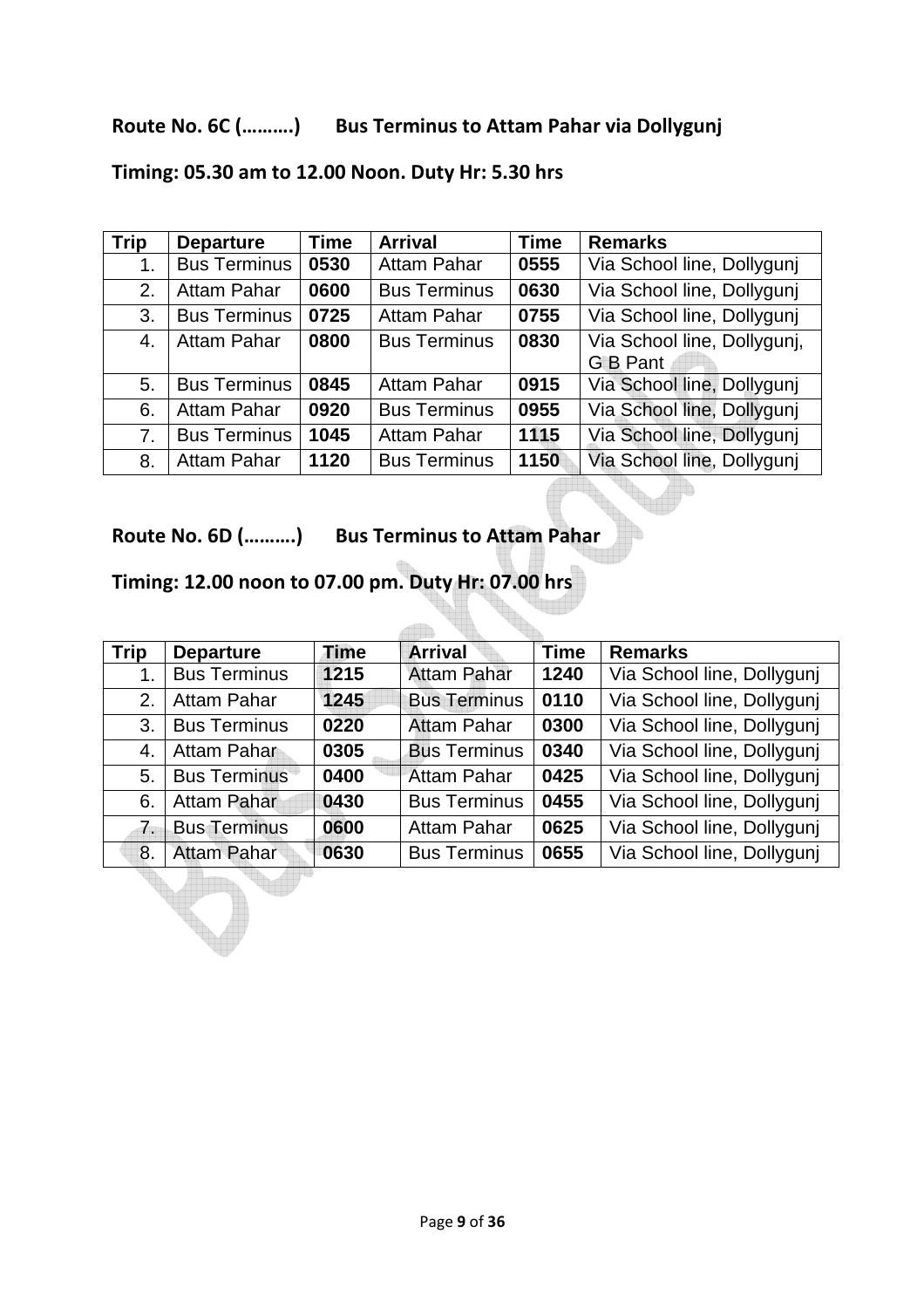#### **Route No. 6E (……….) Bus Terminus to Attam Pahar via Dollygunj**

## **Timing: 06.00 am to 12.00 Noon. Duty Hr: 6.0 hrs**

| <b>Trip</b> | <b>Departure</b>    | <b>Time</b> | <b>Arrival</b>      | <b>Time</b> | <b>Remarks</b>   |
|-------------|---------------------|-------------|---------------------|-------------|------------------|
| 1.          | <b>Bus Terminus</b> | 0615        | <b>Attam Pahar</b>  | 0640        | Via School line, |
|             |                     |             |                     |             | Dollygunj        |
| 2.          | Attam Pahar         | 0645        | <b>Bus Terminus</b> | 0710        | Suspended        |
| 3.          | <b>Bus Terminus</b> | 0740        | <b>Attam Pahar</b>  | 0805        |                  |
| 4.          | Attam Pahar         | 0810        | <b>Bus Terminus</b> | 0835        |                  |
| 5.          | <b>Bus Terminus</b> |             | <b>Attam Pahar</b>  | $-$         |                  |
| 6.          | <b>Attam Pahar</b>  |             | <b>Bus Terminus</b> | $- -$       |                  |

**Route No. 6F (……….) Bus Terminus to Attam Pahar** 

### **Timing: 01.00 pm to 08.00 pm. Duty Hr: 07.00 hrs**

| <b>Trip</b> | <b>Departure</b>    | <b>Time</b> | <b>Arrival</b>      | Time                    | <b>Remarks</b>  |  |
|-------------|---------------------|-------------|---------------------|-------------------------|-----------------|--|
| 1.          | <b>Bus Terminus</b> | 0100        | Attam Pahar         | 0130                    | Via School line |  |
| 2.          | Attam Pahar         | 0135        | <b>Bus Terminus</b> | 0205<br>Via School line |                 |  |
| 3.          | <b>Bus Terminus</b> | 0240        | <b>Attam Pahar</b>  | 0315                    | Via School line |  |
| 4.          | Attam Pahar         | 0320        | <b>Bus Terminus</b> | 0355                    | Via School line |  |
| 5.          | <b>Bus Terminus</b> | 0500        | <b>Attam Pahar</b>  | 0525                    | Via School line |  |
| 6.          | Attam Pahar         | 0530        | <b>Bus Terminus</b> | 0555                    | Via School line |  |
| 7.          | <b>Bus Terminus</b> | 0645        | Attam Pahar         | 0710<br>Via School line |                 |  |
| 8.          | <b>Attam Pahar</b>  | 0715        | <b>Bus Terminus</b> | 0740                    | Via School line |  |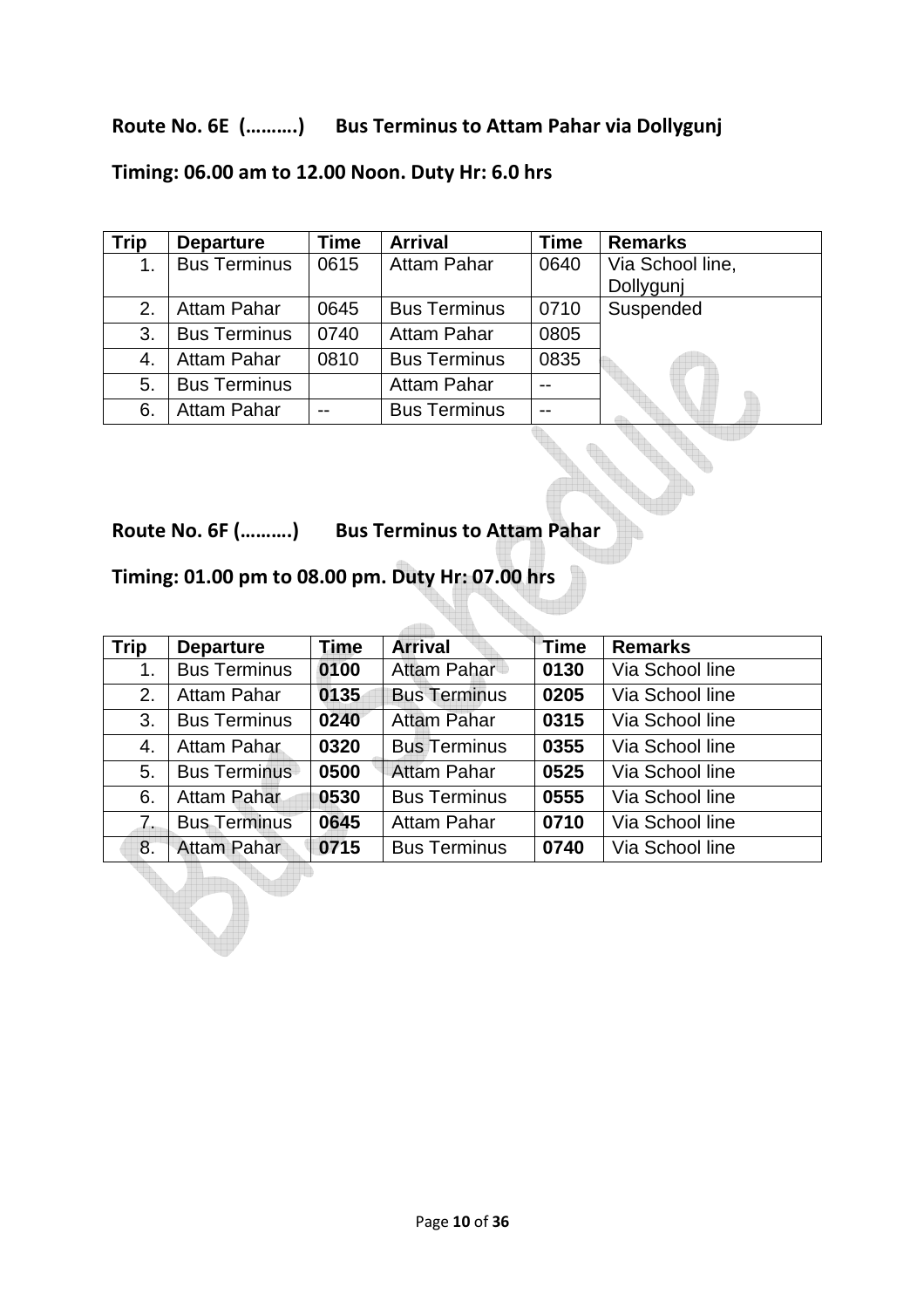### **Route No. 7A (…….) Bus Terminus to Pahargaon**

**Timing: 04.45 am to 10.15 am. Duty Hr: 5.30 hrs** 

| <b>Trip</b> | <b>Departure</b>    | <b>Time</b> | <b>Arrival</b>      | <b>Time</b> | <b>Remarks</b>                 |
|-------------|---------------------|-------------|---------------------|-------------|--------------------------------|
| 1.          | <b>Bus Terminus</b> | 0450        | Pahargaon           | 0520        | Via Bathubasti                 |
| 2.          | Pahargaon           | 0520        | <b>Bus Terminus</b> | 0550        | Via GB Pant Hospital           |
| 3.          | <b>Bus Terminus</b> | 0610        | Pahargaon           | 0640        | Via Bathubasti                 |
| 4.          | Pahargaon           | 0640        | <b>Bus Terminus</b> | 0710        | Via VIP Road, Model school, GB |
|             |                     |             |                     |             | Pant Hospital                  |
| 5.          | <b>Bus Terminus</b> | 0725        | Pahargaon           | 0755        | Via Bathubasti                 |
| 6.          | Pahargaon           | 0755        | <b>Bus Terminus</b> | 0830        | Via Bathubasti, VIP road, G B  |
|             |                     |             |                     |             | <b>Pant Hospital</b>           |
| 7.          | <b>Bus Terminus</b> | 0915        | Pahargaon           | 0945        | Via Bathubasti                 |
| 8.          | Pahargaon           | 0945        | <b>Bus Terminus</b> | 1015        | Via Bathubasti                 |

**Route No. 7B (513) Bus Terminus to Pahargaon** 

**Timing: 1.30pm to 08.30 pm. Duty Hr: 07.00 hrs** 

| <b>Trip</b> | <b>Departure</b>     | <b>Time</b> | <b>Arrival</b>       | <b>Time</b> | <b>Remarks</b> |
|-------------|----------------------|-------------|----------------------|-------------|----------------|
| 1.          | <b>Bus Terminus</b>  | 0240        | Pahargaon            | 0315        | Via Bathubasti |
| 2.          | Pahargaon            | 0315        | <b>Bus Terminus</b>  | 0350        | Via Bathubasti |
| 3.          | <b>Bus Terminus</b>  | 0445        | Pahargaon            | 0520        | Via Bathubasti |
| 4.          | Pahargaon            | 0520        | <b>Bus Terminus</b>  | 0555        | Via Bathubasti |
| 5.          | <b>Bus Terminus</b>  | 0600        | Pahargaon            | 0635        | Via Bathubasti |
| 6.          | Pahargaon            | 0635        | <b>Bus Terminus</b>  | 0710        | Via Bathubasti |
| 7.          | <b>Bus Terminus</b>  | 0730        | Bimblitan/Teylerabad | 0805        | Via Bathubasti |
| 8.          | Bimblitan/Teylerabad | 0805        | <b>Bus Terminus</b>  | 0830        | Via Bathubasti |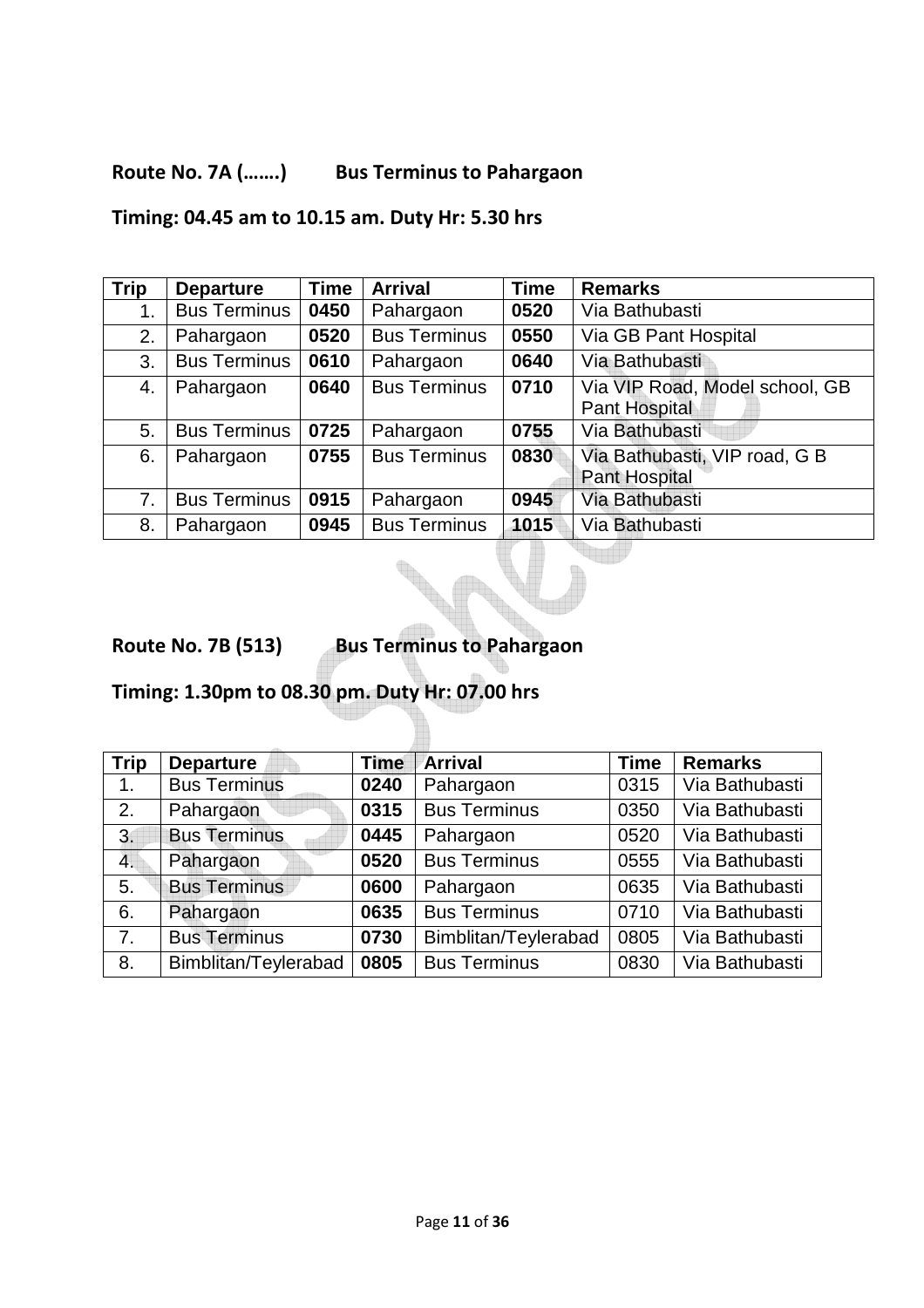### **Route No. 8A (…….) Bus Terminus to Brich Gunj**

#### **Timing: 05.00 am to 12.00 Noon. Duty Hr: 7 hrs**

| <b>Trip</b> | <b>Departure</b>    | <b>Time</b> | <b>Arrival</b>      | <b>Time</b> |                     |
|-------------|---------------------|-------------|---------------------|-------------|---------------------|
| 1.          | <b>Bus Terminus</b> | 0500        | B/ Gunj Brookshabad | 0540        | Via Bathubasti      |
| 2.          | B/ Gunj Brookshabad | 0545        | <b>Bus Terminus</b> | 0625        | Via Bathubasti      |
| 3.          | <b>Bus Terminus</b> | 0640        | B/ Gunj Brookshabad | 0725        | Via MES, Bathubasti |
| 4.          | B/ Gunj Brookshabad | 0730        | <b>Bus Terminus</b> | 0815        | Via Bathubasti      |
| 5.          | <b>Bus Terminus</b> | 0830        | B/ Gunj Brookshabad | 0910        | Via Bathubasti      |
| 6.          | B/ Gunj Brookshabad | 0915        | <b>Bus Terminus</b> | 0955        | Via Bathubasti      |
| 7.          | <b>Bus Terminus</b> | 1015        | B/ Gunj Brookshabad | 1055        | Via Bathubasti      |
| 8.          | B/ Gunj Brookshabad | 1100        | <b>Bus Terminus</b> | 1140        | Via Bathubasti      |

#### **Route No. 8B (…….) Bus Terminus to Brich Gunj**

## **Timing: 01.00pm to 08.00 pm. Duty Hr: 07.00 hrs**

| <b>Trip</b>      | <b>Departure</b>    | <b>Time</b> | <b>Arrival</b>      | <b>Time</b> | <b>Remarks</b>      |  |
|------------------|---------------------|-------------|---------------------|-------------|---------------------|--|
| 1.               | <b>Bus Terminus</b> | 0145        | B/ Gunj Brookshabad | 0235        | Via MES, Bathubasti |  |
| 2.               | B/ Gunj Brookshabad | 0235        | <b>Bus Terminus</b> | 0310        | Via Bathubasti      |  |
| 3.               | <b>Bus Terminus</b> | 0325        | B/ Gunj Brookshabad | 0405        | Via Bathubasti      |  |
| 4.               | B/ Gunj Brookshabad | 0405        | <b>Bus Terminus</b> | 0445        | Via Bathubasti      |  |
| 5.               | <b>Bus Terminus</b> | 0500        | B/ Gunj Brookshabad | 0540        | Via MES, Bathubasti |  |
| 6.               | B/ Gunj Brookshabad | 0540        | <b>Bus Terminus</b> | 0620        | Via Bathubasti      |  |
| $\overline{7}$ . | <b>Bus Terminus</b> | 0630        | B/ Gunj Brookshabad | 0710        | Via Bathubasti      |  |
| 8.               | B/ Gunj Brookshabad | 0715        | <b>Bus Terminus</b> | 0755        | Via Bathubasti      |  |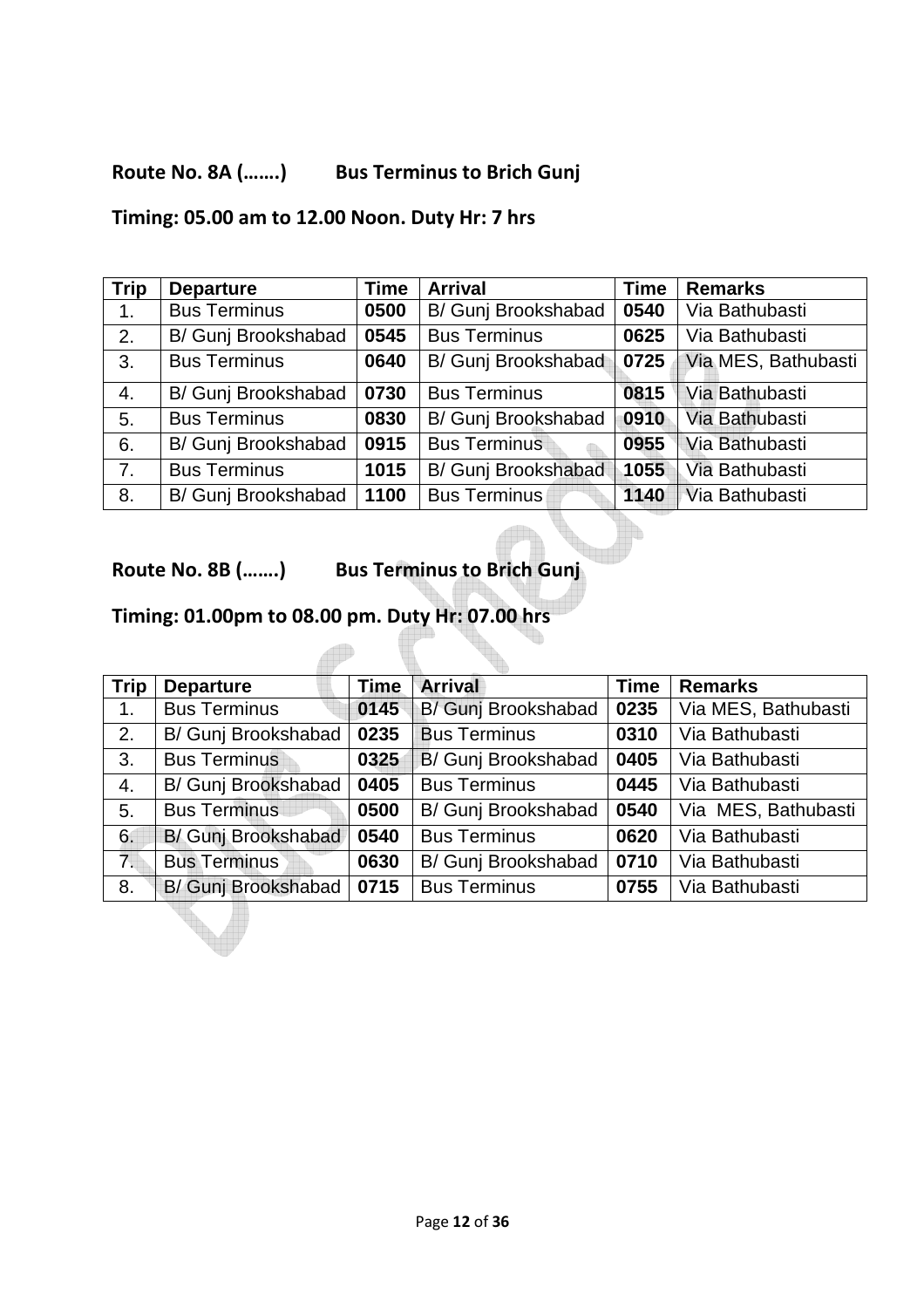#### **Route No. 8C (…….) Bus Terminus to Brich Gunj**

## **Timing: 05.45 am to 12.45 pm. Duty Hr: 7 hrs**

| <b>Trip</b> | <b>Departure</b>    | <b>Time</b> | <b>Arrival</b>      | <b>Time</b> | <b>Remarks</b>      |
|-------------|---------------------|-------------|---------------------|-------------|---------------------|
| 1.          | <b>Bus Terminus</b> | 0545        | B/ Gunj Brookshabad | 0625        | Via Bathubasti      |
| 2.          | B/ Gunj Brookshabad | 0630        | <b>Bus Terminus</b> | 0710        | Via Bathubasti      |
| 3.          | <b>Bus Terminus</b> | 0720        | B/ Gunj Brookshabad | 0800        | Via Bathubasti, MES |
| 4.          | B/ Gunj Brookshabad | 0800        | <b>Bus Terminus</b> | 0840        | Via Bathubasti      |
| 5.          | <b>Bus Terminus</b> | 0915        | B/ Gunj Brookshabad | 0955        | Via Bathubasti      |
| 6.          | B/ Gunj Brookshabad | 1000        | <b>Bus Terminus</b> | 1040        | Via Bathubasti      |
| 7.          | <b>Bus Terminus</b> | 1115        | B/ Gunj Brookshabad | 1155        | Via Bathubasti, MES |
| 8.          | B/ Gunj Brookshabad | 1200        | <b>Bus Terminus</b> | 1240        | Via Bathubasti      |

 $\blacksquare$ 

**Route No. 8D (…….) Bus Terminus to Brich Gunj** 

### **Timing: 02.00pm to 09.00 pm. Duty Hr: 07.00 hrs**

 $\sqrt{2}$ 

| <b>Trip</b>    | <b>Departure</b>    | <b>Time</b> | <b>Arrival</b>      | <b>Time</b> | <b>Remarks</b>      |
|----------------|---------------------|-------------|---------------------|-------------|---------------------|
| 1 <sub>1</sub> | <b>Bus Terminus</b> | 0240        | B/ Gunj Brookshabad | 03.15       | Via Bathubasti      |
| 2.             | B/ Gunj Brookshabad | 0315        | <b>Bus Terminus</b> | 03.55       | Via Bathubasti      |
| 3.             | <b>Bus Terminus</b> | 0410        | B/ Gunj Brookshabad | 0450        | Via MES, Bathubasti |
| 4.             | B/ Gunj Brookshabad | 0455        | <b>Bus Terminus</b> | 0535        | Via Bathubasti      |
| 5.             | <b>Bus Terminus</b> | 0550        | B/ Gunj Brookshabad | 0630        | Via MES, Bathubasti |
| 6.             | B/ Gunj Brookshabad | 0635        | <b>Bus Terminus</b> | 0710        | Via Bathubasti      |
| 7.             | <b>Bus Terminus</b> | 0720        | <b>Attam Pahar</b>  | 0800        | Via School Line     |
| 8.             | <b>Attam Pahar</b>  | 0805        | <b>Bus Terminus</b> | 0840        | Via School Line     |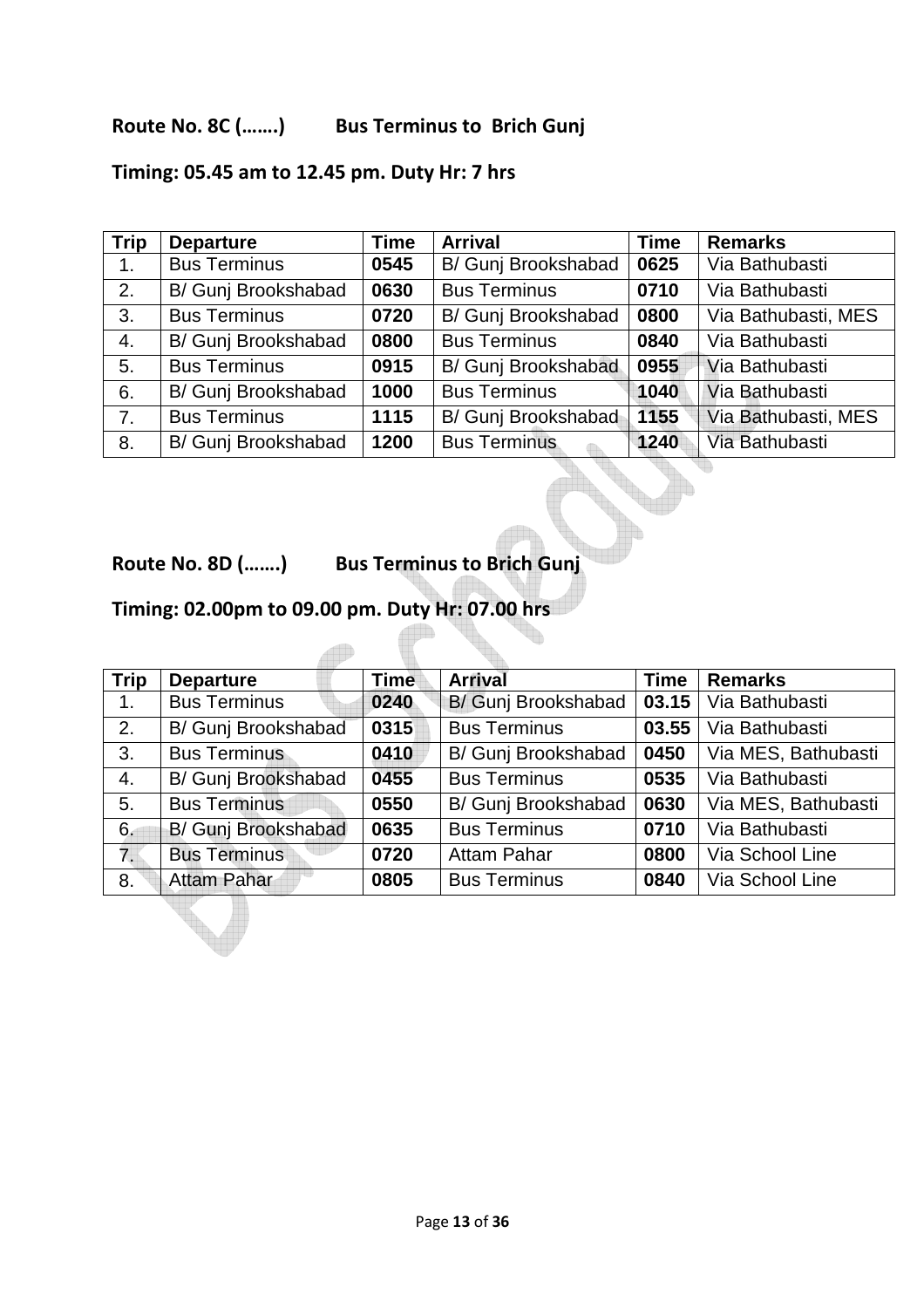## **Route No. 9A (…….) Bus Terminus to New Bimblitan/Calicut**

**Timing: 04.15 am to 11.15 am. Duty Hr: 07.0 hrs** 

| <b>Trip</b> | <b>Departure</b>     | <b>Time</b> | <b>Arrival</b>      | <b>Time</b> | <b>Remarks</b> |
|-------------|----------------------|-------------|---------------------|-------------|----------------|
| 1.          | <b>Bus Terminus</b>  | 0415        | Pema                | 0455        | Via Bathubasti |
| 2.          | Pema                 | 0500        | <b>Bus Terminus</b> | 0540        | Via Bathubasti |
| 3.          | <b>Bus Terminus</b>  | 0545        | New Bimblitan       | 0625        | Via Bathubasti |
| 4.          | <b>New Bimblitan</b> | 0645        | <b>Bus Terminus</b> | 0725        | Via Bathubasti |
| 5.          | <b>Bus Terminus</b>  | 0750        | New Bimblitan       | 0830        | Via Bathubasti |
| 6.          | New Bimblitan        | 0835        | <b>Bus Terminus</b> | 0915        | Via Bathubasti |
| 7.          | <b>Bus Terminus</b>  | 1000        | Pema                | 1035        | Via Bathubasti |
| 8.          | Pema                 | 1045        | <b>Bus Terminus</b> | 1115        | Via Bathubasti |

**Route No. 9B (…….) Bus Terminus to New Bimblitan/Calicut** 

**Allin** 

**Timing: 12.30pm to 07.00 pm. Duty Hr: 06.30 hrs** 

| <b>Trip</b>      | <b>Departure</b>    | <b>Time</b> | <b>Arrival</b>      | <b>Time</b> | <b>Remarks</b>                                    |
|------------------|---------------------|-------------|---------------------|-------------|---------------------------------------------------|
| 1.               | <b>Bus Terminus</b> | 1230        | Japan Road          | 0120        | Via Bathubasti                                    |
| 2.               | Japan Road          | 0125        | <b>Bus Terminus</b> | 0215        | Via Bathubasti                                    |
| 3.               | <b>Bus Terminus</b> | 0240        | Japan Road          | 0340        | Via Bathubasti                                    |
| $\overline{4}$ . | Japan Road          | 0345        | <b>Bus Terminus</b> | 0435        | Via Bathubasti                                    |
| 5.               | <b>Bus Terminus</b> | 0450        | <b>Japan Road</b>   | 0535        | Via Bathubasti, New<br><b>Bimblitan (Revised)</b> |
| 6.               | <b>Japan Road</b>   | 0540        | <b>Bus Terminus</b> | 0625        | Via Bathubasti                                    |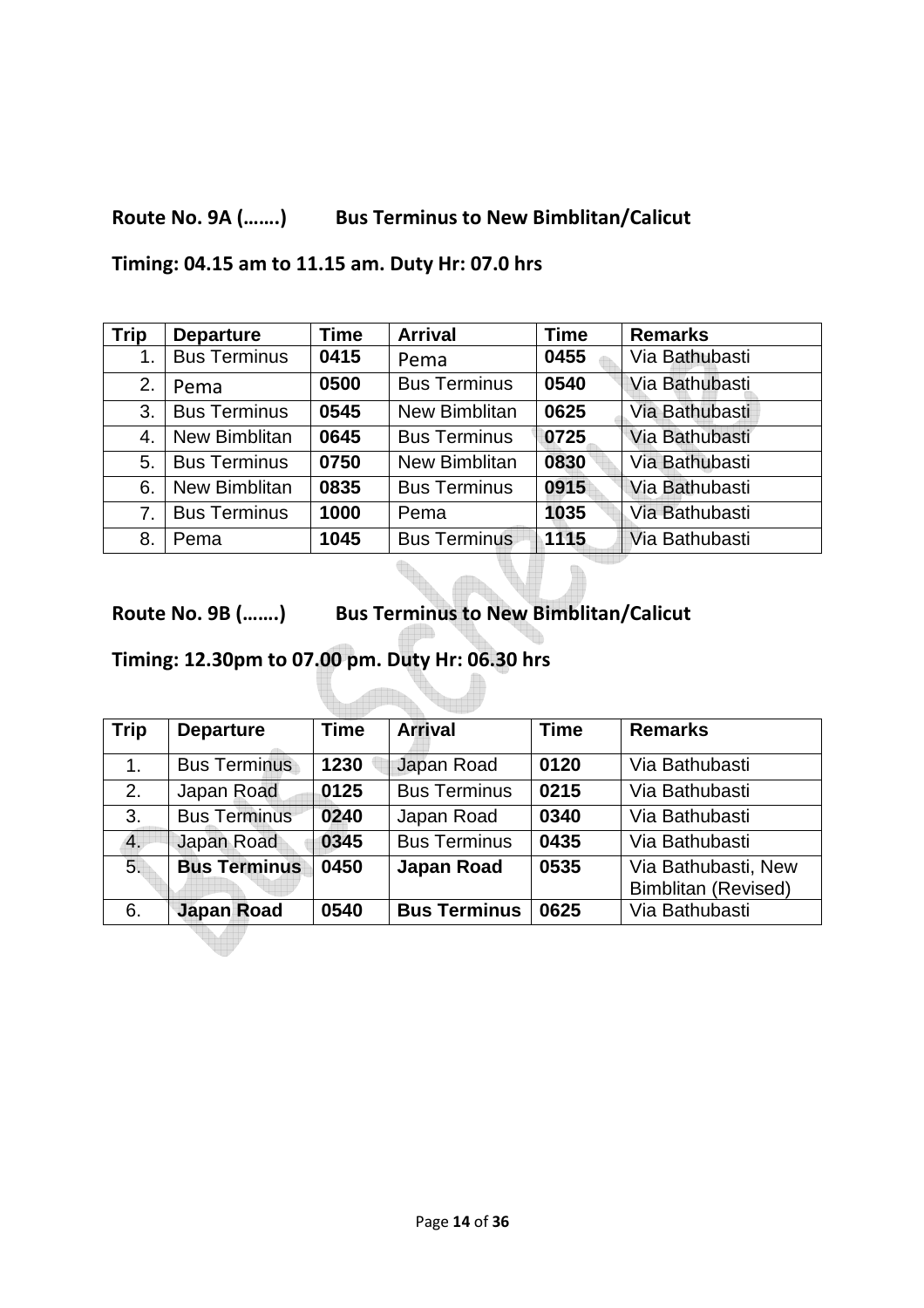## **Route No. 9C (…….) Bus Terminus to Mecca Pahar/ Burmanallah**

#### **Timing: 06.30 am to 10.30 am. Duty Hr: 04.0 hrs**

| <b>Trip</b> | <b>Departure</b>    | <b>Time</b> | <b>Arrival</b>      | <b>Time</b> | <b>Remarks</b>           |
|-------------|---------------------|-------------|---------------------|-------------|--------------------------|
|             | <b>Bus Terminus</b> | 06.30       | Mecca Pahar school  |             | 07.10   Via Bathubasthi  |
| 2.          | Mecca Pahar school  | 0715        | <b>Bus Terminus</b> | 0810        | Via Shadipur             |
| 3.          | <b>Bus Terminus</b> | 0840        | <b>Burmanallah</b>  | 0930        | Via Calicut, Mecca Pahar |
| 4.          | <b>Burmanallah</b>  | 0940        | <b>Bus Terminus</b> | 1020        | Via Calicut, Mecca Pahar |
|             |                     |             |                     |             |                          |

**Route No. 9D (…….) Bus Terminus to Ferrargunj/Namunaghar** 

## **Timing: 12.30pm to 07.00 pm. Duty Hr: 06.30 hrs**

| <b>Trip</b> | <b>Departure</b>    | Time  | <b>Arrival</b>      | <b>Time</b> | <b>Remarks</b> |
|-------------|---------------------|-------|---------------------|-------------|----------------|
| 1.          | <b>Bus Terminus</b> | 1230  | Ferrargunj          | 0145        | Via Namunaghar |
| 2.          | Ferrargunj          | 0230  | <b>Bus Terminus</b> | 0345        | Via Namunaghar |
| 3.          | <b>Bus Terminus</b> | 0500  | Namunaghar          | 05.55       | Via Namunaghar |
| 4.          | Namunaghar          | 06.00 | <b>Bus Terminus</b> | 0655        | Via Namunaghar |

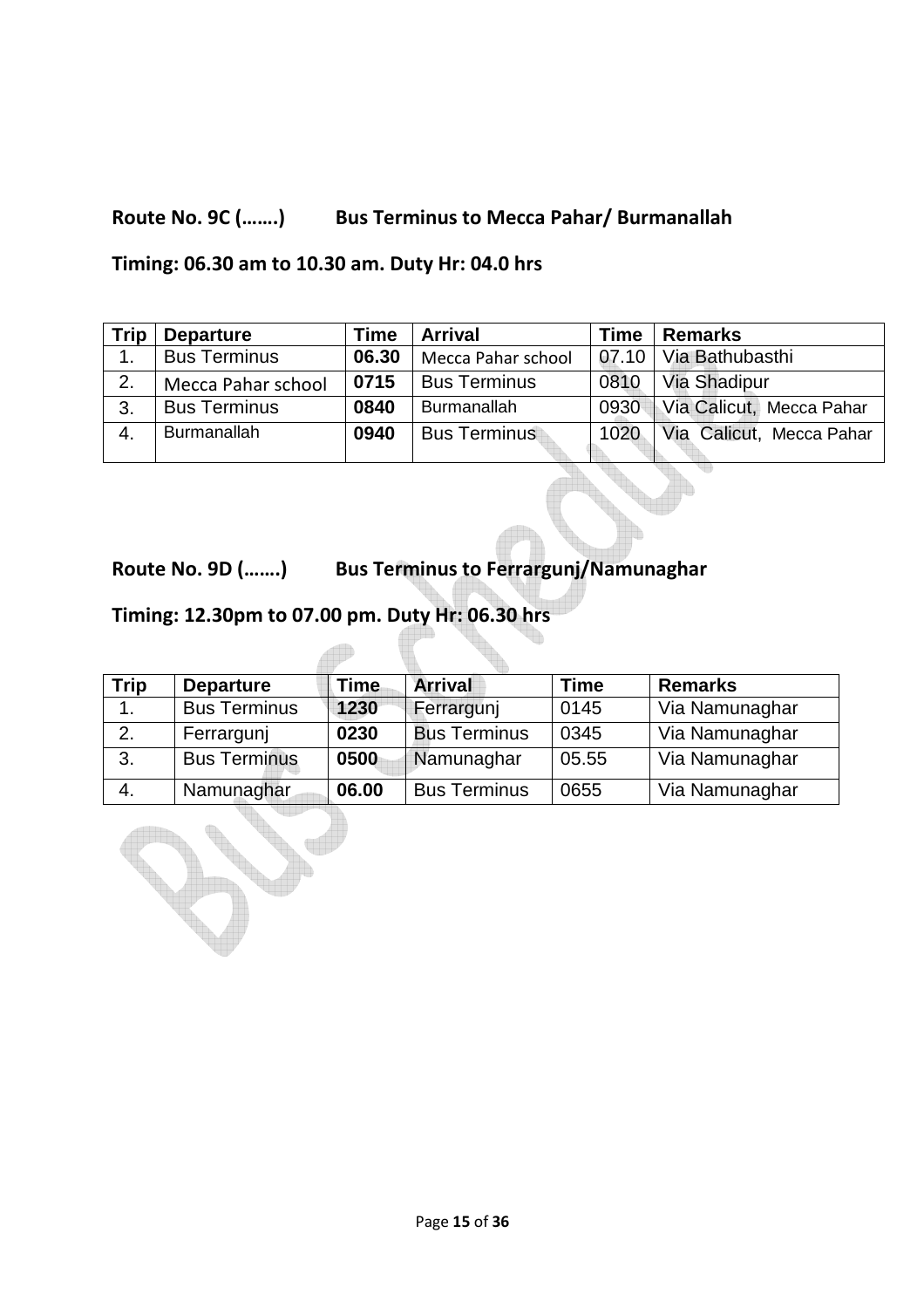# **Route No. 9E (…….) Bus Terminus to Mecca Pahar/ Burmanallah (Anna Nagar)**

| <b>Trip</b> | <b>Departure</b>    | <b>Time</b> | <b>Arrival</b>      | <b>Time</b> | <b>Remarks</b>   |
|-------------|---------------------|-------------|---------------------|-------------|------------------|
|             | <b>Bus Terminus</b> | 0515        | Anna Nagar          | 0610        | Via Meccha Pahar |
| 2.          | Anna Nagar          | 0615        | <b>Bus Terminus</b> | 0710        | Via Meccha Pahar |
| 3.          | <b>Bus Terminus</b> | 0720        | Anna Nagar          | 0810        | Via Meccha Pahar |
| 4.          | Anna Nagar          | 0820        | <b>Bus Terminus</b> | 0925        | Via Meccha Pahar |
| 5.          | <b>Bus Terminus</b> | 1030        | Anna Nagar          | 1125        | Via Meccha Pahar |
| 6.          | Anna Nagar          | 1130        | <b>Bus Terminus</b> | 1225        | Via Meccha Pahar |

# **Route No. 9F (…….) Bus Terminus to Mecca Pahar/ Burmanallah (Anna Nagar)**

### **Timing: 1.30pm to 09.00 pm. Duty Hr: 07.30 hrs**

| Trip | <b>Departure</b> | <b>Time</b> | <b>Arrival</b>      | <b>Time</b> | <b>Remarks</b>   |
|------|------------------|-------------|---------------------|-------------|------------------|
|      | Bus Terminus     | 0140        | Anna Nagar          | 0235        | Via Meccha Pahar |
|      | 2. Anna Nagar    | 0240        | <b>Bus Terminus</b> | 0335        | Via Meccha Pahar |
|      | 3. Bus Terminus  | 0415        | Anna Nagar          | 0510        | Via Meccha Pahar |
|      | 4. Anna Nagar    | 0515        | <b>Bus Terminus</b> | 0610        | Via Meccha Pahar |
|      | 5. Bus Terminus  | 0640        | Anna Nagar          | 0740        | Via Meccha Pahar |
|      | 6. Anna Nagar    | 0745        | <b>Bus Terminus</b> | 0840        | Via Meccha Pahar |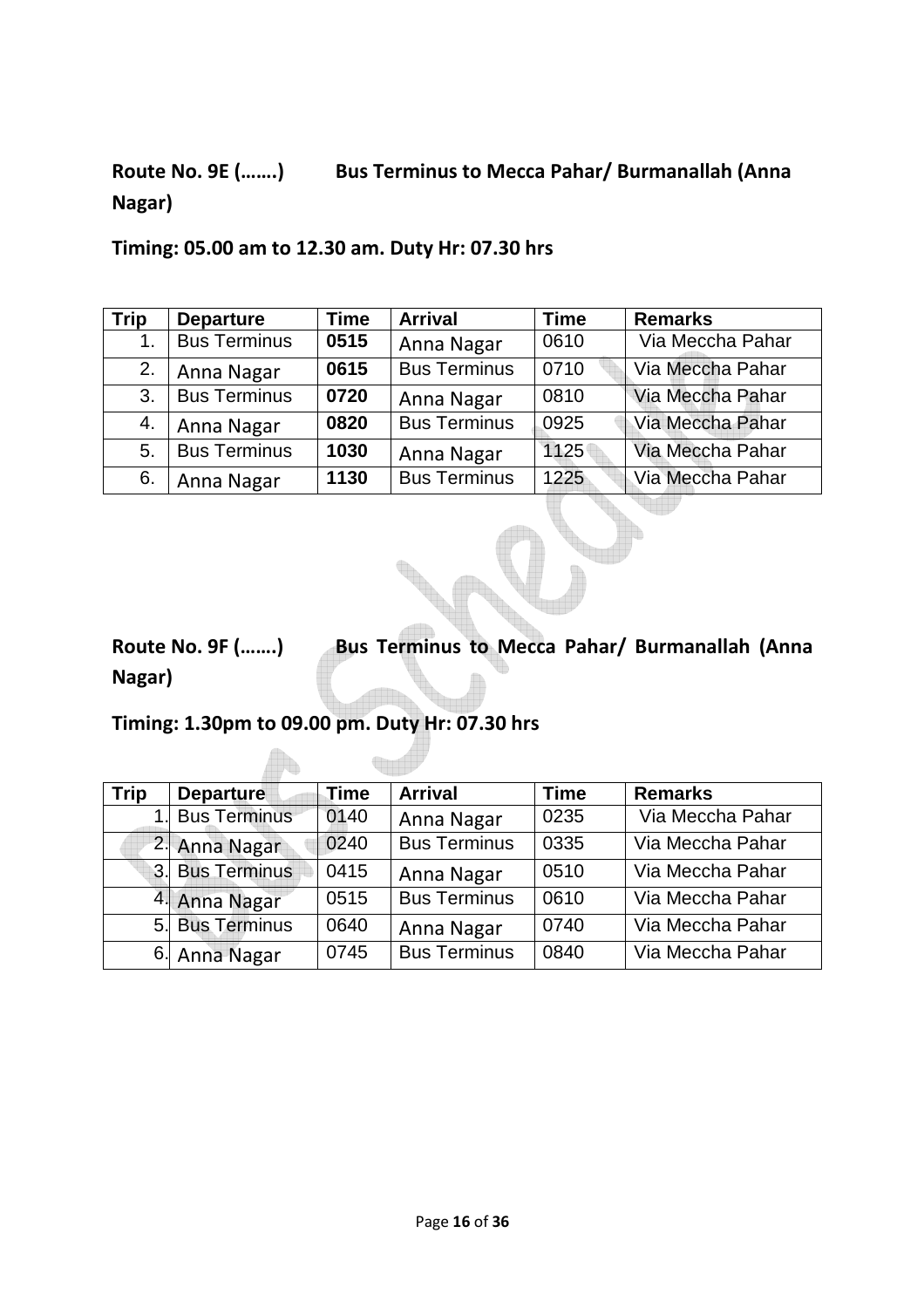### **Route No. 10A (…….) Bus Terminus to Chidiyatapu/Kodiyaghat**

**Timing: 04.00 am to 08.30 am. Duty Hr: 04.30 hrs** 

| Trip | <b>Departure</b>    | Time | <b>Arrival</b>      | <b>Time</b> | <b>Remarks</b>      |
|------|---------------------|------|---------------------|-------------|---------------------|
|      | <b>Bus Terminus</b> | 0400 | Kodiyaghat          | 0450        | Via Beodnabad       |
| 2.   | Kodiyaghat          | 0455 | <b>Bus Terminus</b> | 0545        | Via Beodnabad       |
| 3.   | <b>Bus Terminus</b> | 0615 | Chidiyatapu         | 0715        | Via Beodnabad       |
|      | Chidiyatapu         | 0720 | <b>Bus Terminus</b> | 0830        | Via Beodnabad, JNRM |

**Route No. 10B (…….) Bus Terminus to Chidiyatapu/Kodiyaghat** 

**Timing: 11.30 am to 04.00 pm. Duty Hr: 4.30 hrs** 

| Trip | <b>Departure</b>    | Time | <b>Arrival</b>      | Time | <b>Remarks</b> |
|------|---------------------|------|---------------------|------|----------------|
|      | <b>Bus Terminus</b> | 1130 | Kodiyaghat          | 1220 | Via Beodnabad  |
| 2.   | Kodiyaghat          | 1225 | <b>Bus Terminus</b> | 0125 | Via Beodnabad  |
| 3.   | <b>Bus Terminus</b> | 0240 | Chidiyatapu         | 0350 | Via Beodnabad  |
|      | Chidiyatapu         | 0400 | <b>Bus Terminus</b> | 0500 | Via Beodnabad  |

**Route No. 10B (…….) Bus Terminus to Chidiyatapu/Kodiyaghat (Revised Schedule)** 

**Timing: 11.30 am to 04.00 pm. Duty Hr: 4.30 hrs** 

| <b>Trip</b> | <b>Departure</b>    | <b>Time</b> | <b>Arrival</b>      | Time | <b>Remarks</b>  |
|-------------|---------------------|-------------|---------------------|------|-----------------|
| 1.          | <b>Bus Terminus</b> | 1130        | Kodiyaghat          | 1220 | Via Beodnabad   |
|             | 2. Kodiyaghat       | 1225        | <b>Bus Terminus</b> | 0125 | Via Beodnabad   |
| 3.1         | <b>Bus Terminus</b> | 0240        | Kodiyaghat          | 0325 | Via Macca Pahad |
|             | 4.   Kodiyaghat     | 0330        | <b>Bus Terminus</b> | 0420 | Via Beodnabad   |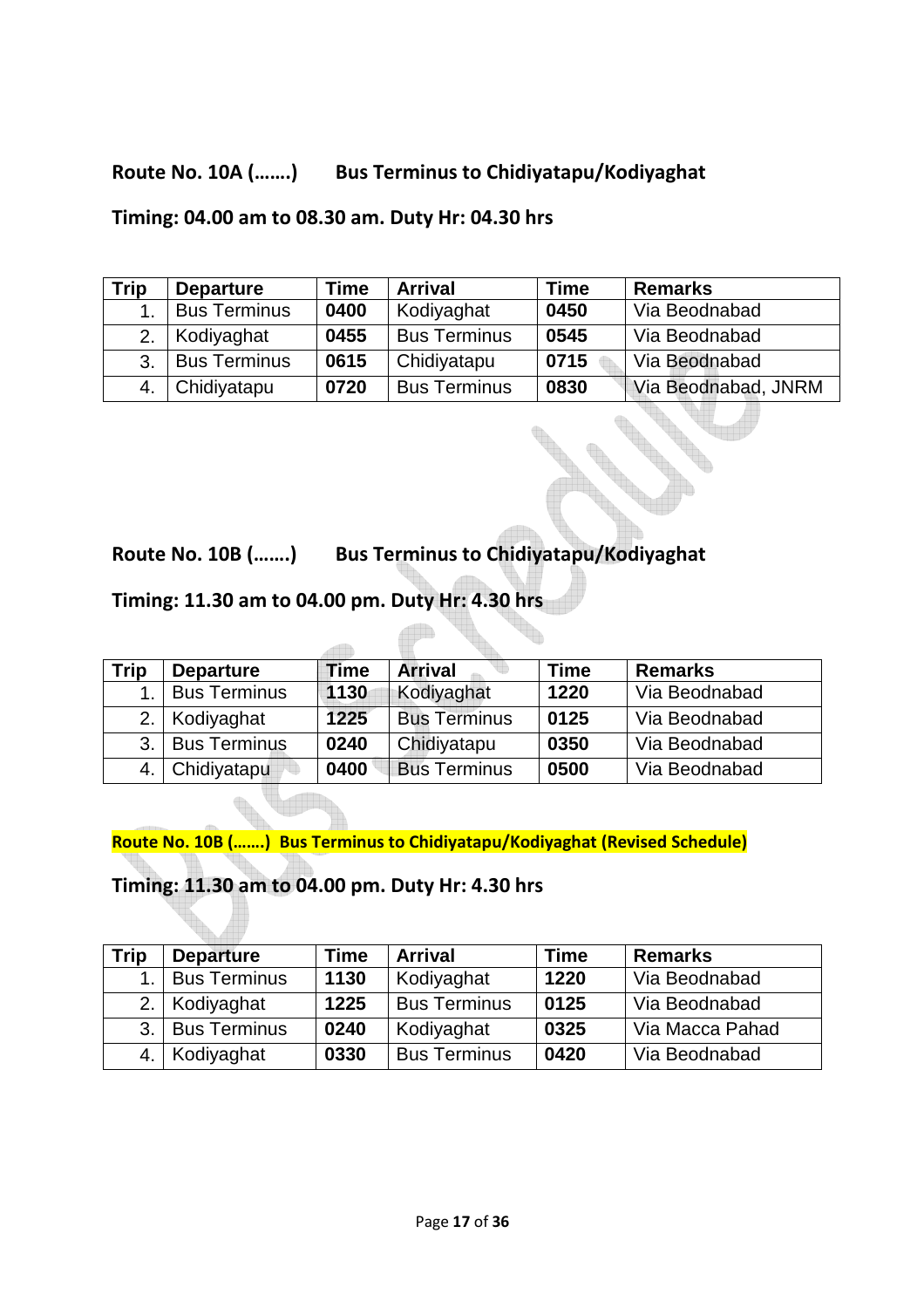### **Route No. 10C (…….) Bus Terminus to Chidiyatapu**

#### **Timing: 05.00 am to 10.30 am. Duty Hr: 04.30 hrs**

| Trip | <b>Departure</b>    | Time | <b>Arrival</b>      | Time | <b>Remarks</b> |
|------|---------------------|------|---------------------|------|----------------|
|      | <b>Bus Terminus</b> | 0515 | Chidiyatapu         | 0615 | Via Beodnabad  |
| 2.   | Chidiyatapu         | 0630 | <b>Bus Terminus</b> | 0740 | Via Beodnabad  |
| 3.   | <b>Bus Terminus</b> | 0815 | Chidiyatapu         | 0920 | Via Beodnabad  |
|      | Chidiyatapu         | 0925 | <b>Bus Terminus</b> | 1030 | Via Beodnabad  |

**Route No. 10D (…….) Bus Terminus to Chidiyatapu** 

**Timing: 12.00 Noon to 05.00 am. Duty Hr: 5.0 hrs** 

| Trip | <b>Departure</b>    | Time | <b>Arrival</b>      | <b>Time</b> | <b>Remarks</b>   |
|------|---------------------|------|---------------------|-------------|------------------|
|      | <b>Bus Terminus</b> | 1200 | Chidiyatapu         | 0100        | Via Beodnabad    |
| 2.   | Chidiyatapu         | 0105 | <b>Bus Terminus</b> | 0205        | Via Beodnabad    |
| 3.   | <b>Bus Terminus</b> | 0235 | Anna Nagar          | 0320        | Via Maccha Pahar |
|      | Anna Nagar          | 0330 | <b>Bus Terminus</b> | 0420        | Via Beodnabad    |

**Route No. 10D (…….) Bus Terminus to Chidiyatapu (Revised Schedule)** 

#### **Timing: 12.00 Noon to 05.00 am. Duty Hr: 5.20 hrs**

| <b>Trip</b> | <b>Departure</b>    | Time | <b>Arrival</b>      | Time | <b>Remarks</b> |
|-------------|---------------------|------|---------------------|------|----------------|
|             | <b>Bus Terminus</b> | 1200 | Chidiyatapu         | 0100 | Via Beodnabad  |
| 2.          | Chidiyatapu         | 0105 | <b>Bus Terminus</b> | 0205 | Via Beodnabad  |
| 3.          | <b>Bus Terminus</b> | 0235 | Chidiyatapu         | 0350 | Via Beodnabad  |
| 4.          | Chidiyatapu         | 0415 | <b>Bus Terminus</b> | 0515 | Via Beodnabad  |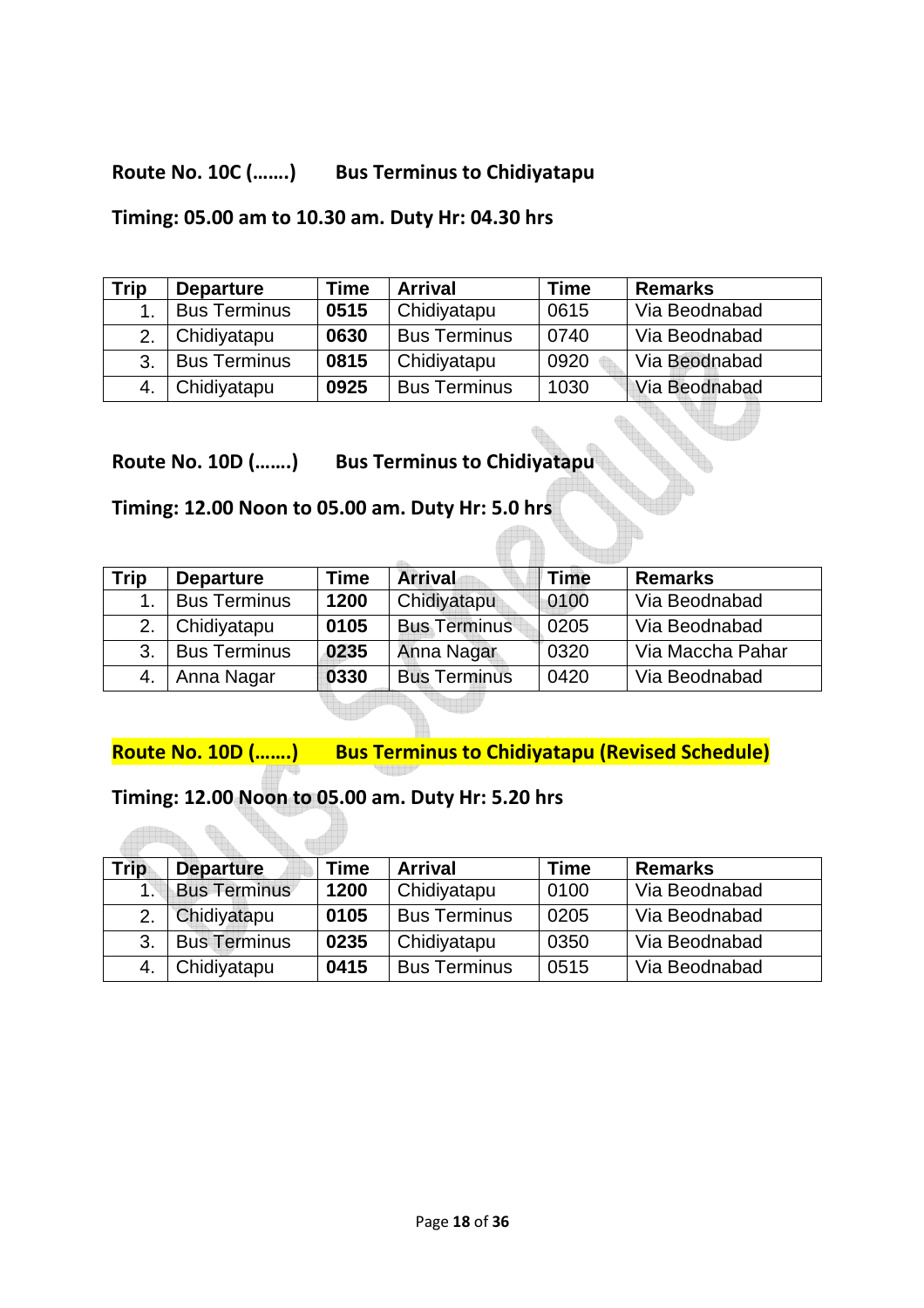### **Route No. 10E (…….) Bus Terminus to Kodiyaghat/Chidiyatapu**

### **Timing: 06.00 am to 11.00 am. Duty Hr: 05.00 hrs**

| Trip | <b>Departure</b>    | Time | <b>Arrival</b>      | <b>Time</b> | <b>Remarks</b>  |
|------|---------------------|------|---------------------|-------------|-----------------|
|      | <b>Bus Terminus</b> | 0600 | Kodiyaghat          | 0700        | Via Mecca Pahar |
| 2.   | Kodiyaghat          | 0710 | <b>Bus Terminus</b> | 0825        | Via Mecca Pahar |
| 3.   | <b>Bus Terminus</b> | 0900 | Chidiyatapu         | 1000        | Via Beodnabad   |
|      | Chidiyatapu         | 1005 | <b>Bus Terminus</b> | 1100        | Via Beodnabad   |

 $\sim$ 

**Route No. 10F (…….) Bus Terminus to Chidiyatapu** 

### **Timing: 1.00 Pm to 05.00 P m. Duty Hr: 4.00 hrs**

 $\rightarrow$ 

| Trip | <b>Departure</b>    | Time | <b>Arrival</b>      | <b>Time</b> | <b>Remarks</b> |
|------|---------------------|------|---------------------|-------------|----------------|
|      | <b>Bus Terminus</b> | 0100 | Chidiyatapu         | 0200        | Via Beodnabad  |
| 2.   | Chidiyatapu         | 0205 | <b>Bus Terminus</b> | 0305        | Via Beodnabad  |
| 3.   | <b>Bus Terminus</b> | 0500 | Chidiyatapu         | 0600        | Via Beodnabad  |
|      | Chidiyatapu         | 0605 | <b>Bus Terminus</b> | 0705        | Via Beodnabad  |

### **SPL Trip**

| <b>Trip</b> | <b>Departure</b>    | <b>Time</b> | <b>Arrival</b>      | <b>Time</b> | <b>Remarks</b> |
|-------------|---------------------|-------------|---------------------|-------------|----------------|
|             | <b>Bus Terminus</b> | 0730        | Kodiyaghat          | 0820        | Via Beodnabad  |
|             | Chidiyatapu         | 0825        | <b>Bus Terminus</b> | 0905        | Via Beodnabad  |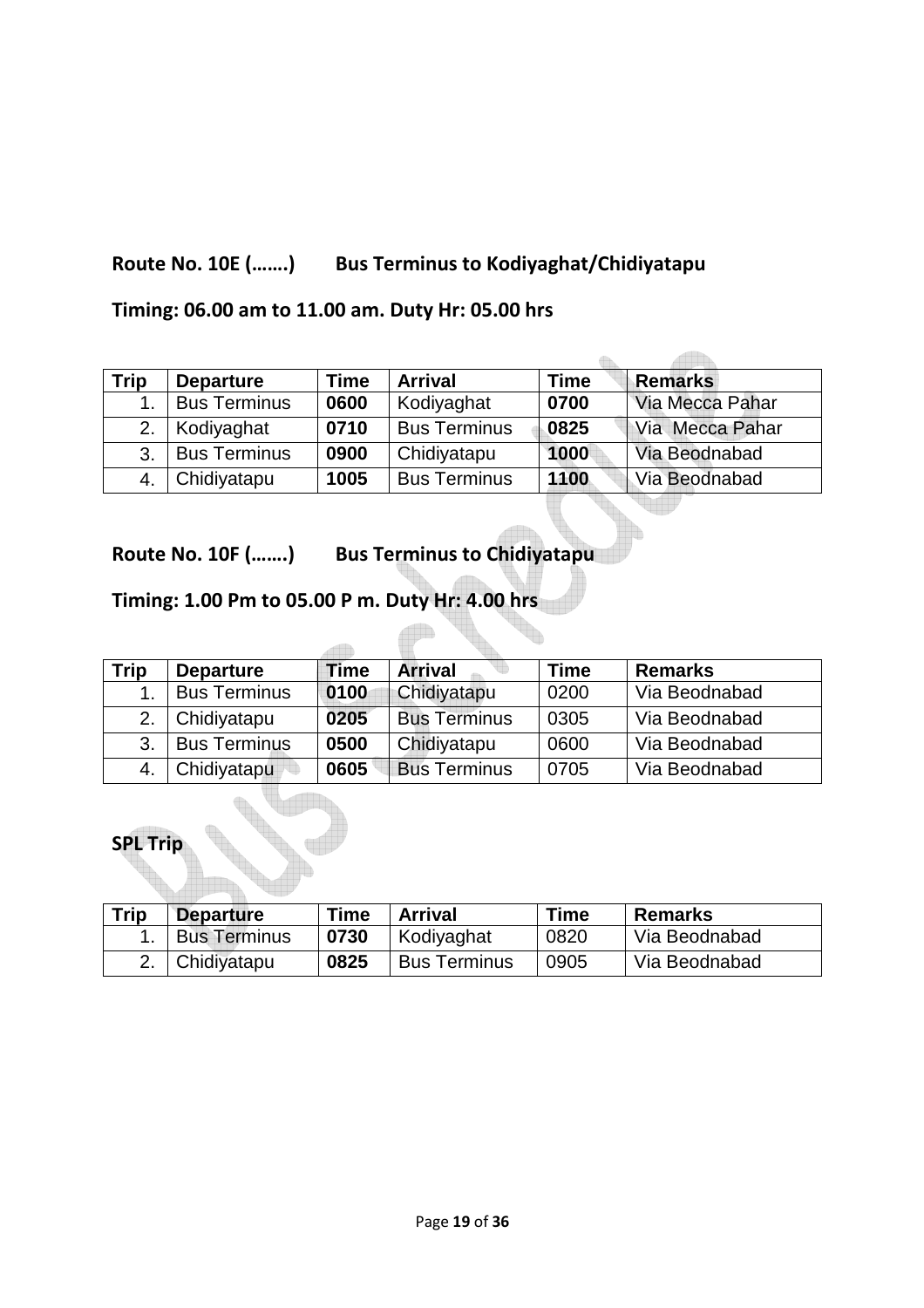### **Route No. 11A (….) Bus Terminus to Bimblitan / Teylerabad**

### **Timing: 05.30 am to 11.30. Duty Hr: 6.00 hrs**

| <b>Trip</b> | <b>Departure</b>        | <b>Time</b> | <b>Arrival</b>       | <b>Time</b> | <b>Remarks</b> |
|-------------|-------------------------|-------------|----------------------|-------------|----------------|
|             | <b>Bus Terminus</b>     | 0530        | Bimblitan/Teylerabad | 0600        | Via Garacharma |
|             | 2. Bimblitan/Teylerabad | 0600        | <b>Bus Terminus</b>  | 0640        | Via Garacharma |
|             | 3. Bus Terminus         | 0705        | Bimblitan/Teylerabad | 0745        | Via Garacharma |
|             | 4. Bimblitan/Teylerabad | 0745        | <b>Bus Terminus</b>  | 0830        | Via Garacharma |
|             | 5. Bus Terminus         | 1000        | Bimblitan/Teylerabad | 1040        | Via Garacharma |
| 6.          | Bimblitan/Teylerabad    | 1040        | <b>Bus Terminus</b>  | 11.20       | Via Garacharma |

 $\sim$ 

#### **Route No. 11B (……) Bus Terminus to Bimblitan Teylerabad**

## **Timing: 12.30pm to 09.00 pm. Duty Hr: 07.00 hrs**

| <b>Trip</b> | <b>Departure</b>     | <b>Time</b> | <b>Arrival</b>       | <b>Time</b> | <b>Remarks</b> |
|-------------|----------------------|-------------|----------------------|-------------|----------------|
| 1.          | <b>Bus Terminus</b>  | 1230        | Teylerabad/Bimblitan | 1310        | Via Garacharma |
| 2.1         | Teylerabad/Bimblitan | 1305        | <b>Bus Terminus</b>  | 1340        | Via Garacharma |
| 3.1         | <b>Bus Terminus</b>  | 1410        | Bimblitan/Teylerabad | 1445        | Via Garacharma |
| 4.          | Bimblitan/Teylerabad | 1445        | <b>Bus Terminus</b>  | 1520        | Via Garacharma |
| 5.1         | <b>Bus Terminus</b>  | 1530        | Bimblitan/Teylerabad | 1605        | Via Garacharma |
| 6.          | Bimblitan/Teylerabad | 1605        | <b>Bus Terminus</b>  | 1640        | Via Garacharma |
| 7.1         | <b>Bus Terminus</b>  | 1715        | Bimblitan/Teylerabad | 1750        | Via Garacharma |
| 8.          | Bimblitan/Teylerabad | 1750        | <b>Bus Terminus</b>  | 1825        | Via Garacharma |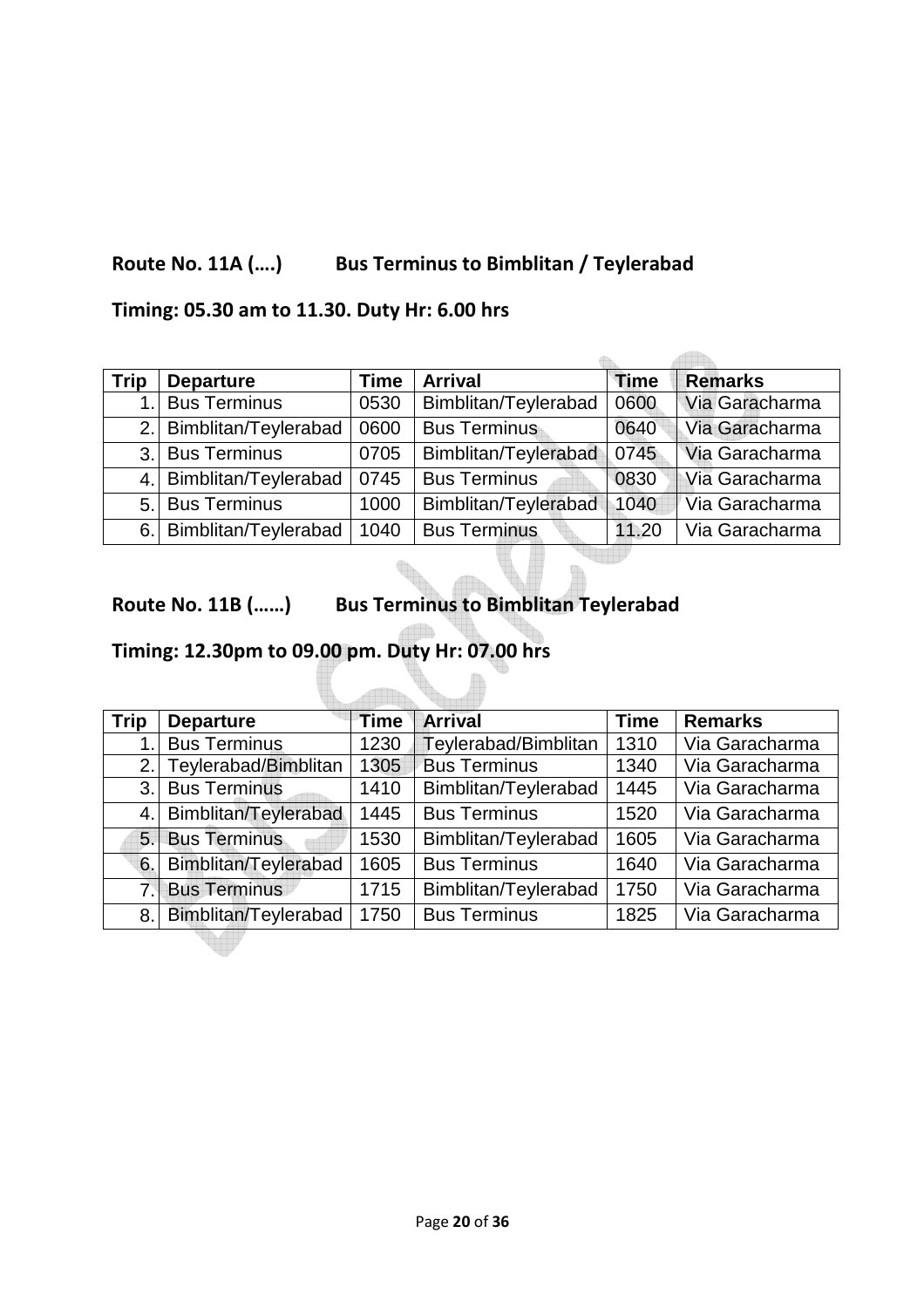## **Route No. 11C (…..) Bus Terminus/JNRM College to TTI College Garacharma (Ladies special starts on 16/01/2013)**

| <b>Trip</b>    | <b>Departure</b>           | <b>Time</b> | <b>Arrival</b>             | <b>Time</b> | <b>Remarks</b>                     |
|----------------|----------------------------|-------------|----------------------------|-------------|------------------------------------|
| $\mathbf{1}$ . | <b>Bus Terminus</b>        | 0600        | <b>TTI College</b>         | 0630        | Via Garacharma                     |
| 2.             | <b>TTI College</b>         | 0635        | <b>GB Pant</b><br>Hospital | 0710        | Via Garacharma                     |
| 3.             | <b>GB Pant</b><br>Hospital | 0710        | <b>TTI College</b>         | 0745        | Via Garacharma                     |
| 4.             | <b>TTI College</b>         | 0750        | <b>Bus Terminus</b>        | 0825        | Via GB Pant<br><b>HospitalJNRM</b> |
| 5.             | <b>Bus terminus</b>        | 0915        | <b>TTI College</b>         | 0945        | Via G B Pant Hospital              |
| 6.             | <b>TTI College</b>         | 0950        | <b>Bus Terminus</b>        | 1020        | Via Garacharma                     |
| 7.             | <b>Bus Terminus</b>        | 1100        | <b>TTI College</b>         | 1140        | Via Garacharma                     |
| 8.             | <b>TTI College</b>         | 1145        | <b>Bus Terminus</b>        | 1215        | Via Garacharma                     |

**Timing: 06.00 am to 12.30 pm. Duty Hr: 6.50 hrs** 

**Route No. 11D (…..) Bus Terminus/JNRM College to TTI College** 

**Garacharma (Ladies)** 

**Timing: 01.00 pm to 06.30 pm. Duty Hr: 6.5 hrs** 

| <b>Trip</b> | <b>Departure</b>    | <b>Time</b> | <b>Arrival</b>      | <b>Time</b> | <b>Remarks</b>       |
|-------------|---------------------|-------------|---------------------|-------------|----------------------|
| 1.          | <b>Bus Terminus</b> | 0100        | <b>TTI College</b>  | 0130        | Via Garacharma       |
| 2.          | <b>TTI College</b>  | 0135        | <b>Bus Terminus</b> | 0205        | Via GB Pant hospital |
| 3.          | <b>Bus Terminus</b> | 0225        | <b>TTI College</b>  | 0300        | Via GB Pant hospital |
| 4.          | <b>TTI College</b>  | 0305        | <b>Bus Terminus</b> | 0340        | Via GB Pant hospital |
| 5.          | <b>Bus Terminus</b> | 0500        | <b>TTI College</b>  | 0535        | Via GB Pant hospital |
| 6.          | <b>TTI College</b>  | 0540        | <b>Bus Terminus</b> | 0615        | Via GB Pant hospital |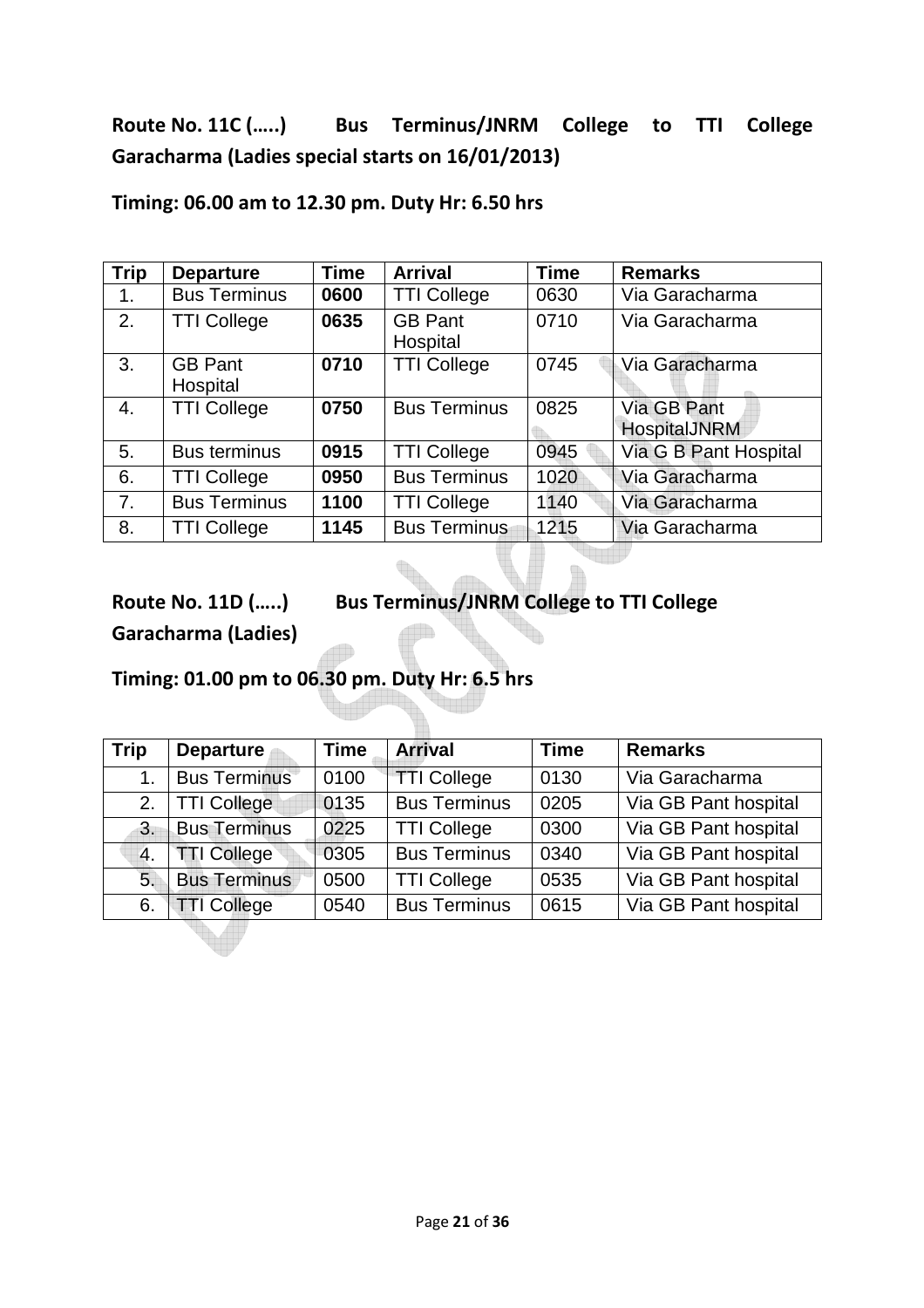### **Route No. 11E (…..) Bus Terminus to Rajaji Nagar Garacharma**

**Timing: 06.00 am to 12.30 pm. Duty Hr: 6.50 hrs** 

| <b>Trip</b> | <b>Departure</b>    | Time | <b>Arrival</b>      | <b>Time</b> | <b>Remarks</b>                          |
|-------------|---------------------|------|---------------------|-------------|-----------------------------------------|
| 1.          | <b>Bus Terminus</b> | 0530 | Rajaji Nagar        | 0610        | Via Garacharma                          |
| 2.          | Rajaji Nagar        | 0615 | <b>Bus Terminus</b> | 0655        | Via G B Pant Hospital                   |
| 3.          | <b>Bus terminus</b> | 0700 | Rajaji Nagar        | 0740        | Via Garacharma                          |
| 4.          | Rajaji Nagar        | 0745 | <b>Bus Terminus</b> | 0830        | Via G B Pant Hospital,<br>JNRM college. |

**Route No. 11F (…..) Bus Terminus to Rajaji Nagar Garacharma** 

t.

**Timing: 01.00 pm to 06.30 pm. Duty Hr: 6.5 hrs** 

| <b>Trip</b> | <b>Departure</b>    | Time | <b>Arrival</b>      | <b>Time</b> | <b>Remarks</b>        |
|-------------|---------------------|------|---------------------|-------------|-----------------------|
| 1.          | <b>Bus Terminus</b> | 0235 | Rajaji Nagar        | 0320        | Via JNRM college,     |
|             |                     |      |                     |             | Garacharma            |
| 2.          | Rajaji Nagar        | 0325 | <b>Bus Terminus</b> | 0405        | Via Garacharma        |
| 3.          | <b>Bus terminus</b> | 0515 | Rajaji Nagar        | 0555        | Via G B Pant Hospital |
| 4.          | Rajaji Nagar        | 0600 | <b>Bus Terminus</b> | 0645        | Via Garacharma        |

G.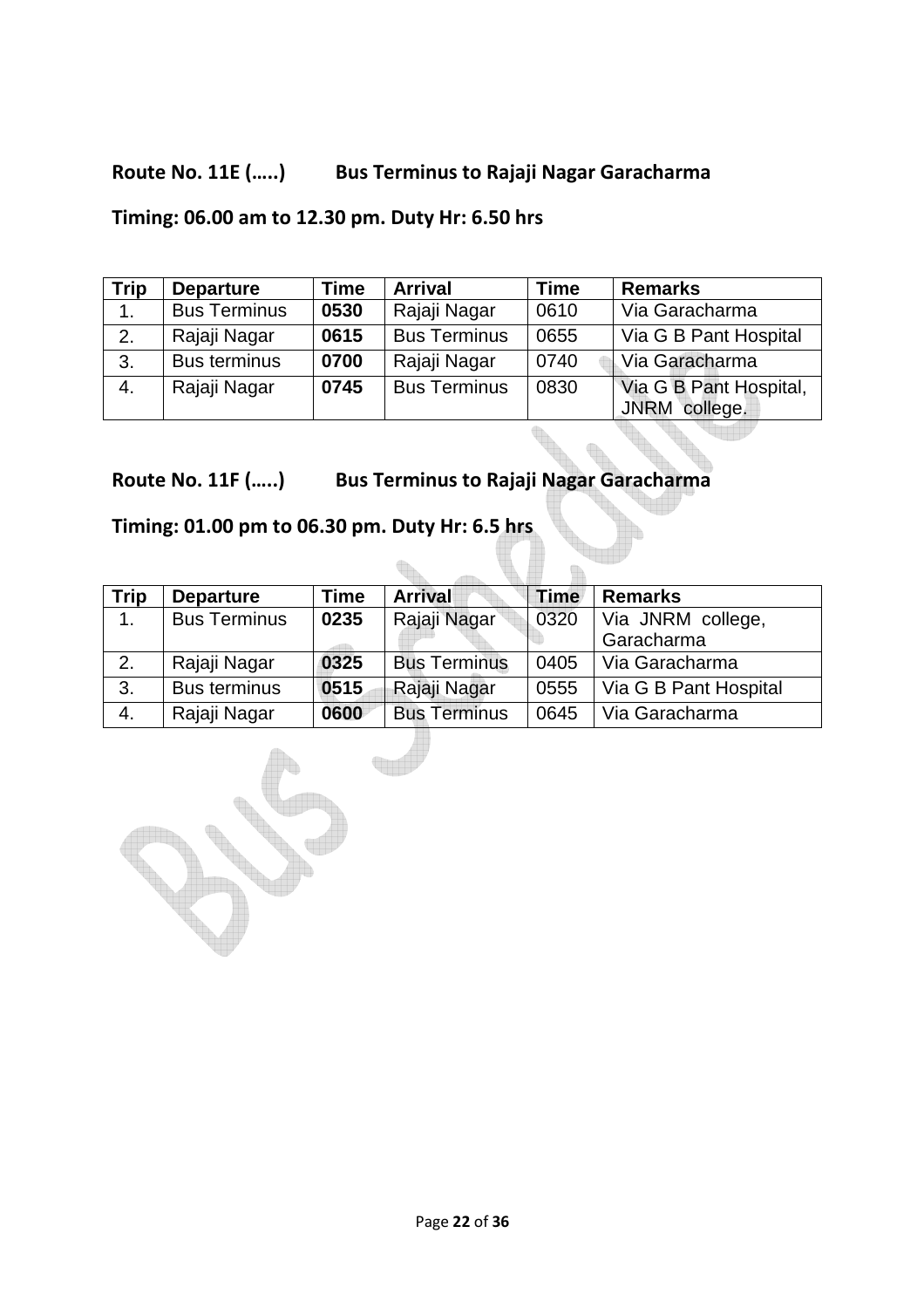#### **Route No. 12A Bus Terminus to Manjery**

## **Timing: 05.00 am to 01.30 am. Duty Hr: 08.30 hrs**

| <b>Trip</b> | <b>Departure</b>    | <b>Time</b> | <b>Arrival</b>      | <b>Time</b> | <b>Remarks</b> |
|-------------|---------------------|-------------|---------------------|-------------|----------------|
| 1.          | <b>Bus Terminus</b> | 0515        | Manjery             | 0615        | Via Nayashahar |
| 2.          | Manjery             | 0620        | <b>Bus Terminus</b> | 0720        | Via Nayashahar |
| 3.          | <b>Bus Terminus</b> | 0830        | Manjery             | 0930        | Via Nayashahar |
| 4.          | Manjery             | 0935        | <b>Bus Terminus</b> | 1035        | Via Nayashahar |
| 5.          | <b>Bus Terminus</b> | 1130        | Manjery             | 1230        | Via Nayashahar |
| 6.          | Manjery             | 1235        | <b>Bus Terminus</b> | 0130        | Via Nayashahar |

## **Route No. 12B Bus Terminus to Manjery**

## **Timing: 02.00 pm to 09.30 pm. Duty Hr: 7.30 hrs**

| <b>Trip</b> | <b>Departure</b>    | <b>Time</b> | <b>Arrival</b>      | Time | <b>Remarks</b> |
|-------------|---------------------|-------------|---------------------|------|----------------|
| 1.          | <b>Bus Terminus</b> | 0240        | Manjery             | 0340 | Via Nayashahar |
| 2.          | Manjery             | 0345        | <b>Bus Terminus</b> | 0445 | Via Nayashahar |
| 3.          | <b>Bus Terminus</b> | 0510        | Manjery             | 0610 | Via Nayashahar |
| 4.          | Manjery             | 0615        | <b>Bus Terminus</b> | 0715 | Via Nayashahar |
| 5.          | <b>Bus Terminus</b> | 0730        | Manjery             | 0830 | Via Nayashahar |
| 6.          | Manjery             | 0835        | <b>Bus Terminus</b> | 0930 | Via Nayashahar |

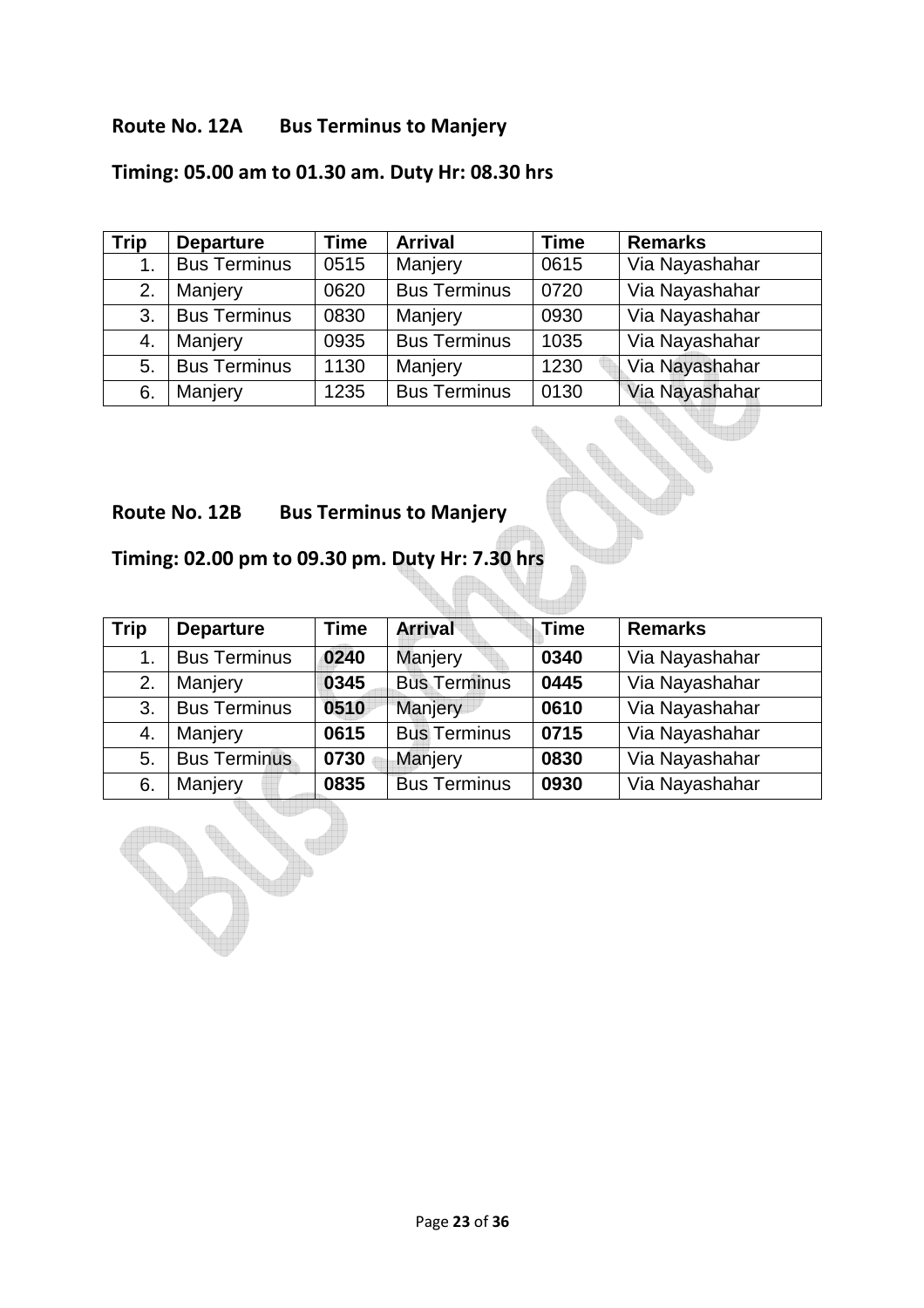#### **Route No. 12C Bus Terminus to Manjery**

## **Timing: 06.00 am to 11.00 am. Duty Hr: 05.00 hrs**

| Trip | <b>Departure</b>    | <b>Time</b> | <b>Arrival</b>      | <b>Time</b> | <b>Remarks</b>               |
|------|---------------------|-------------|---------------------|-------------|------------------------------|
| 1.   | <b>Bus Terminus</b> | 0610        | Manjery             | 0710        | Via Nayashahar               |
| 2.   | Manjery             | 0715        | <b>Bus Terminus</b> | 0815        | Return via Dhani Khari       |
| 3.   | <b>Bus Terminus</b> | 0900        | Manjery             | 1000        | Via Nayashahar               |
| 4.   | Manjery             | 1005        | <b>Bus Terminus</b> | 1100        | Via Manglutan,<br>Nayashahar |

#### **SPL trip**

| <b>Trip</b> | <b>Departure</b>    | <b>Time</b> | <b>Arrival</b>      | <b>Time</b> | <b>Remarks</b>  |
|-------------|---------------------|-------------|---------------------|-------------|-----------------|
|             | <b>Bus Terminus</b> | 0730        | Manierv             | 0825        | via Dhani Khari |
|             | Manjery             | 0830        | <b>Bus Terminus</b> | 0925        |                 |

### **Route No. 12D Bus Terminus to Manjery**

# **Timing: 01.30 pm to 06.30 pm. Duty Hr: 5.0 hrs**

| <b>Trip</b> | <b>Departure</b>    | <b>Time</b>    | <b>Arrival</b>      | Time | <b>Remarks</b> |
|-------------|---------------------|----------------|---------------------|------|----------------|
| 1.          | <b>Bus Terminus</b> | 0140           | Manjery             | 0240 | Via Nayashahar |
| 2.          | <b>Manjery</b>      | 0245           | <b>Bus Terminus</b> | 0345 | Via Nayashahar |
| 3.          | <b>Bus Terminus</b> | 0415           | Manjery             | 0515 | Via Nayashahar |
| 4.          | Manjery             | $ 0520\rangle$ | <b>Bus Terminus</b> | 0620 | Via Nayashahar |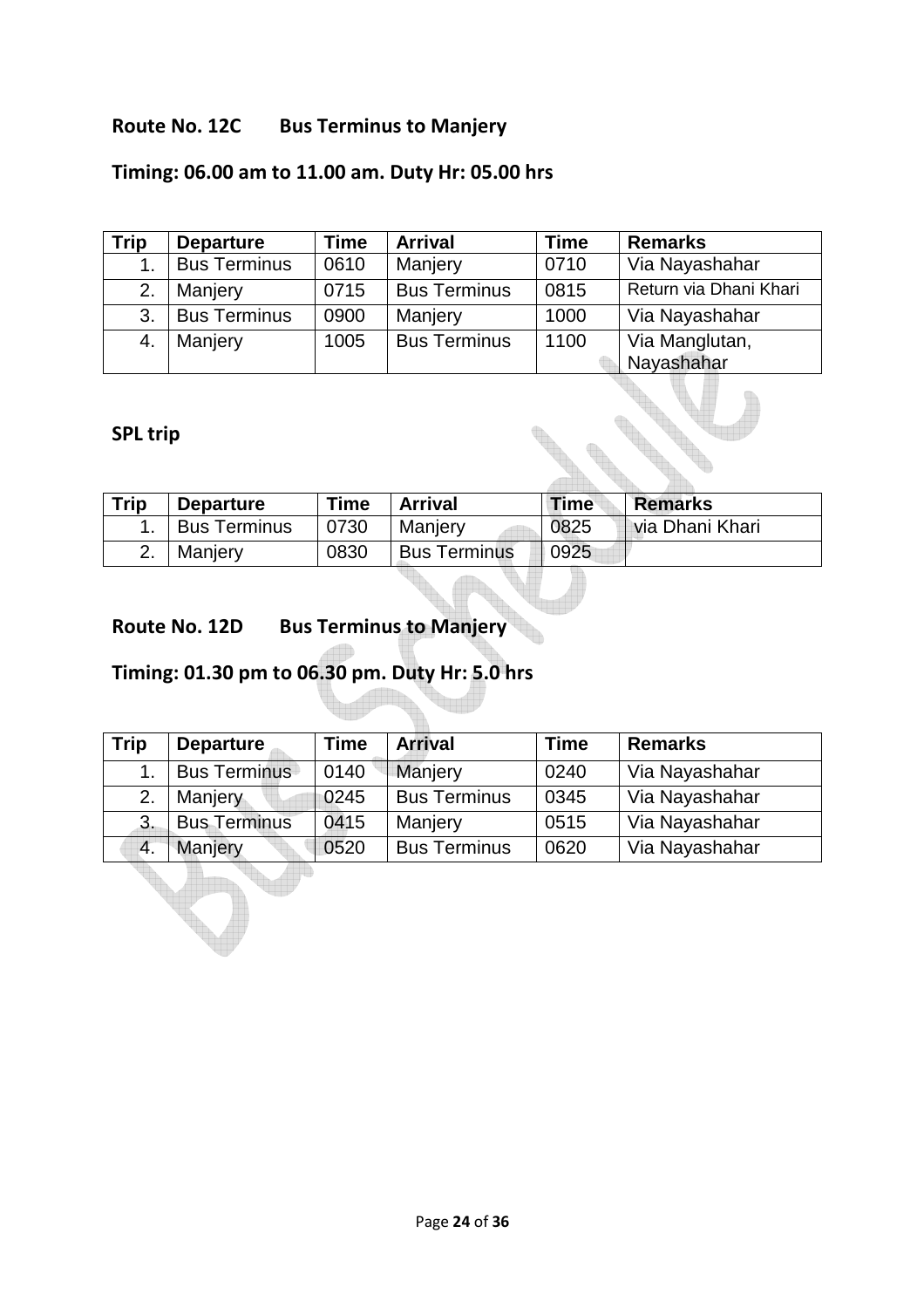### **Route No. 12E Bus Terminus to Indra Nagar**

### **Timing: 05.00 am to 11.30 am. Duty Hr: 06.30 hrs**

| <b>Trip</b> | <b>Departure</b>    | <b>Time</b> | <b>Arrival</b>      | Time | <b>Remarks</b>             |
|-------------|---------------------|-------------|---------------------|------|----------------------------|
|             | <b>Bus Terminus</b> | 0500        | Indra Nagar         | 0555 | Via NayashaharTsunami Camp |
| 2.1         | Indra Nagar         | 0600        | <b>Bus Terminus</b> | 0655 | Via NayashaharTsunami Camp |
| 3.          | <b>Bus Terminus</b> | 0705        | Indra Nagar         | 0800 | Via NayashaharTsunami Camp |
| 4.          | Indra Nagar         | 0805        | <b>Bus Terminus</b> | 0915 | Via NayashaharTsunami Camp |
| 5.          | <b>Bus Terminus</b> | 0945        | Manglutan           | 1040 | Via NayashaharTsunami Camp |
| 6.          | Manglutan           | 1045        | <b>Bus Terminus</b> | 1140 | Via NayashaharTsunami Camp |

#### **Route No. 12F Bus Terminus to Indra Nagar**

## **Timing: 01.15 pm to 08.15 pm. Duty Hr: 7.15hrs**

| <b>Trip</b> | <b>Departure</b>    | <b>Time</b> | <b>Arrival</b>      | <b>Time</b> | <b>Remarks</b>             |
|-------------|---------------------|-------------|---------------------|-------------|----------------------------|
|             | <b>Bus Terminus</b> | 0130        | Indra Nagar         | 0240        | Via NayashaharTsunami Camp |
| 2.          | Indra Nagar         | 0215        | <b>Bus Terminus</b> | 0340        | Via NayashaharTsunami Camp |
| 3.          | <b>Bus Terminus</b> | 0350        | Indra Nagar         | 0445        | Via NayashaharTsunami Camp |
| 4.          | <b>Indra Nagar</b>  | 0450        | <b>Bus Terminus</b> | 0545        | Via NayashaharTsunami Camp |
| 5.          | <b>Bus Terminus</b> | 0630        | Indra Nagar         | 0720        | Via NayashaharTsunami Camp |
| 6.          | Indra Nagar         | 0725        | <b>Bus Terminus</b> | 0815        | Via NayashaharTsunami Camp |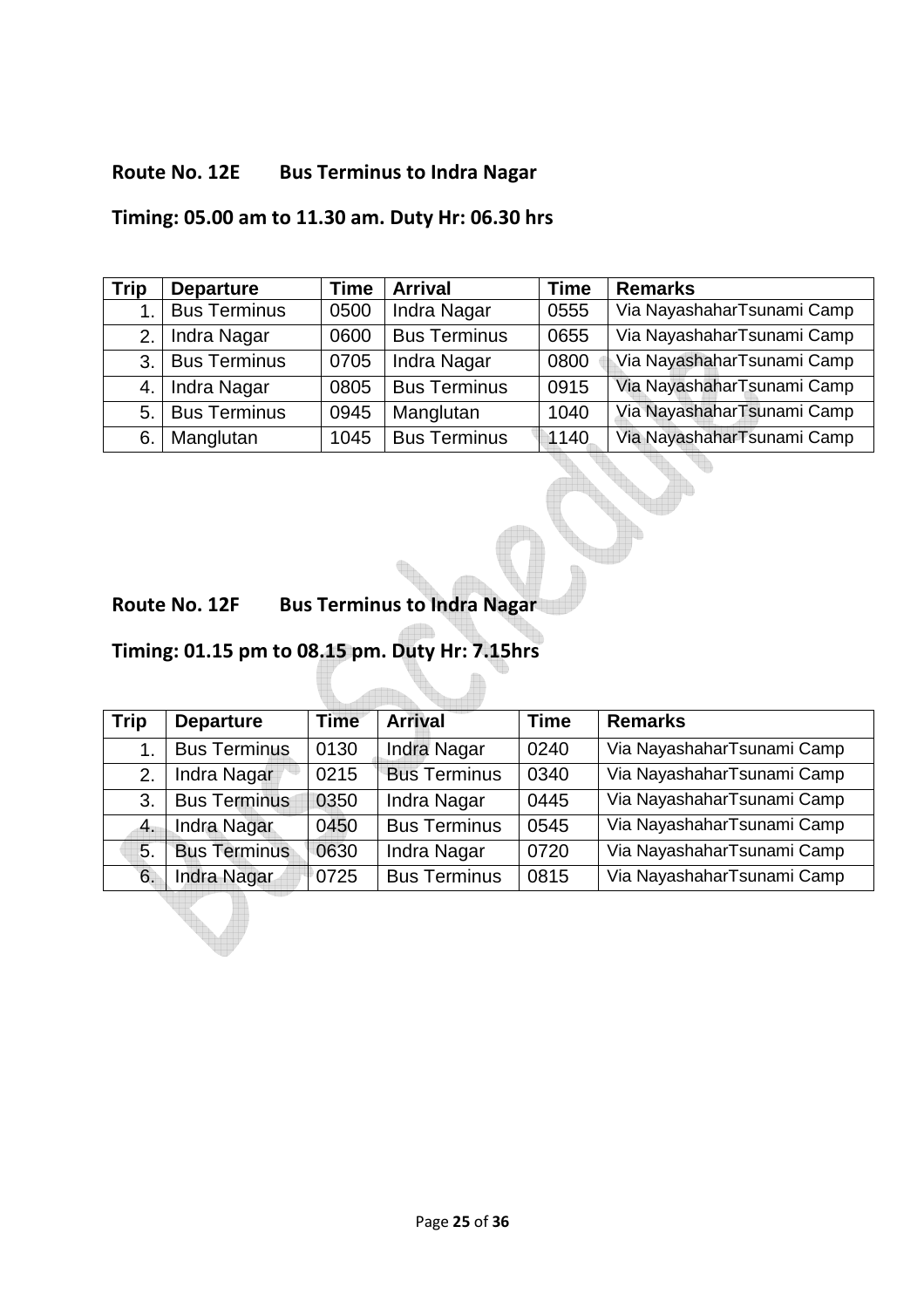### **Route No. 13A ( ) Bus Terminus to Wandoor**

### **Timing: 05.00 am to 09.30 am. Duty Hr: 04.30 hrs**

| Trip         | <b>Departure</b>    | Time | <b>Arrival</b>      | Time | <b>Remarks</b> |
|--------------|---------------------|------|---------------------|------|----------------|
|              | <b>Bus Terminus</b> | 0515 | Wandoor             | 0610 | Via Dhanikhari |
| 2.           | Wandoor             | 0620 | <b>Bus Terminus</b> | 0720 | Via Dhanikhari |
| 3.           | <b>Bus Terminus</b> | 0730 | Wandoor             | 0830 | Via Dhanikhari |
| $\mathbf{4}$ | Wandoor             | 0835 | <b>Bus Terminus</b> | 0940 | Via Dhanikhari |

**Route No. 13B ( ) Bus Terminus to Wandoor** 

## **Timing: 12.00 Noon to 05.00 pm. Duty Hr: 5.0 hrs**

| <b>Trip</b> | <b>Departure</b>    | Time | <b>Arrival</b>      | <b>Time</b> | <b>Remarks</b> |
|-------------|---------------------|------|---------------------|-------------|----------------|
|             | <b>Bus Terminus</b> | 1200 | Wandoor             | 0110        | Via Dhanikhari |
| 2.          | Wandoor             | 0115 | <b>Bus Terminus</b> | 0215        | Via Dhanikhari |
| 3.          | <b>Bus Terminus</b> | 0300 | Wandoor             | 0400        | Via Dhanikhari |
| -4.         | Wandoor             | 0420 | <b>Bus Terminus</b> | 0520        | Via Dhanikhari |

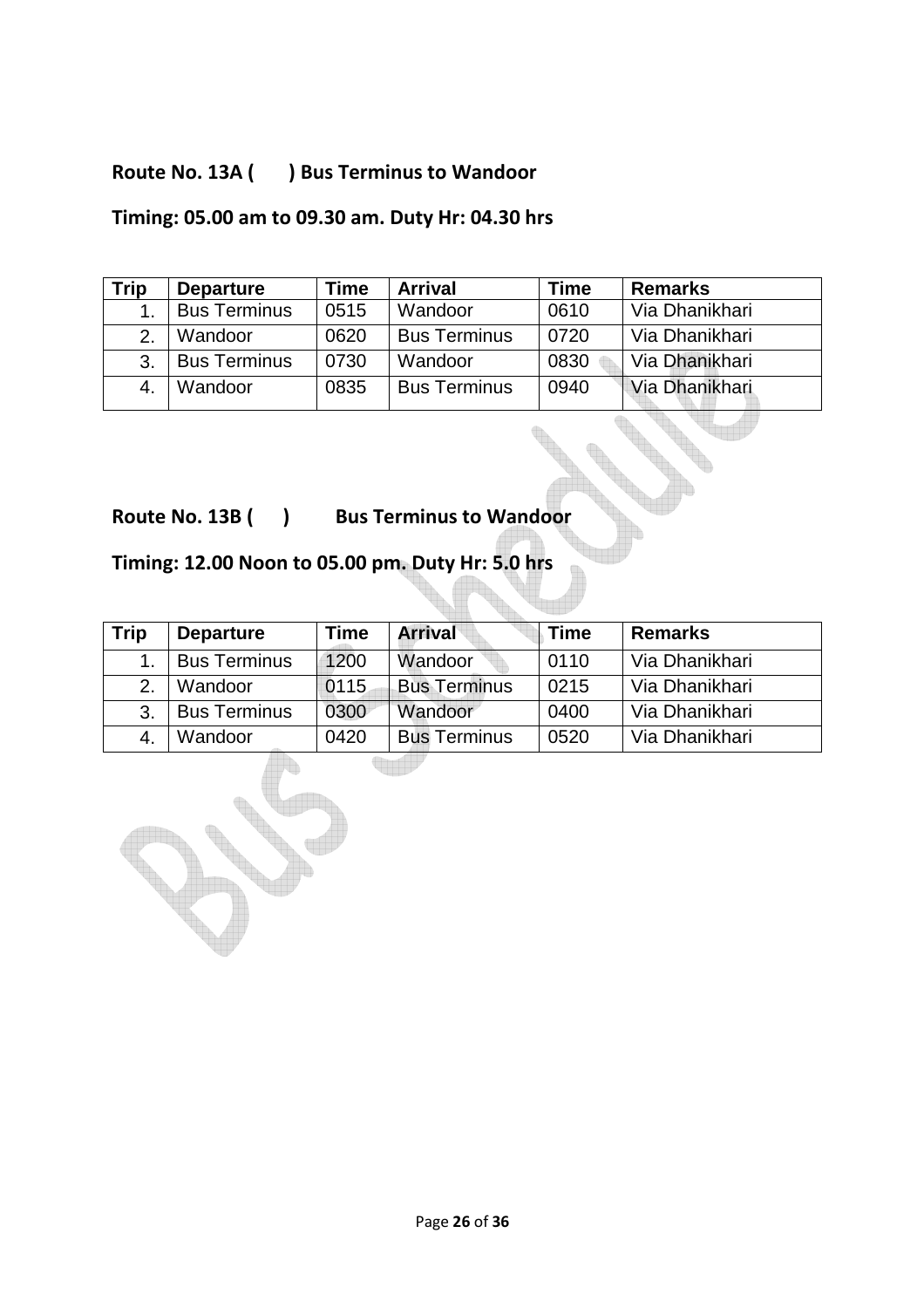## Route No. 13C (403) Bus Terminus to Wandoor **Timing: 06.00 am to 11.30 am. Duty Hr: 04.30 hrs**

| <b>Trip</b> | <b>Departure</b>    | <b>Time</b> | <b>Arrival</b>      | <b>Time</b> | <b>Remarks</b> |
|-------------|---------------------|-------------|---------------------|-------------|----------------|
|             | <b>Bus Terminus</b> | 0610        | Wandoor             | 0710        | Via Nayashahar |
| 2.          | Wandoor             | 0715        | <b>Bus Terminus</b> | 0825        | Via Nayashahar |
| 3.          | <b>Bus Terminus</b> | 0900        | Wandoor             | 1005        | Via Dhanikhari |
|             | Wandoor             | 1010        | <b>Bus Terminus</b> | 1115        | Via Dhanikhari |

**Route No. 13D (403) Bus Terminus to Wandoor Timing: 01.30 pm to 07.00 pm. Duty Hr: 5.30 hrs** 

| <b>Trip</b> | <b>Departure</b>    | Time | <b>Arrival</b>      | Time | <b>Remarks</b>        |
|-------------|---------------------|------|---------------------|------|-----------------------|
|             | <b>Bus Terminus</b> | 0140 | Wandoor             | 0300 | Via Nayashahar        |
|             | Wandoor             | 0310 | <b>Bus Terminus</b> | 0420 | Via Nayashahar        |
| 3.          | <b>Bus Terminus</b> | 0445 | Wandoor             | 0555 | Via Nayashahar        |
|             | Wandoor             | 0600 | <b>Bus Terminus</b> | 0700 | Return Via Dhanikhari |

Route No. 13E ( ) Bus Terminus to Wandoor

**Timing: 06.30 am to 12.00 pm. Duty Hr: 05.50 hrs** 

| Trip | <b>Departure</b>    | Time | <b>Arrival</b>      | Time | <b>Remarks</b>        |
|------|---------------------|------|---------------------|------|-----------------------|
|      | <b>Bus Terminus</b> | 0640 | Wandoor             | 0745 | Via Nayashahar        |
|      | Wandoor             | 0750 | <b>Bus Terminus</b> | 0855 | Return Via Dhanikhari |
| 3.   | <b>Bus Terminus</b> | 0950 | Wandoor             | 1050 | Via Nayashahar        |
| 4.   | Wandoor             | 1055 | <b>Bus Terminus</b> | 1155 | Via Nayashahar        |

Route No. 13F ( ) Bus Terminus to Wandoor/Manjery **Timing: 02.00 pm to 07.30 pm. Duty Hr: 5.5 hrs** 

| <b>Trip</b> | <b>Departure</b>    | Time | <b>Arrival</b>      | Time | <b>Remarks</b> |
|-------------|---------------------|------|---------------------|------|----------------|
|             | <b>Bus Terminus</b> | 0155 | Wandoor             | 0300 | Via Dhanikhari |
| 2.          | Wandoor             | 0315 | <b>Bus Terminus</b> | 0415 | Via Dhanikhari |
| 3.          | <b>Bus Terminus</b> | 0445 | Manjery             | 0555 | Via Nayashahar |
| 4.          | Manjery             | 0605 | <b>Bus Terminus</b> | 0710 | Via Nayashahar |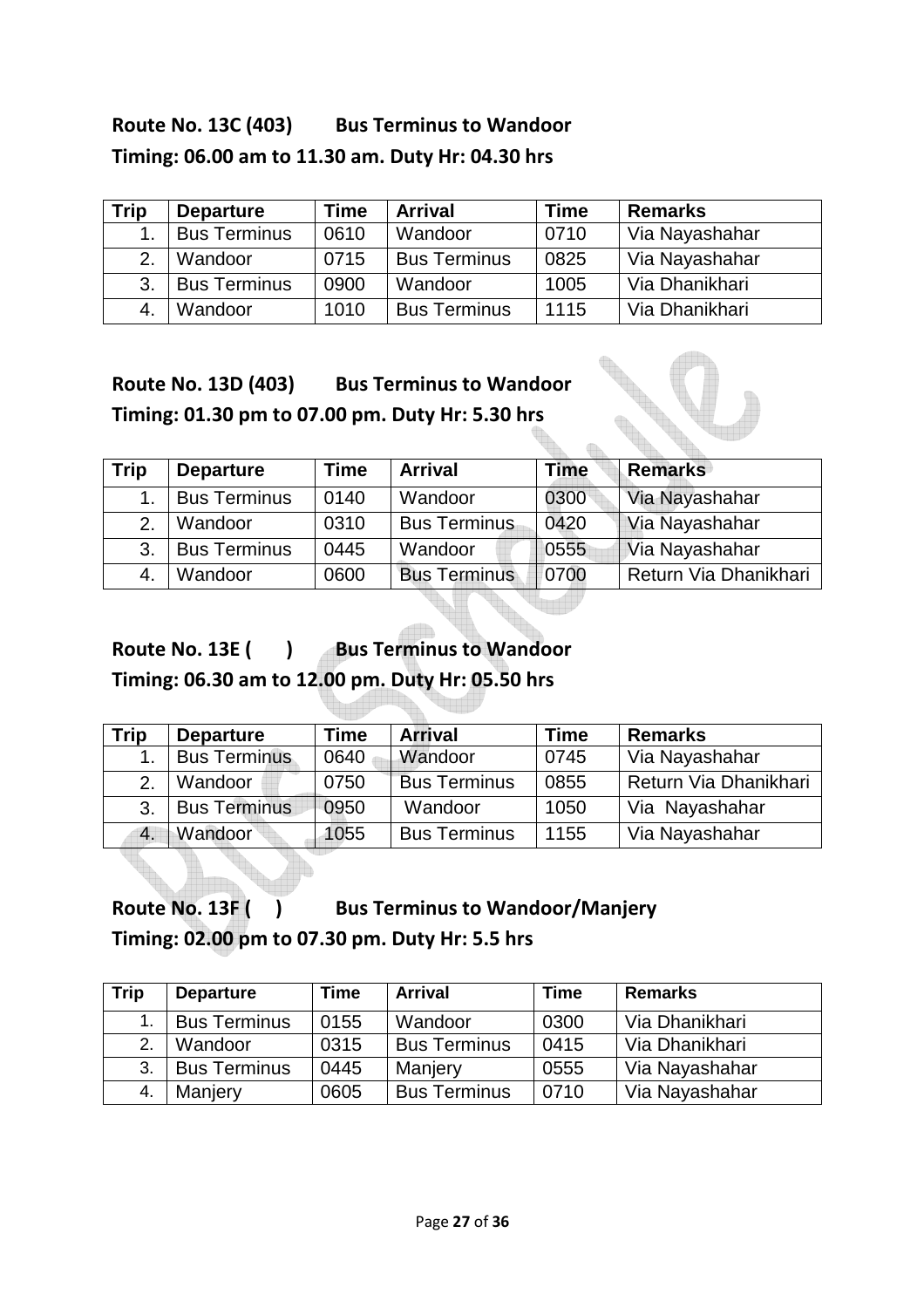#### Route No. 14A ( ) Bus Terminus to Ferrargunj/Namunaghar

#### **Timing: 05.00am to 10.30 pm. Duty Hr: 05.50 hrs**

| Trip | <b>Departure</b>    | <b>Time</b> | <b>Arrival</b>      | <b>Time</b> | <b>Remarks</b> |
|------|---------------------|-------------|---------------------|-------------|----------------|
|      | <b>Bus Terminus</b> | 0515        | Ferrargunj          | 0630        | Via Namunaghar |
| 2.   | Ferrargunj          | 0640        | <b>Bus Terminus</b> | 0755        | Via Namunaghar |
| 3.   | <b>Bus Terminus</b> | 0830        | Namunaghar          | 0935        | Via Chouldhari |
|      | <b>Namunaghar</b>   | 0940        | <b>Bus Terminus</b> | 1015        | Via Chouldhari |

Route No. 14B ( ) Bus Terminus to Ferrargunj/Namunaghar

#### **Timing: 11.30 am to 06.00 pm. Duty Hr: 3.30 hrs**

| <b>Trip</b> | <b>Departure</b>    | <b>Time</b> | <b>Arrival</b>      | <b>Time</b> | <b>Remarks</b> |
|-------------|---------------------|-------------|---------------------|-------------|----------------|
|             | <b>Bus Terminus</b> | 1130        | Ferrargunj          | 1245        | Via Namunaghar |
| 2.          | Ferrargunj          | 1250        | <b>Bus Terminus</b> | 0205        | Via Namunaghar |
| 3.          | <b>Bus Terminus</b> | 0330        | Ferrargunj          | 0445        | Via Namunaghar |
|             | Ferrargunj          | 0450        | <b>Bus Terminus</b> | 10600       | Via Namunaghar |

**Route No. 14C ( 316 ) Bus Terminus to Habdipur/Chidiyatapu** 

di In

#### **Timing: 06.00am to 12.00 Noon. Duty Hr: 06.00 hrs**

| Trip | <b>Departure</b>    | Time | <b>Arrival</b>      | Time | <b>Remarks</b> |
|------|---------------------|------|---------------------|------|----------------|
|      | <b>Bus Terminus</b> | 0610 | Habdipur            | 0710 | Via Tushnabad  |
| 2.   | Habdipur            | 0715 | <b>Bus Terminus</b> | 0815 | Via Tushnabad  |
| 3.   | <b>Bus Terminus</b> | 0945 | Chidiyatapu         | 1050 | Via Boednabad  |
|      | Chidiyatapu         | 1055 | <b>Bus Terminus</b> | 1200 | Via Beodnabad  |

Route No. 14D (316) Bus Terminus to Ferrargunj/Manjery

### **Timing: 01.30 pm to 08.00 pm. Duty Hr: 6.30 hrs**

| <b>Trip</b> | <b>Departure</b>    | <b>Time</b> | <b>Arrival</b>      | <b>Time</b> | <b>Remarks</b> |
|-------------|---------------------|-------------|---------------------|-------------|----------------|
| 1.          | <b>Bus Terminus</b> | 0130        | Ferrargunj          | 0245        | Via Namunaghar |
| 2.          | Ferrargunj          | 0255        | <b>Bus Terminus</b> | 0410        | Via Namunaghar |
| 3.          | <b>Bus Terminus</b> | 1705        | Ranchi Basti        | 1720        | Via Dairy Farm |
| 4.          | Ranchi Basti        | 1725        | <b>Bus Terminus</b> | 1735        | Via Dairy Farm |
| 5.          | <b>Bus Terminus</b> | 0600        | Manjery             | 0700        | Via Nayashahar |
| 6.          | Manjery             | 0710        | <b>Bus Terminus</b> | 0800        | Via Nayashahar |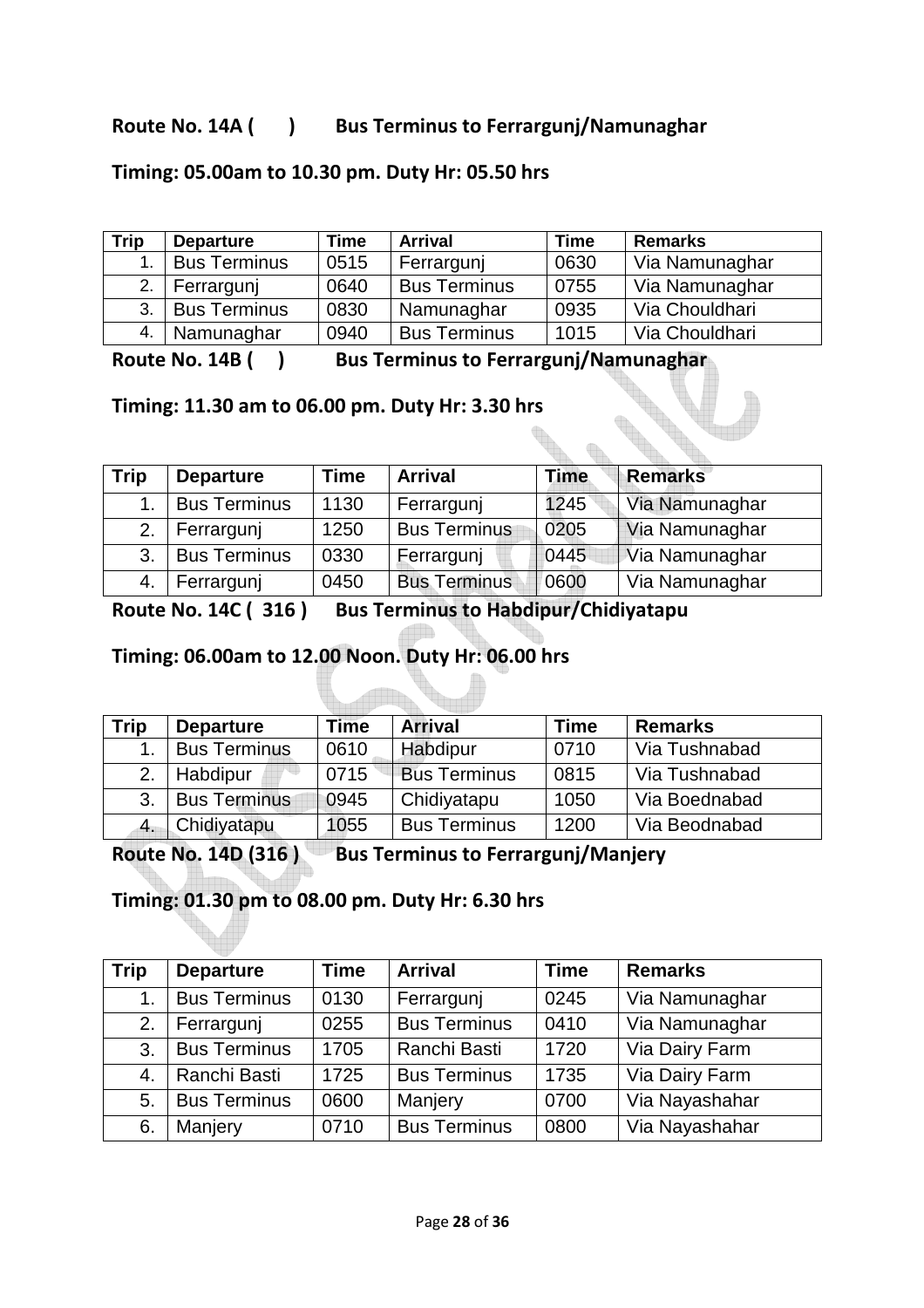### Route No. 14E ( ) Bus Terminus to Lall Pahar/Badmas Pahar

### **Timing: 04.30am to 11.30 AM. Duty Hr: 06.00 hrs**

| <b>Trip</b> | <b>Departure</b>    | Time | <b>Arrival</b>      | <b>Time</b> | <b>Remarks</b>        |
|-------------|---------------------|------|---------------------|-------------|-----------------------|
| 1.          | <b>Bus Terminus</b> | 0445 | <b>Badmas Pahar</b> | 0535        | Via Lall Pahar        |
| 2.          | <b>Badmas Pahar</b> | 0540 | <b>Bus Terminus</b> | 0630        | Via Lall Pahar        |
| 3.          | <b>Bus Terminus</b> | 0645 | <b>Badmas Pahar</b> | 0735        | Via Lall Pahar        |
| 4.          | <b>Badmas Pahar</b> | 0740 | <b>Bus Terminus</b> | 0830        | Via Lall Pahar        |
| 5.          | <b>Bus Terminus</b> | 0930 | <b>Badmas Pahar</b> | 1025        | <b>Via Lall Pahar</b> |
| 6.          | <b>Badmas Pahar</b> | 1030 | <b>Bus Terminus</b> | 1130        | Via Lall Pahar        |

**Route No. 14F ( ) Bus Terminus to Lall Pahar/Badmas Pahar** 

## **Timing: 02.00 pm to 09.30 pm. Duty Hr: 7.30 hrs**

| <b>Trip</b> | <b>Departure</b>    | Time | <b>Arrival</b>      | <b>Time</b> | <b>Remarks</b> |
|-------------|---------------------|------|---------------------|-------------|----------------|
| 1.          | <b>Bus Terminus</b> | 0210 | <b>Badmas Pahar</b> | 0315        | Via Lall Pahar |
| 2.          | <b>Badmas Pahar</b> | 0320 | <b>Bus Terminus</b> | 0430        | Via Lall Pahar |
| 3.          | <b>Bus Terminus</b> | 0445 | <b>Badmas Pahar</b> | 0550        | Via Lall Pahar |
| 4.          | <b>Badmas Pahar</b> | 0555 | <b>Bus Terminus</b> | 0705        | Via Lall Pahar |
| 5.          | <b>Bus Terminus</b> | 0715 | <b>Badmas Pahar</b> | 0820        | Via Lall Pahar |
| 6.          | <b>Badmas Pahar</b> | 0825 | <b>Bus Terminus</b> | 0930        | Via Lall Pahar |

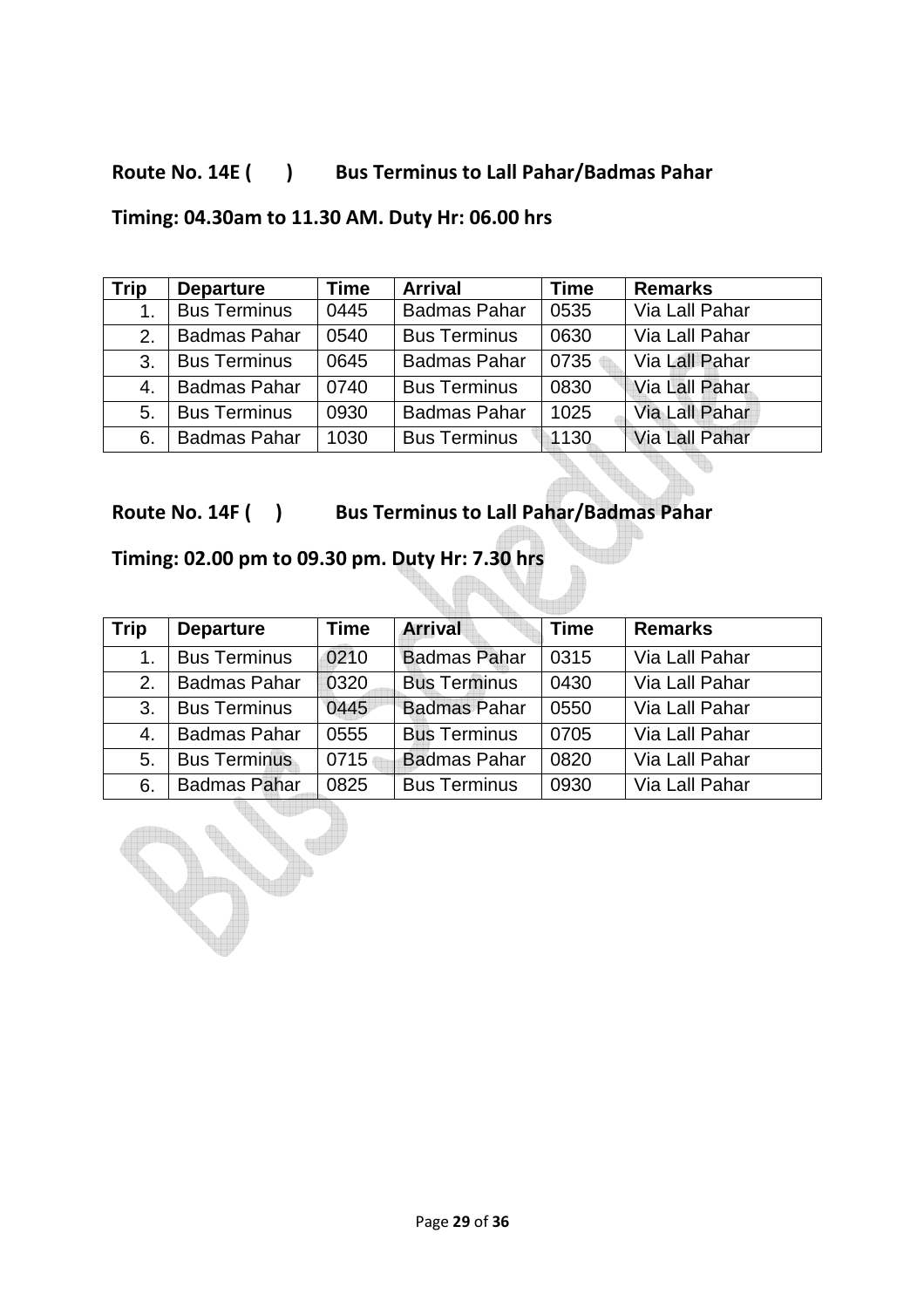## **Route No. 15A ( 319) Bus Terminus to Tirur Timing: 05.00 am to 12.00 Noon. Duty Hr: 07.00 hrs**

| <b>Trip</b>    | <b>Departure</b>    | Time | <b>Arrival</b>      | <b>Time</b> | <b>Remarks</b> |
|----------------|---------------------|------|---------------------|-------------|----------------|
|                | <b>Bus Terminus</b> | 0515 | Firur               | 0645        | Via Tushnabad  |
| 2.             | Tirur               | 0650 | <b>Bus Terminus</b> | 0820        | Via Tushnabad  |
| 3.             | <b>Bus Terminus</b> | 0845 | Tirur               | 1015        | Via Tushnabad  |
| $\overline{4}$ | Tirur               | 1030 | <b>Bus Terminus</b> | 1200        | Via Tushnabad  |

## **Route No. 15B (320) Bus Terminus to Tirur Timing: 11.00 am to 06.00 pm. Duty Hr: 7.0 hrs**

| <b>Trip</b> | <b>Departure</b>    | <b>Time</b> | <b>Arrival</b>      | Time | <b>Remarks</b> |
|-------------|---------------------|-------------|---------------------|------|----------------|
|             | <b>Bus Terminus</b> | 1100        | Tirur               | 1230 | Via Tushnabad  |
| 2.          | Firur               | 1245        | <b>Bus Terminus</b> | 0215 | Via Tushnabad  |
| 3.          | <b>Bus Terminus</b> | 0315        | Collinpur           | 0430 | Via Habdipur   |
| 4.          | Collinpur           | 0445        | <b>Bus Terminus</b> | 0600 | Via Tushnabad  |

# Route No. 16A ( ) Bus Terminus to Tirur

**Timing: 04.00 am to 10.30 am. Duty Hr: 06.30 hrs** 

<u>addinin</u>

| <b>Trip</b> | <b>Departure</b>    | Time | <b>Arrival</b>      | <b>Time</b> | <b>Remarks</b> |
|-------------|---------------------|------|---------------------|-------------|----------------|
|             | <b>Tirur</b>        | 0400 | <b>Bus Terminus</b> | 0630        | Via Tushnabad  |
|             | <b>Bus Terminus</b> | 0700 | Tirur               | 0830        | Via Tushnabad  |
|             | irur                | 0845 | <b>Bus Terminus</b> | 1015        | Via Tushnabad  |

Route No. 16B ( ) Bus Terminus to Tirur **Timing: 02.30 pm to 09.30 pm. Duty Hr: 7.0 hrs** 

| <b>Trip</b> | <b>Departure</b>    | Time | <b>Arrival</b>      | <b>Time</b> | <b>Remarks</b>                              |
|-------------|---------------------|------|---------------------|-------------|---------------------------------------------|
|             | <b>Bus Terminus</b> | 0240 | Tirur               | 0410        | Via Tushnabad                               |
| 2.          | -irur               | 0420 | <b>Bus Terminus</b> | 0550        | Via Tushnabad                               |
| 3.          | <b>Bus Terminus</b> | 0700 | Tirur               | 0930        | Via Tushnabad (Night<br>Halt at Herbertabad |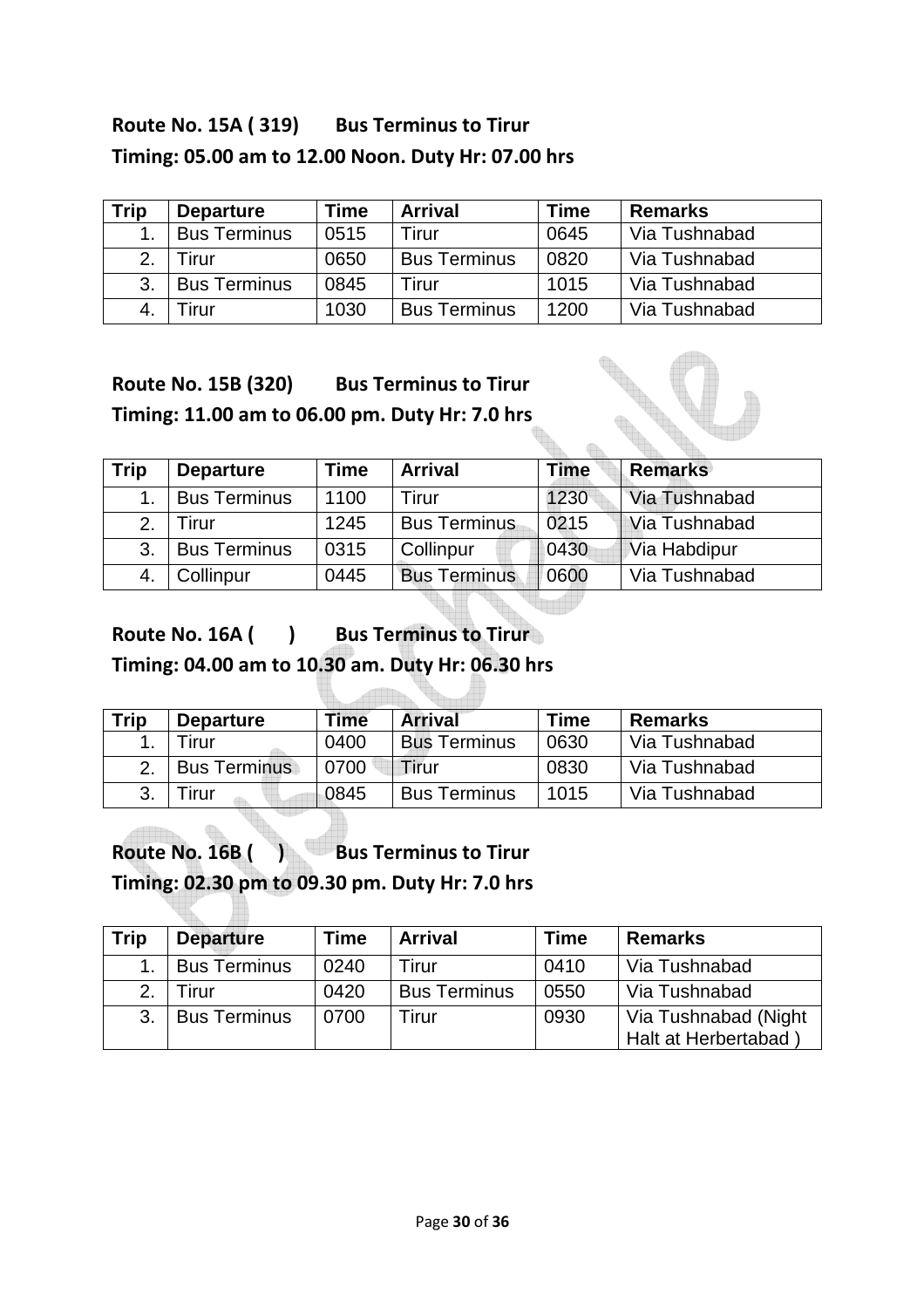### Route No. 16C ( ) Bus Terminus to Tirur **Timing: 05.30 am to 11.00 am. Duty Hr: 05.30 hrs**

| Trip | <b>Departure</b>    | <b>Time</b> | <b>Arrival</b>      | <b>Time</b> | <b>Remarks</b> |
|------|---------------------|-------------|---------------------|-------------|----------------|
|      | Tirur               | 0530        | <b>Bus Terminus</b> | 0700        | Via Tushnabad  |
|      | <b>Bus Terminus</b> | 0730        | Habdipur            | 0830        | Via Tushnabad  |
|      | Habdipur            | 0835        | <b>Bus Terminus</b> | 1000        | Via Tushnabad  |

### Route No. 16D ( ) Bus Terminus to Tirur **Timing: 12.30 pm to 10.00 pm. Duty Hr: 9.30 hrs**

| Trip | Departure           | Time | Arrival             | Time | <b>Remarks</b> |
|------|---------------------|------|---------------------|------|----------------|
| 1.   | <b>Bus Terminus</b> | 1240 | Tirur               | 0210 | Via Tushnabad  |
| 2.   | Tirur               | 0225 | <b>Bus Terminus</b> | 0355 | Via Tushnabad  |
| 3.   | <b>Bus Terminus</b> | 0415 | Tirur               | 0545 | Via Tushnabad  |
| 4.   | Tirur               | 0600 | <b>Bus Terminus</b> | 0730 | Via Tushnabad  |
| 5.   | <b>Bus Terminus</b> | 0830 | Tirur               | 1000 | Night halt at  |
|      |                     |      |                     |      | Herbertabad    |

Route No. 16E ( ) Bus Terminus to Tirur

### **Timing: 06.00 am to 01.30 pm. Duty Hr: 07.30 hrs**

| Trip | <b>Departure</b>    | <b>Time</b> | <b>Arrival</b>      | Time | <b>Remarks</b> |
|------|---------------------|-------------|---------------------|------|----------------|
|      | <b>Bus Terminus</b> | 0610        | Tirur               | 0740 | Via Tushnabad  |
| 2.   | Tirur               | 0750        | <b>Bus Terminus</b> | 0920 | Via Tushnabad  |
| 3.   | <b>Bus Terminus</b> | 1000        | Tirur               | 1130 | Via Tushnabad  |
|      | Tirur               | 1145        | <b>Bus Terminus</b> | 0115 | Via Tushnabad  |

Route No. 16F ( ) Bus Terminus to Tirur

**Timing: 01.30 pm to 09.00 pm. Duty Hr: 7.30 hrs** 

| <b>Trip</b> | <b>Departure</b>    | Time | <b>Arrival</b>      | Time | <b>Remarks</b> |
|-------------|---------------------|------|---------------------|------|----------------|
|             | <b>Bus Terminus</b> | 0140 | Tirur               | 0320 | Via Tushnabad  |
| 2.          | Tirur               | 0330 | <b>Bus Terminus</b> | 0500 | Via Tushnabad  |
| 3.          | <b>Bus Terminus</b> | 0515 | Tirur               | 0645 | Via Tushnabad  |
|             | Firur               | 0700 | <b>Bus Terminus</b> | 0845 | Via Tushnabad  |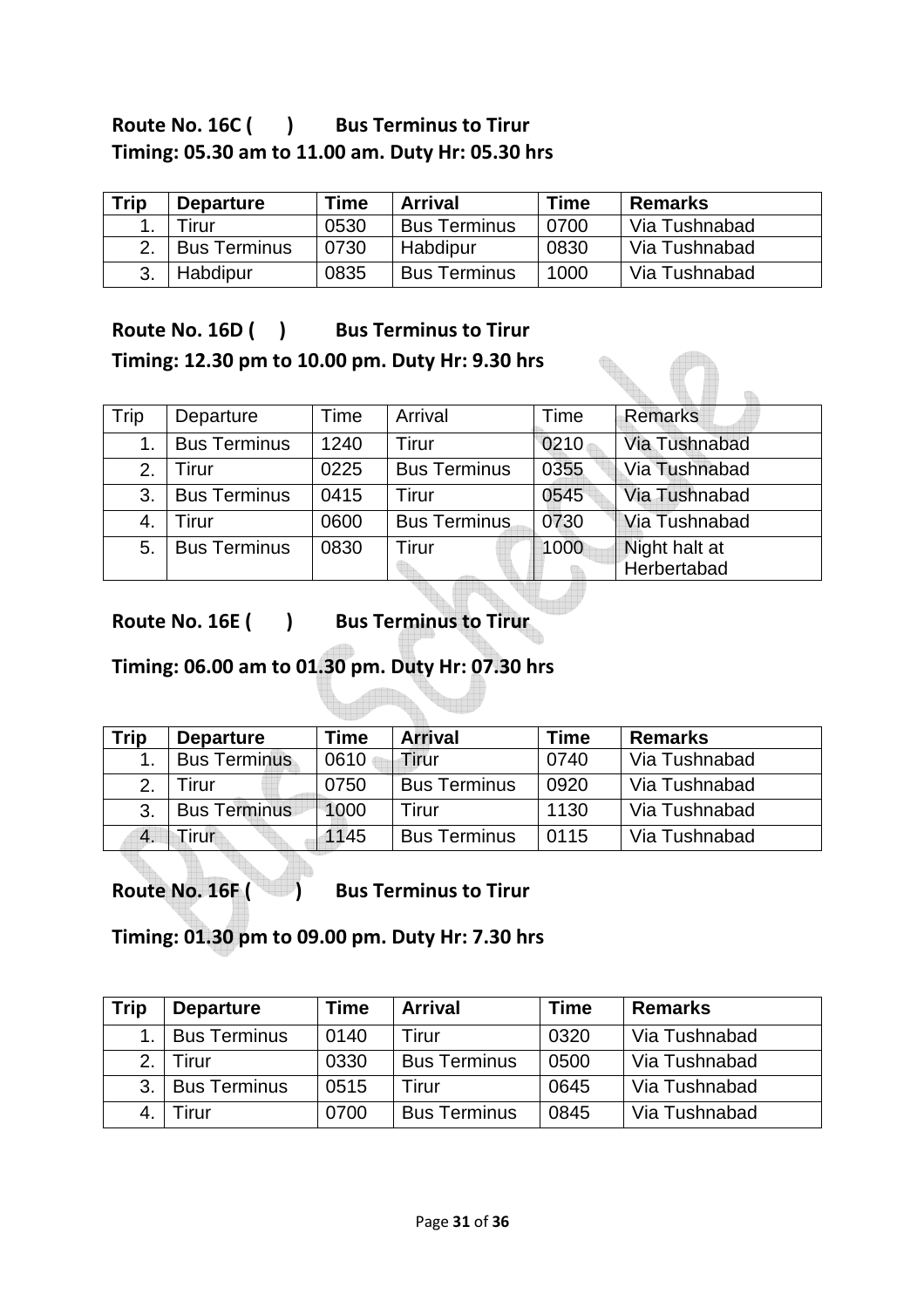#### **Route No. 17A ( 404 ) Bus Terminus to Jirkatang**

#### **Timing: 05.30 am to 10.30 am. Duty Hr: 05.00 hrs**

| Trip | <b>Departure</b>    | <b>Time</b> | <b>Arrival</b>      | <b>Time</b> | <b>Remarks</b> |
|------|---------------------|-------------|---------------------|-------------|----------------|
|      | <b>Bus Terminus</b> | 0530        | Chatham             | 0550        | Via Goalghar   |
|      | 2. Chatham          | 0555        | <b>Bus Terminus</b> | 0620        | Via Dairy Farm |
|      |                     |             |                     |             | Ranchibasti    |
| 3.1  | <b>Bus Terminus</b> | 0630        | Jirkatang           | 0815        | Via Tushnabad  |
|      | Jirkatang           | 0830        | <b>Bus Terminus</b> | 1015        | Via Tushnabad  |

**Route No. 17B ( 404 ) Bus Terminus to Jirkatang** 

#### **Timing: 12.00 Noon to 06.00 pm. Duty Hr: 6.0 hrs**

| <b>Trip</b> | <b>Departure</b>    | Time | <b>Arrival</b>      | <b>Time</b> | Remarks       |
|-------------|---------------------|------|---------------------|-------------|---------------|
|             | <b>Bus Terminus</b> | 1215 | Jirkatang           | 0200        | Via Tushnabad |
| 2.          | Jirkatang           | 0230 | <b>Bus Terminus</b> | 0415        | Via Tushnabad |
| 3.          | <b>Bus Terminus</b> | 0500 | Chatham             | 0525        | Via Goalghar  |
|             | Chatham             | 0530 | <b>Bus Terminus</b> | 0555        | Via Goalghar  |

## **Route No. SPL (……….) Bus Terminus to Tirupati Temple/ Dairy farm Timing: 06.30 am to 10.30 am. Duty Hr: 04 hrs**

| <b>Trip</b>   | <b>Departure</b>    | <b>Time</b> | <b>Arrival</b>      | <b>Time</b> | <b>Remarks</b>  |
|---------------|---------------------|-------------|---------------------|-------------|-----------------|
| $\mathbf 1$ . | <b>Bus Terminus</b> | 0630        | Dairy farm T/mandir | 0645        | Via Phoenix Bay |
| 2.            | Dairy farm T/mandir | 0650        | <b>Bus Terminus</b> | 0710        | Via Goal ghar   |
| 3.            | <b>Bus Terminus</b> | 0745        | Dairy farm mandir   | 0755        | Via Goalghar    |
| 4.            | Dairy farm T/mandir | 0800        | <b>Bus Terminus</b> | 0815        | Via Goalghar    |
| 5.            | <b>Bus Terminus</b> | 0945        | Dairy farm mandir   | 1000        | Via Goalghar    |
| 6.            | Dairy farm T/mandir | 1010        | <b>Bus Terminus</b> | 1025        | Via Goalghar    |

**Route No. SPL (……….) Bus Terminus to Collinpur Timing: 05.45 am to 8.30 am. Duty Hr: 04 hrs** 

| <b>Trip</b> | <b>Departure</b>    | Time | <b>Arrival</b>      | <b>Time</b> | <b>Remarks</b> |
|-------------|---------------------|------|---------------------|-------------|----------------|
| . .         | <b>Bus Terminus</b> | 0530 | Collinpur           | 0655        | Via Tushnabad  |
| ۷.          | Collinpur           | 0700 | <b>Bus Terminus</b> | 0825        | Via Tushnabad. |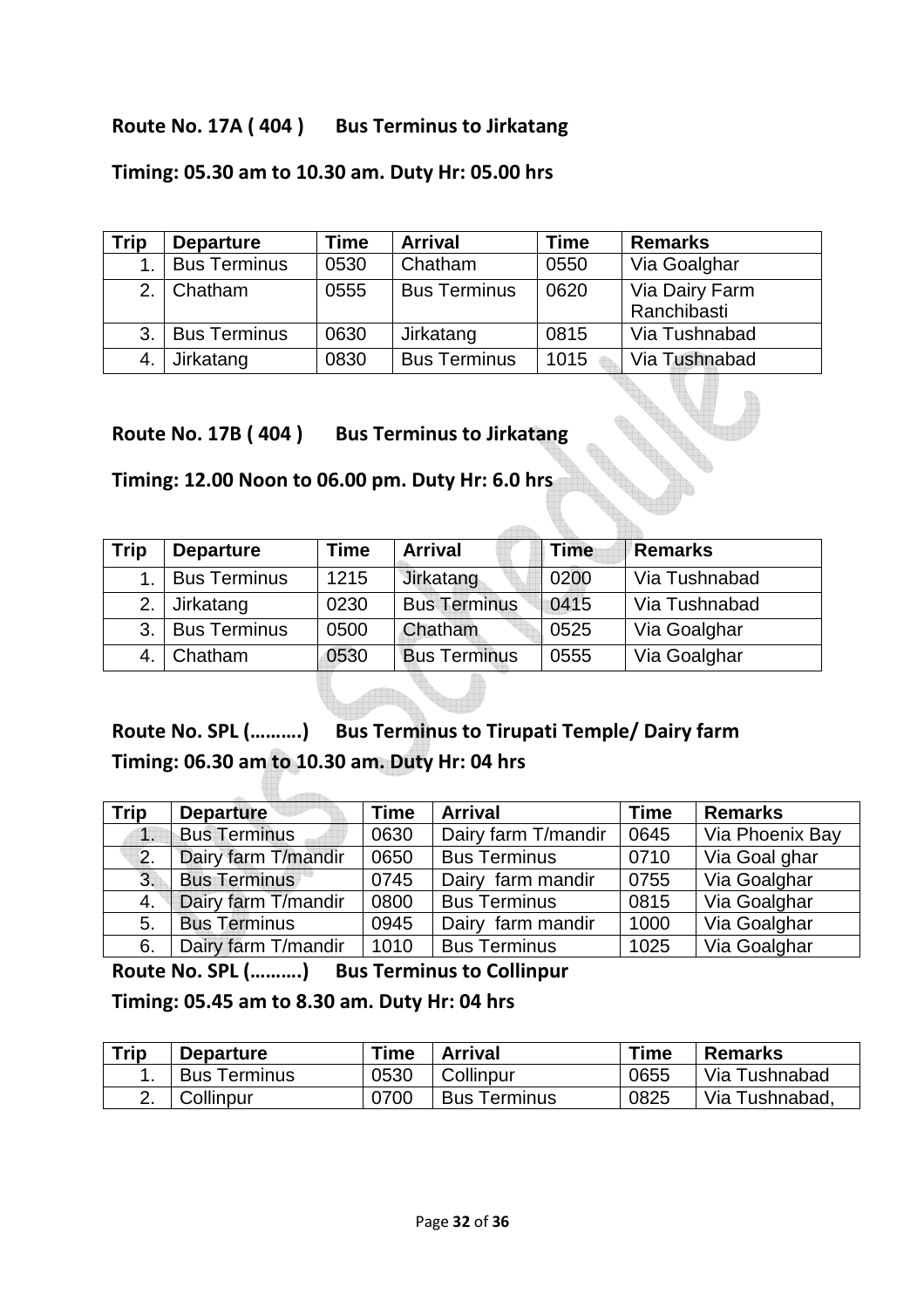#### **Bus Terminus to Manjery & Manglutan**

| Trip | <b>Departure</b>    | <b>Time</b> | <b>Arrival</b>      |      | <b>Remarks</b> |
|------|---------------------|-------------|---------------------|------|----------------|
|      | <b>Bus Terminus</b> | 0530        | Manglutan           | 0620 | Via Dhanikhari |
| 2.   | Manglutan           | 0625        | <b>Bus Terminus</b> | 0715 | Via Nayashahar |
| 3.   | <b>Bus Terminus</b> | 0730        | Manjery             | 0820 | Via Dhanikhari |
|      | Manjery             | 0825        | <b>Bus Terminus</b> | 0925 | Via Nayashahar |

#### **Bus Terminus to Attam pahad**

| <b>Trip</b> | <b>Departure</b>    | <b>Time</b> | <b>Arrival</b>      | <b>Time</b> | <b>Remarks</b> |
|-------------|---------------------|-------------|---------------------|-------------|----------------|
|             | <b>Bus Terminus</b> | 0600        | <b>Attam Pahad</b>  | 0630        | Via Dollygunj  |
| 2.          | Attam Pahad         | 0635        | <b>Bus Terminus</b> | 0705        | Via Dollygunj  |
| 3.1         | <b>Bus Terminus</b> | 0715        | <b>Attam Pahar</b>  | 0745        | Via Dollygunj  |
|             | Attam Pahar         | 0750        | <b>Bus Terminus</b> | 0820        | Via Dollygunj  |

### **Bus Terminus to Brookshabad/Burmanallah**

| <b>Trip</b> | <b>Departure</b>    | Time | <b>Arrival</b>      | <b>Time</b> | <b>Remarks</b> |
|-------------|---------------------|------|---------------------|-------------|----------------|
|             | <b>Bus Terminus</b> | 0545 | Brookshabad         | 0620        | Via Bathubasti |
| 2.          | <b>Brookshabad</b>  | 0625 | <b>Bus Terminus</b> | 0700        | Via Bathubasti |
| 3.          | <b>Bus Terminus</b> | 0720 | <b>Burma Nallah</b> | 0810        | Via Beodnabad  |
|             | <b>Burma Nallah</b> | 0815 | <b>Bus Terminus</b> | 0900        | Via Beodnabad  |

q<sub>ui</sub>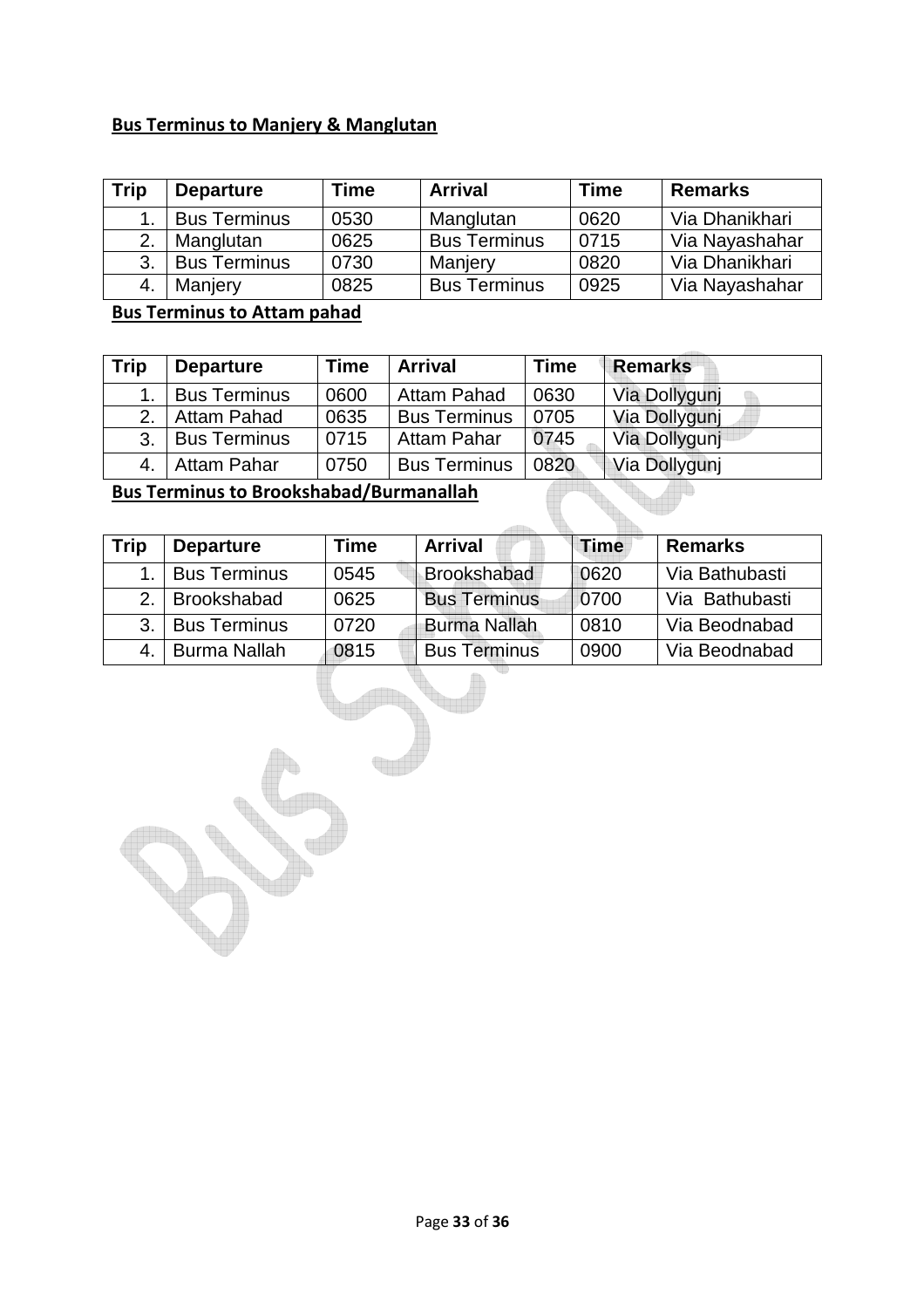#### **Route No. 12F Bus Terminus to Indra Nagar**

## **Timing: 01.15 pm to 08.15 pm. Duty Hr: 7.15hrs**

| <b>Trip</b> | <b>Departure</b>    | <b>Time</b> | <b>Arrival</b>      | <b>Time</b> | <b>Remarks</b>             |
|-------------|---------------------|-------------|---------------------|-------------|----------------------------|
|             | <b>Bus Terminus</b> | 0130        | Indra Nagar         | 0240        | Via NayashaharTsunami Camp |
| 2.          | Indra Nagar         | 0215        | <b>Bus Terminus</b> | 0340        | Via NayashaharTsunami Camp |
| 3.          | <b>Bus Terminus</b> | 0350        | Indra Nagar         | 0445        | Via NayashaharTsunami Camp |
| 4.          | Indra Nagar         | 0450        | <b>Bus Terminus</b> | 0545        | Via NayashaharTsunami Camp |
| 5.          | <b>Bus Terminus</b> | 0630        | Indra Nagar         | 0720        | Via NayashaharTsunami Camp |
| 6.          | Indra Nagar         | 0725        | <b>Bus Terminus</b> | 0815        | Via NayashaharTsunami Camp |
|             | <b>Bus Terminus</b> | 0830        | Carbin Junction     | 0900        | Via D/Farm                 |

**Route No. 7B (513) Bus Terminus to Pahargaon** 

dh.

**Timing: 1.30pm to 08.30 pm. Duty Hr: 07.00 hrs** 

| <b>Trip</b> | <b>Departure</b>     | <b>Time</b> | <b>Arrival</b>       | <b>Time</b> | <b>Remarks</b> |
|-------------|----------------------|-------------|----------------------|-------------|----------------|
| 1.          | <b>Bus Terminus</b>  | 0240        | Pahargaon            | 0315        | Via Bathubasti |
| 2.          | Pahargaon            | 0315        | <b>Bus Terminus</b>  | 0350        | Via Bathubasti |
| 3.          | <b>Bus Terminus</b>  | 0445        | Pahargaon            | 0520        | Via Bathubasti |
| 4.          | Pahargaon            | 0520        | <b>Bus Terminus</b>  | 0555        | Via Bathubasti |
| 5.          | <b>Bus Terminus</b>  | 0600        | Pahargaon            | 0635        | Via Bathubasti |
| 6.          | Pahargaon            | 0635        | <b>Bus Terminus</b>  | 0710        | Via Bathubasti |
| 7.          | <b>Bus Terminus</b>  | 0730        | Bimblitan/Teylerabad | 0805        | Via Bathubasti |
| 8.          | Bimblitan/Teylerabad | 0805        | <b>Bus Terminus</b>  | 0830        | Via Bathubasti |
| 9.          | <b>Bus Terminus</b>  | 0835        | Chatham              | 0900        | Via D/Farm     |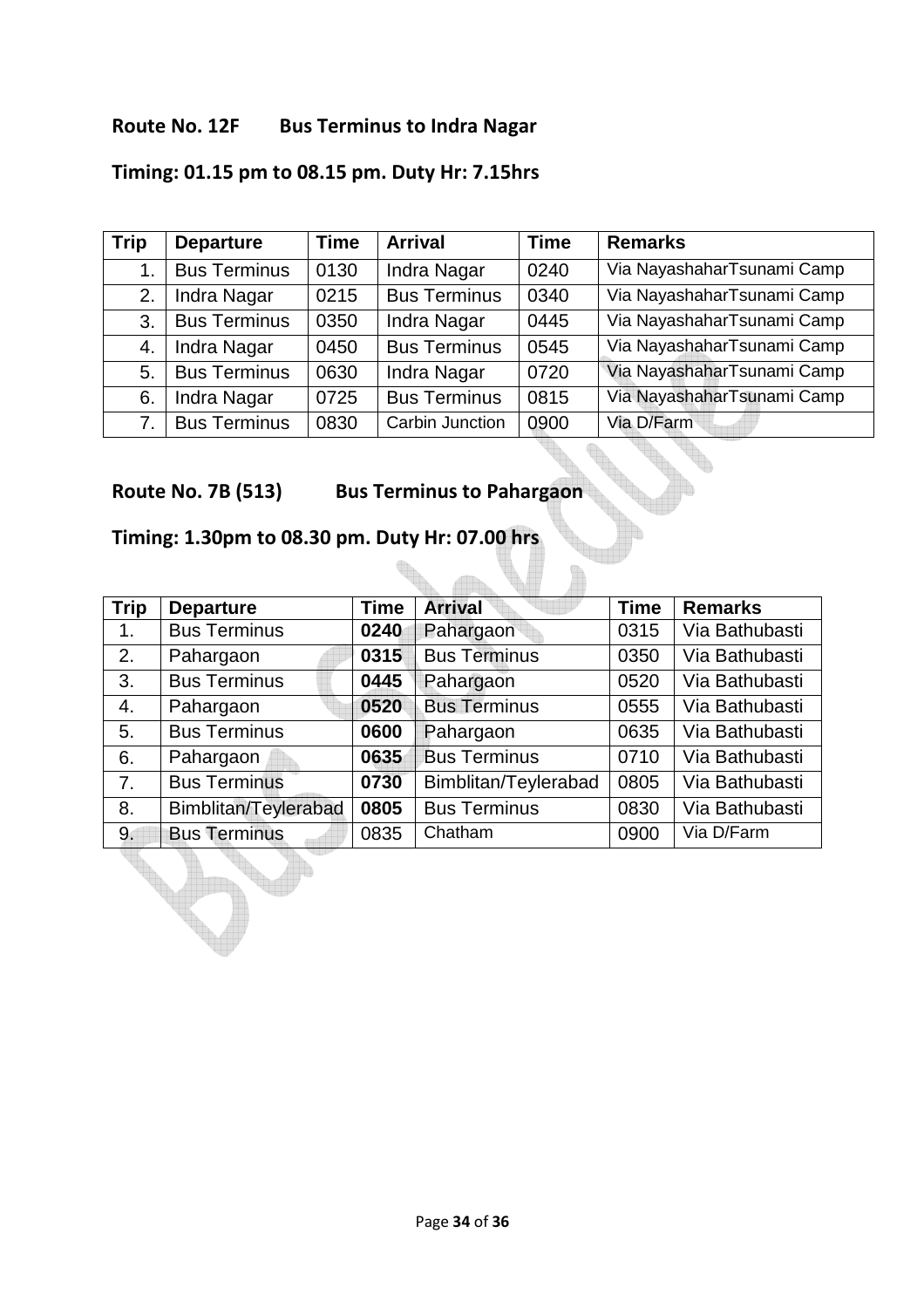#### **Route No. 9B (…….) Bus Terminus to New Bimblitan/Calicut**

| <b>Trip</b> | <b>Departure</b>    | <b>Time</b> | <b>Arrival</b>      | <b>Time</b> | <b>Remarks</b>                          |
|-------------|---------------------|-------------|---------------------|-------------|-----------------------------------------|
| 1.          | <b>Bus Terminus</b> | 1230        | Japan Road          | 0120        | Via Bathubasti                          |
| 2.          | Japan Road          | 0125        | <b>Bus Terminus</b> | 0215        | Via Bathubasti                          |
| 3.          | <b>Bus Terminus</b> | 0240        | <b>Japan Road</b>   | 0340        | <b>Via Macca Pahad</b>                  |
| 4.          | <b>Japan Road</b>   | 0345        | <b>Bus Terminus</b> | 0435        | <b>Via Bathubasti</b>                   |
| 5.          | <b>Bus Terminus</b> | 0515        | Japan Road          | 0605        | Via Bathubasti, New<br><b>Bimblitan</b> |
| 6.          | Japan Road          | 0610        | <b>Bus Terminus</b> | 0700        | Via Bathubasti                          |

#### **Timing: 12.30pm to 07.00 pm. Duty Hr: 06.30 hrs**

**Route No. 10B (…….) Bus Terminus to Chidiyatapu/Kodiyaghat** 

**Timing: 11.30 am to 04.00 pm. Duty Hr: 4.30 hrs** 

| <b>Trip</b> | <b>Departure</b>    | Time | <b>Arrival</b>      | <b>Time</b> | <b>Remarks</b>       |
|-------------|---------------------|------|---------------------|-------------|----------------------|
|             | <b>Bus Terminus</b> | 1130 | Kodiyaghat          | 1220        | Via Beodnabad        |
|             | 2. Kodiyaghat       | 1225 | <b>Bus Terminus</b> | 0125        | Via Beodnabad        |
| 3.1         | <b>Bus Terminus</b> | 0150 | <b>Chidiyatapu</b>  | 0350        | <b>Via Beodnabad</b> |
| 4.          | <b>Chidiyatapu</b>  | 0355 | <b>Bus Terminus</b> | 0455        | <b>Via Beodnabad</b> |

<u>Alba</u>

H

**Route No. 10D (…….) Bus Terminus to Chidiyatapu** 

# **Timing: 12.00 Noon to 05.00 am. Duty Hr: 5.0 hrs**

| Trip | <b>Departure</b>    | Time | <b>Arrival</b>      | Time | <b>Remarks</b>       |
|------|---------------------|------|---------------------|------|----------------------|
|      | <b>Bus Terminus</b> | 1200 | Chidiyatapu         | 0100 | Via Beodnabad        |
| 2.   | Chidiyatapu         | 0105 | <b>Bus Terminus</b> | 0205 | Via Beodnabad        |
| 3.   | <b>Bus Terminus</b> | 0235 | <b>Chidiyatapu</b>  | 0335 | <b>Via Beodnabad</b> |
|      | <b>Chidiyatapu</b>  | 0345 | <b>Bus Terminus</b> | 0445 | <b>Via Beodnabad</b> |